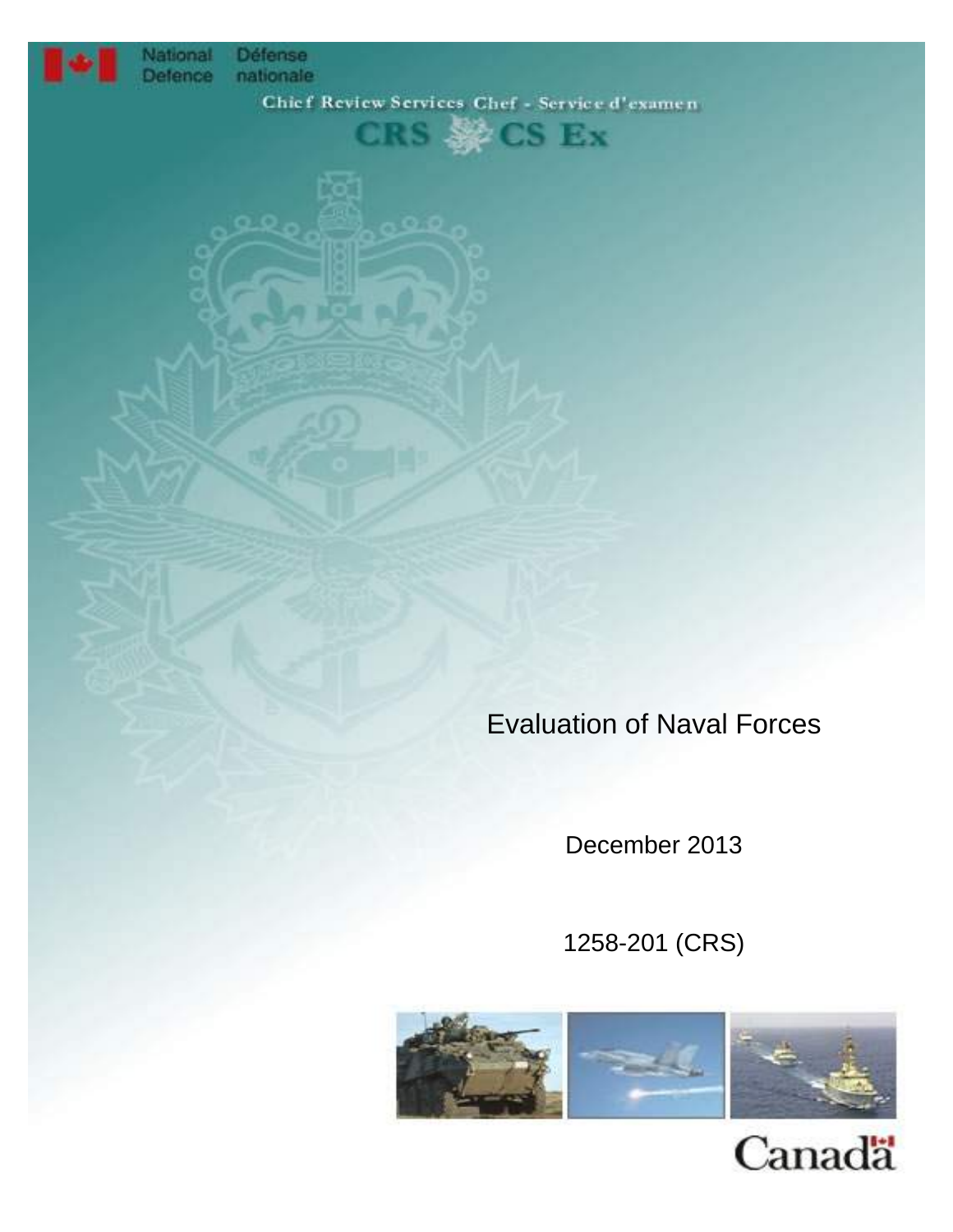# **Table of Contents**

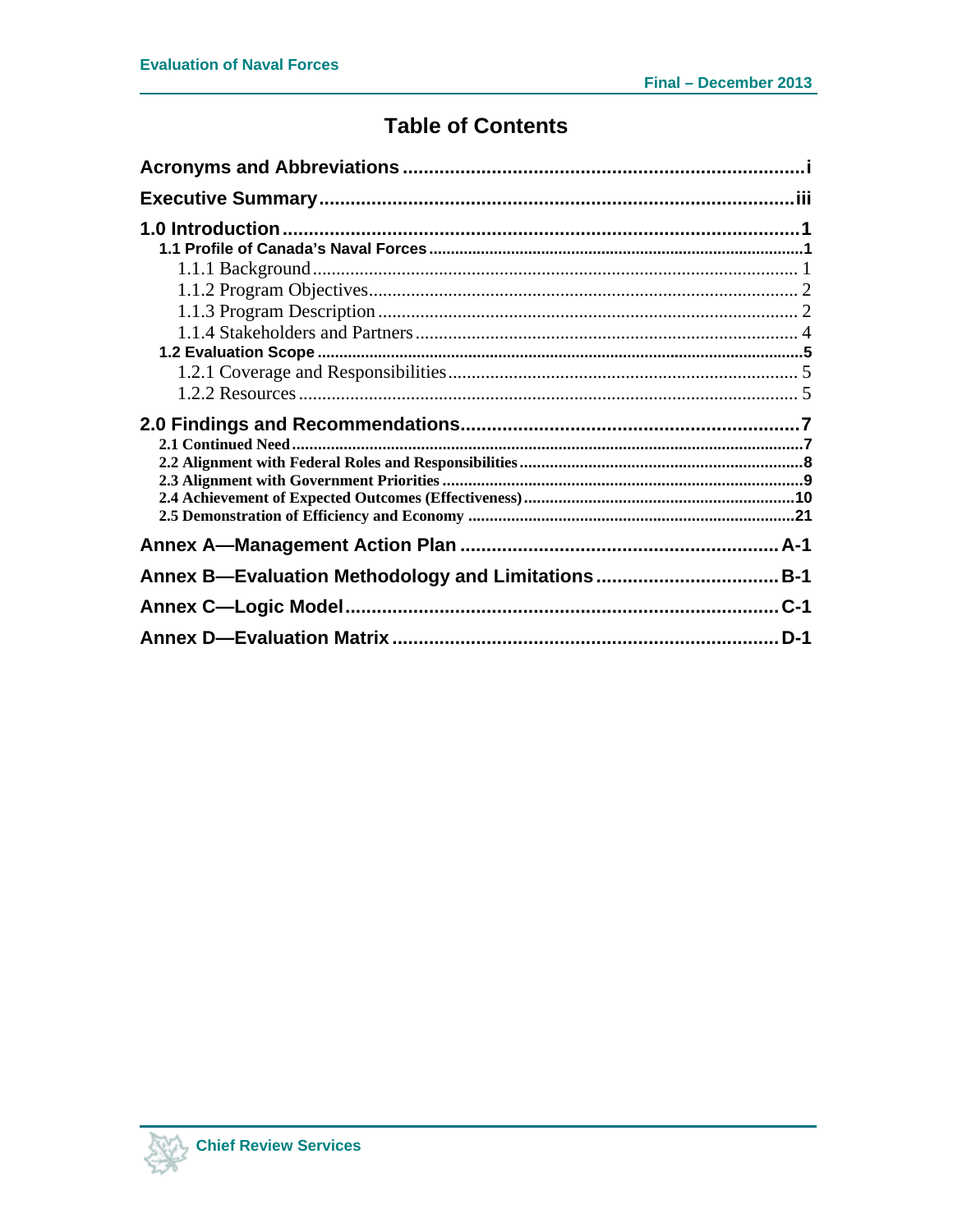# **Acronyms and Abbreviations**

| ADM(Fin CS)    | <b>Assistant Deputy Minister (Finance and Corporate Services)</b> |
|----------------|-------------------------------------------------------------------|
| ADM(IE)        | <b>Assistant Deputy Minister (Infrastructure and Environment)</b> |
| ADM(Mat)       | <b>Assistant Deputy Minister (Materiel)</b>                       |
| <b>AOR</b>     | <b>Auxiliary Oiler Replenishment</b>                              |
| <b>CAF</b>     | <b>Canadian Armed Forces</b>                                      |
| <b>CDS</b>     | Chief of the Defence Staff                                        |
| <b>CFCD</b>    | <b>Canadian Forces Controlled Document</b>                        |
| <b>CFDS</b>    | Canada First Defence Strategy                                     |
| <b>CJOC</b>    | <b>Canadian Joint Operations Command</b>                          |
| <b>CMP</b>     | <b>Chief of Military Personnel</b>                                |
| <b>CMS</b>     | <b>Chief of Maritime Staff</b>                                    |
| CO             | Commanding Officer                                                |
| <b>CRCN</b>    | Commander of the Royal Canadian Navy                              |
| <b>CRS</b>     | <b>Chief Review Services</b>                                      |
| <b>DGMEPM</b>  | Director General Maritime Equipment Program Management            |
| <b>DLN</b>     | <b>Defence Learning Network</b>                                   |
| <b>DND</b>     | Department of National Defence                                    |
| EC             | <b>Engineering Change</b>                                         |
| <b>EDWP</b>    | <b>Extended Docking Work Period</b>                               |
| <b>FELEX</b>   | Frigate Equipment Life Extension                                  |
| FG             | <b>Force Generation</b>                                           |
| <b>FTE</b>     | <b>Full-Time Equivalent</b>                                       |
| FY             | <b>Fiscal Year</b>                                                |
| GoC            | Government of Canada                                              |
| <b>HCM</b>     | Halifax-Class Modernization                                       |
| HQ             | Headquarters                                                      |
| <b>HR</b>      | <b>High Readiness</b>                                             |
| IM&R           | <b>Infrastructure Maintenance and Repair</b>                      |
| <b>ISSC</b>    | <b>In-Service Support Contract</b>                                |
| L1             | Level 1                                                           |
| <b>MARLANT</b> | <b>Maritime Forces Atlantic</b>                                   |
| <b>MARPAC</b>  | Maritime Forces Pacific                                           |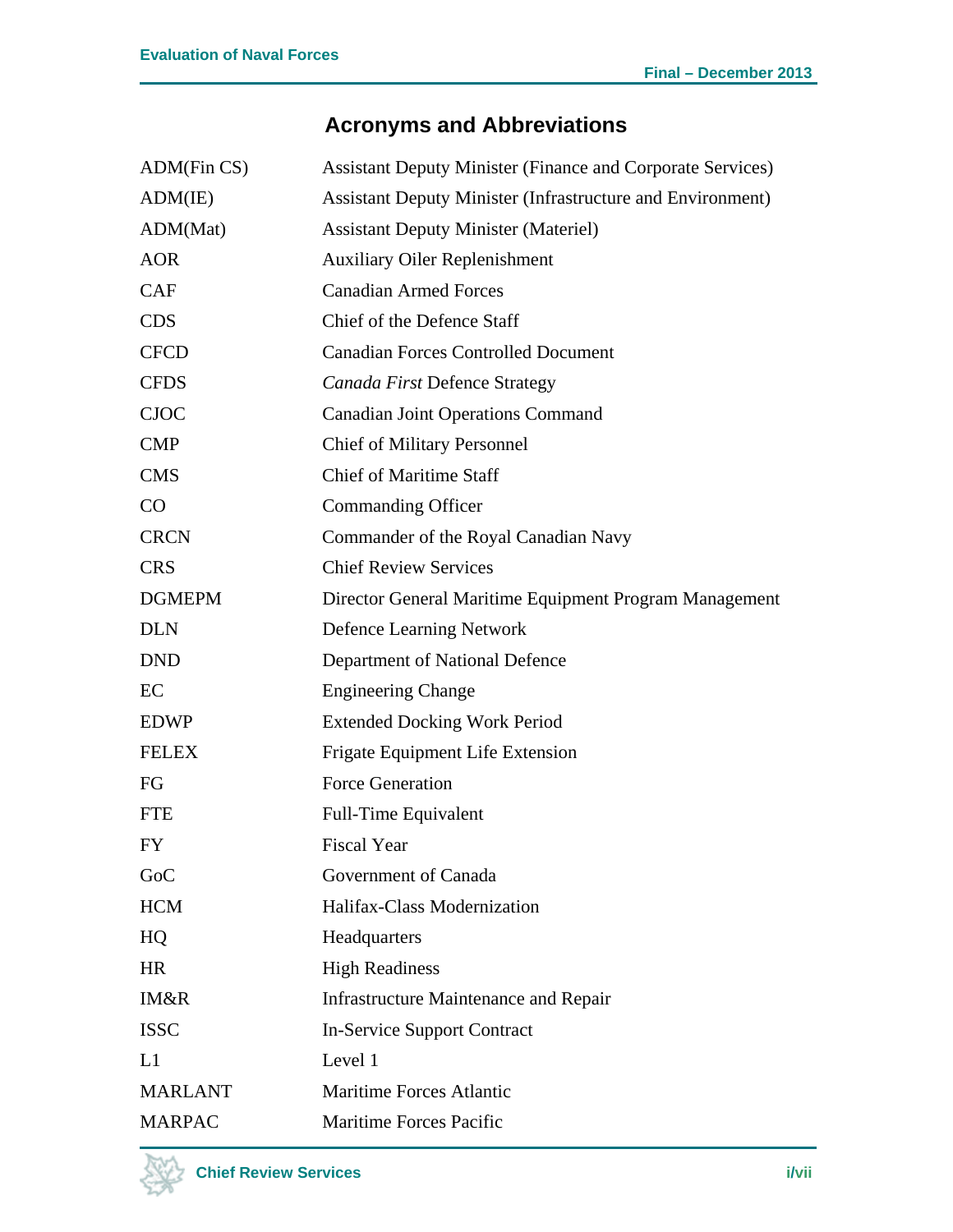| <b>MCDV</b>    | <b>Maritime Coastal Defence Vessel</b>                                       |
|----------------|------------------------------------------------------------------------------|
| <b>MEPM</b>    | Maritime Equipment Program Management                                        |
| <b>NATO</b>    | North Atlantic Treaty Organisation                                           |
| <b>NCOT</b>    | <b>Naval Combat Operations Trainer</b>                                       |
| <b>NDHQ</b>    | <b>National Defence Headquarters</b>                                         |
| <b>NORAD</b>   | North American Aerospace Defence                                             |
| NP             | <b>National Procurement</b>                                                  |
| <b>NSHQ</b>    | <b>Naval Staff Headquarters</b>                                              |
| <b>NTM</b>     | Notice to Move                                                               |
| O&M            | <b>Operations and Maintenance</b>                                            |
| <b>OPI</b>     | Office of Primary Interest                                                   |
| <b>PAA</b>     | Program Activity Architecture                                                |
| <b>PMF</b>     | Performance Measurement Framework                                            |
| <b>PML</b>     | <b>Planned Manning Level</b>                                                 |
| P Res          | <b>Primary Reserve</b>                                                       |
| <b>RCAF</b>    | Royal Canadian Air Force                                                     |
| <b>RCN</b>     | Royal Canadian Navy                                                          |
| Reg F          | <b>Regular Force</b>                                                         |
| <b>RIMPAC</b>  | United States Navy Rim of the Pacific Exercise                               |
| <b>RPRC</b>    | <b>Real Property Replacement Cost</b>                                        |
| <b>SUBMOAR</b> | Submarine Maintenance and Operational Cycle Alignment and<br>Rationalization |
| <b>SR</b>      | <b>Standard Readiness</b>                                                    |
| <b>TBS</b>     | <b>Treasury Board Secretariat</b>                                            |
| <b>TES</b>     | <b>Trained Effective Strength</b>                                            |
| <b>USN</b>     | <b>United States Navy</b>                                                    |
| <b>VCI</b>     | Victoria-Class Introduction                                                  |

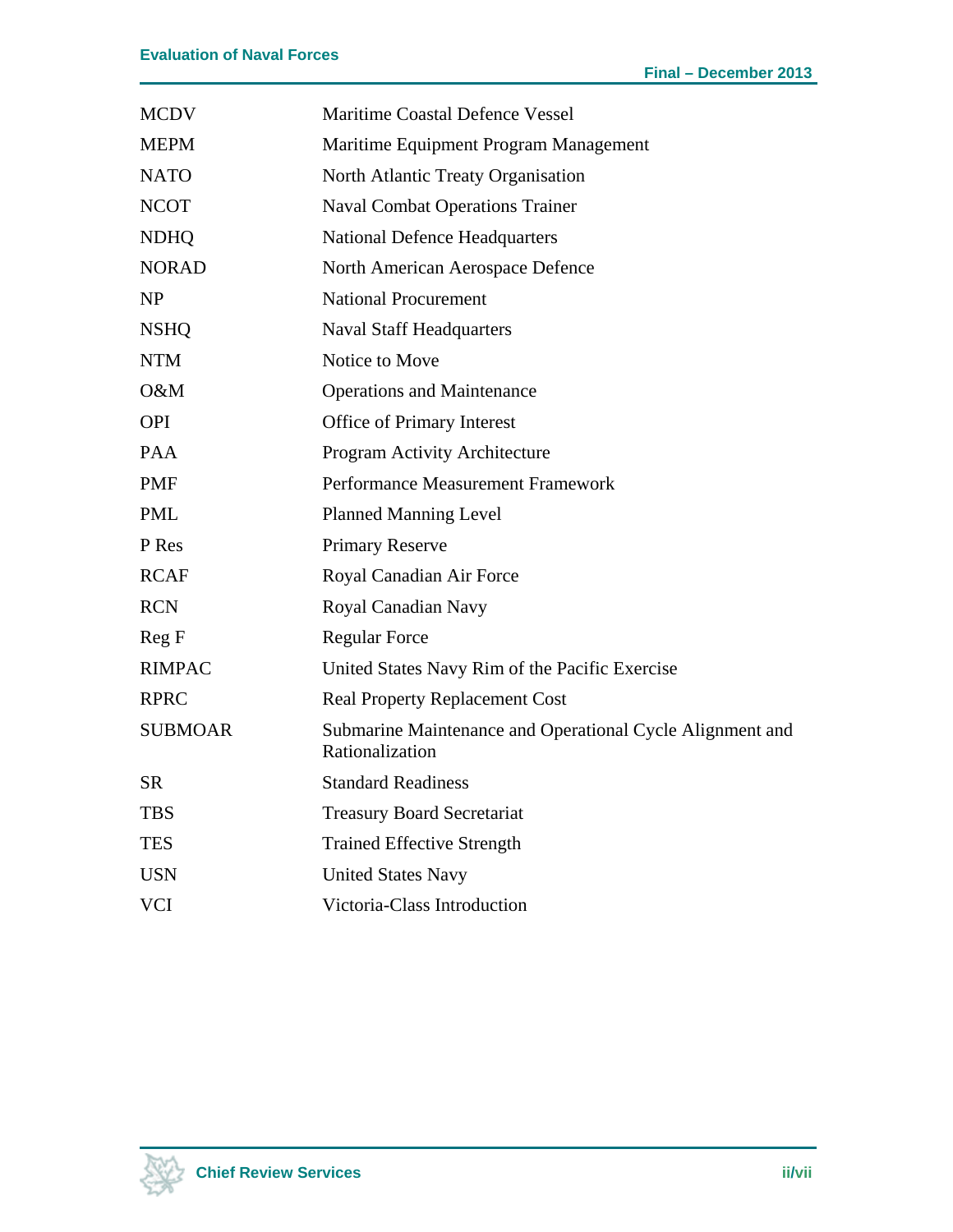## **Executive Summary**

This report presents the findings and recommendations of the evaluation of the Naval Forces Program activities within the Department of National Defence (DND). The evaluation was conducted by Chief Review Services (CRS) between November 2012 and July 2013 as a component of the DND/Canadian Armed Forces (CAF) Five-Year Evaluation Plan (fiscal year (FY) 2012/13 to 2016/17), and in compliance with the Treasury Board Secretariat (TBS) Policy on Evaluation (2009). As per the TBS policy, the evaluation examines the relevance and the performance of the program over a five-year period (2008-2013).

## **Program Description**

Naval forces are defined as those elements of the Royal Canadian Navy (RCN), as well as supporting and related components, which are responsible for the generation and sustainment of naval readiness for employment in domestic/continental and international operations as directed by the Government of Canada  $(GoC)$ .

The program is administered principally by three organizations within the DND: the RCN, the Assistant Deputy Minister (Materiel) (ADM(Mat)), and the Chief of Military Personnel (CMP). This program falls primarily under section 2.1 of the DND Program Activity Architecture (PAA) 2009 and involves annual expenditures in excess of \$2.3 billion.

### **Relevance and Performance**

#### **Overall Assessment**

There is evidence of ongoing and demonstrable need for the Naval Forces activities within DND. This program is directly aligned with the roles, responsibilities and priorities of the federal government.

The RCN has had challenges in meeting some of its readiness requirements because fewer frigates are available due to the Halifax-Class Modernization (HCM) and funding issues.

Despite challenges with these readiness targets, the RCN has consistently met GoC and DND expectations and demands for the conduct of operations.

While program expenditures have increased, they have not exceeded reasonable amounts for a fleet of the size and composition of the RCN.

**Relevance.** The evaluation determined that the need for DND to conduct both the generation and employment of naval forces is of continuing relevance and is aligned with federal government and departmental roles, responsibilities and priorities.

While the expenditures for Maritime Readiness represent 11 percent of the DND annual spending, the impact of its contribution to overall DND strategic objectives and priorities has been significant. The RCN contributions can directly impact and improve the safety and security of Canadians, and provide public confidence in the Government's ability to defend Canada and protect Canadian citizens at home and abroad. The RCN involvement in operations also draws significant positive media attention, earning recognition both nationally and internationally.

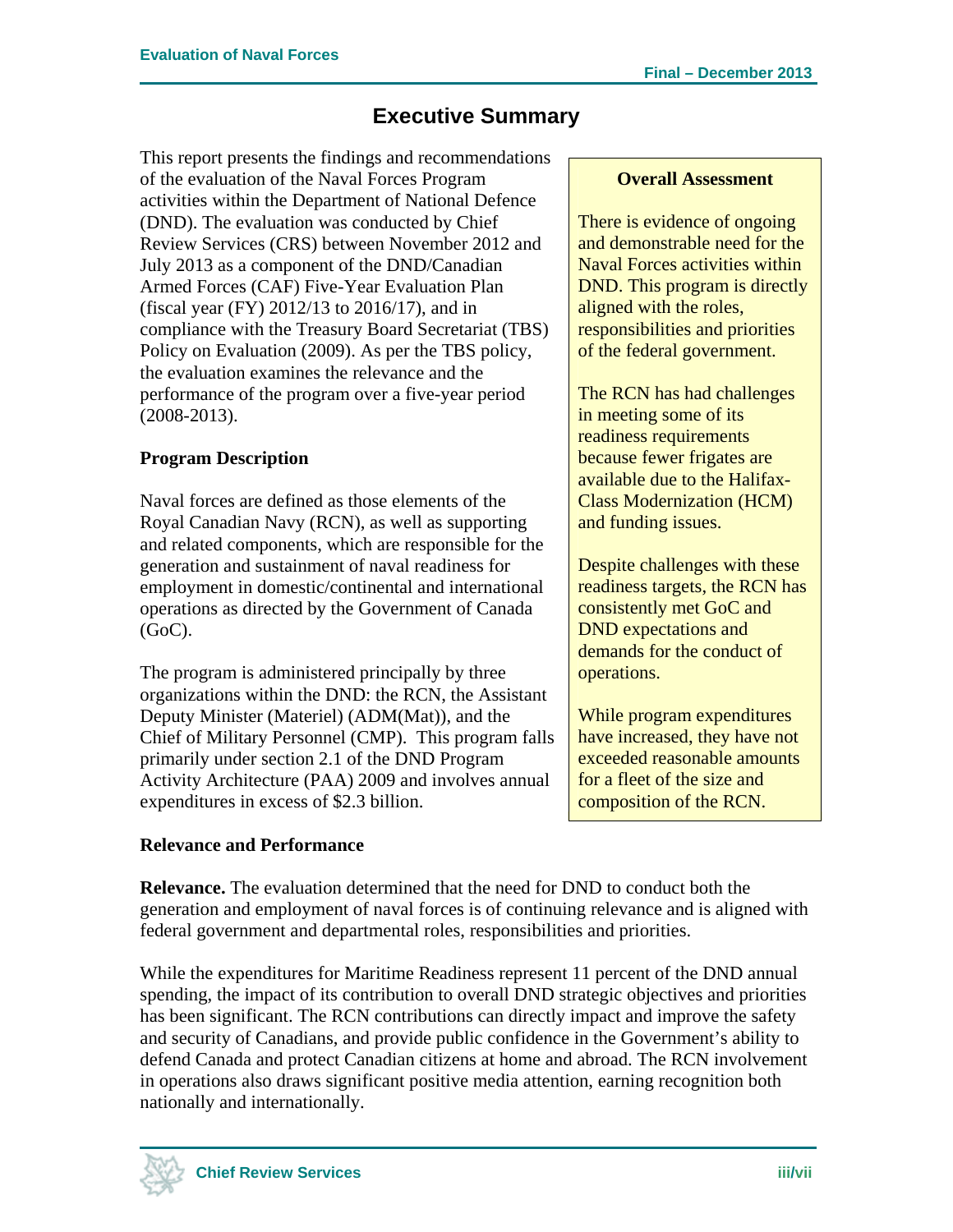**Continued Need.** There is ample evidence of continued need for the RCN to generate and sustain globally deployable naval forces, up to and including combat operations, as directed by the GoC. In addition, the RCN works in close cooperation with other government departments to deal with a wide range of security threats to Canada, including terrorism, illegal resource exploitation, pollution violations, narcotics trafficking and illegal immigration.

During the period of the evaluation, the program had serious challenges in meeting readiness targets (sufficient numbers of ships available for operations) as promulgated in readiness directives. The principal factor for this shortcoming stems from a shortage of available ships. The root cause appears to have been a combination of the following factors:

- the impact of the HCM program, which is removing a significant number of ships from service;
- the high operational tempo during the evaluation period;
- under-funding for equipment maintenance; and
- a lack of capacity within both ADM(Mat) and the fleet maintenance facilities.

Various initiatives are under way to address these issues. For example, the HCM will be complete by FY 2017/18, and ADM(Mat) has significantly improved its ability to meet equipment maintenance demands to the extent that going forward funding allocations will be the main challenge in addressing maintenance issues. Furthermore, the Department is undergoing numerous other initiatives to improve efficiencies as a means to address the funding gap.

Despite shortcomings in meeting readiness targets during the evaluation period, the RCN has consistently met demands for the delivery of combat-capable forces for operations, both domestically and abroad. By and large, the forces employed have met DND mission requirements and expectations. As such, the RCN is highly regarded internationally, and among our allies, it is seen to be extremely capable, interoperable and reliable.

**Efficiency and Economy.** With respect to efficiency and economy, the program is seen to have demonstrated sound value. Numerous efficiency improvements were noted, including a 24-percent increase in maintenance services delivered despite a reduction of 23 percent in the cost of personnel who deliver those services. Infrastructure costs were kept in line despite inflation. While the overall cost of the program has increased by 6 percent annually, this is largely a reflection of the much-needed increase in RCN personnel numbers. Benchmark indicators with allied navies demonstrate that although RCN personnel numbers have grown, given the age and composition of the fleet in 2012, the RCN has a reasonable number of personnel. Furthermore, with respect to overall expenditures against the size and composition of the fleet, in a comparison to benchmark allies (New Zealand, Germany, Australia, Netherlands, United Kingdom, and Spain), the RCN appears at the lower end of the spectrum.

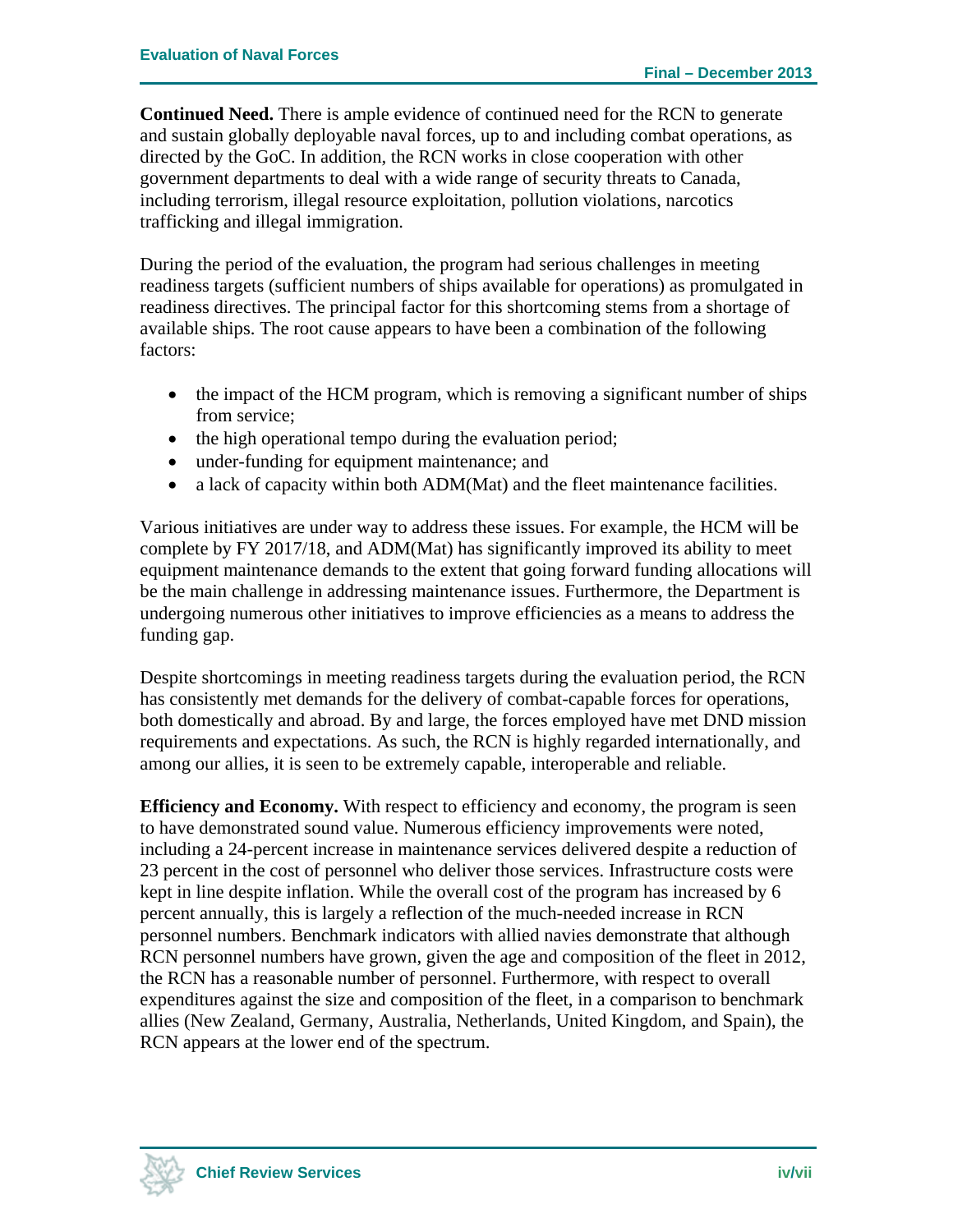The Naval Forces Program has demonstrated operational effectiveness despite numerous challenges. During the evaluation period, the program has faced pressures due to fleet modernization, age of equipment and increased operational tempo. However, while the program has taken steps to be more efficient in order to address its challenges, a principal concern over the availability of financial resources for priority areas will remain and will need to be carefully addressed.

The findings and recommendations of the evaluation are presented as follows:

#### **Findings and Recommendations**

#### **Findings—Relevance**

**Key Finding 1:** There is evidence of continued need for the RCN to generate and sustain globally deployable naval forces to conduct domestic/continental and international operations, up to and including combat operations, as directed by the GoC

**Key Finding 2:** There is alignment between the RCN's generation and delivery of Naval Forces and departmental and federal roles and responsibilities.

**Key Finding 3:** The generation and delivery of combat-ready naval forces aligns directly with the government priority of "A Safe and Secure World through International Engagement.

#### **Findings—Performance (Effectiveness)**

**Key Finding 4:** During recent years there has been a steady decline in the RCN's ability to achieve the required levels of readiness, to the point that it is currently challenged to meet some of its readiness requirements.

**Key Finding 5:** In order to meet readiness levels and force posture requirements, the RCN has had to rely more heavily on the use of Maritime Coastal Defence Vessels (MCDV) as a result of reduced frigate availability during the period of the HCM. This represents a reduction in force capability.

**Key Finding 6:** The HCM and Victoria-class Introduction (VCI) programs, essential to the long-term viability of the Navy, have strained Navy resources and created issues in meeting current force posture and readiness targets.

**Key Finding 7:** Among available ships, technical readiness and combat training are the primary challenges towards achieving prescribed readiness levels**.** 

**Key Finding 8:** Taking into consideration available units and funding, the RCN will remain challenged to meet prescribed readiness and force posture requirements for some time in the future. The Navy will be obliged to do less with less.

**Key Finding 9:** Despite challenges with readiness targets, the RCN has consistently met GoC and DND expectations and demands for the conduct of operations.

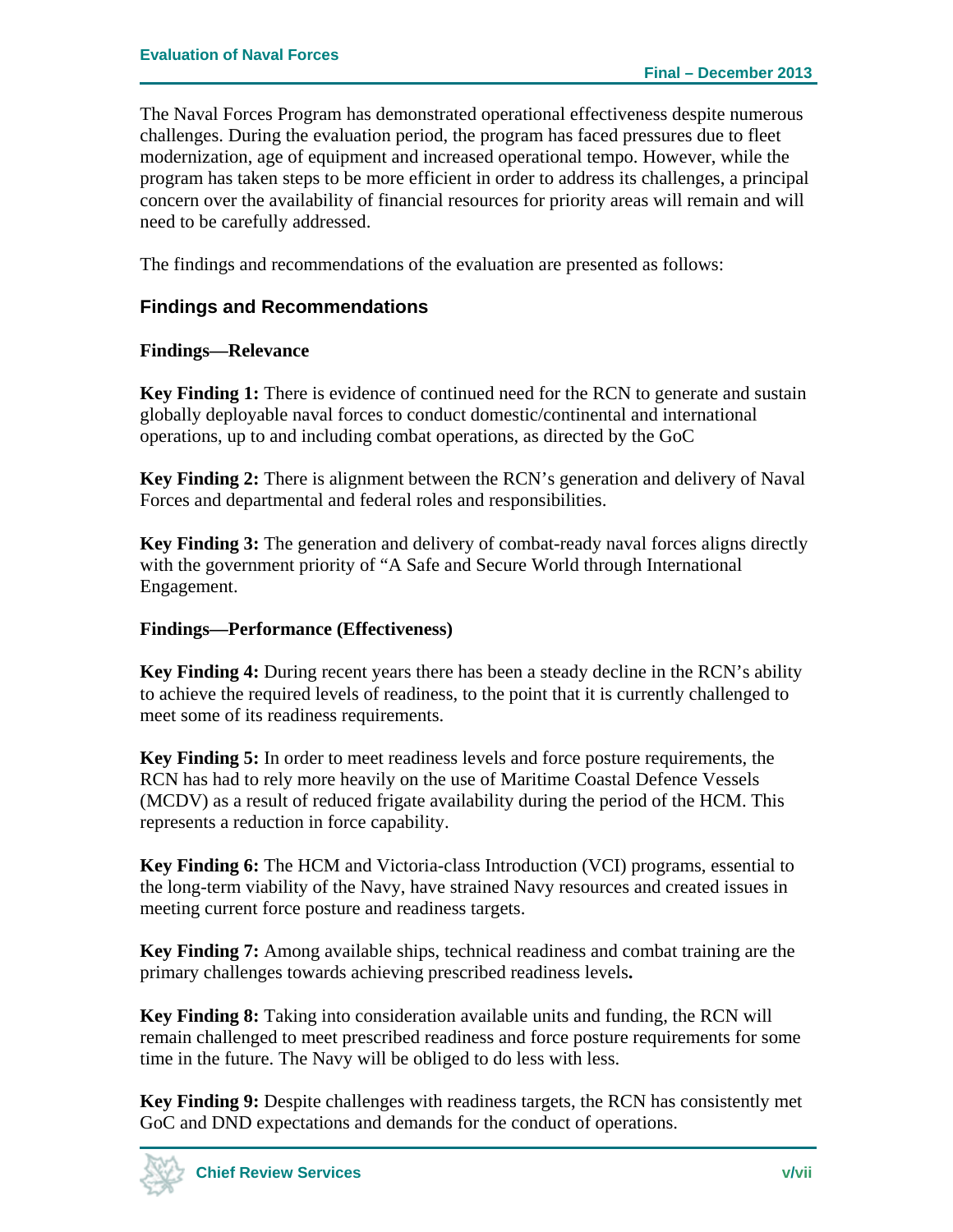**Key Finding 10:** The Chief of Maritime Staff (CMS) preliminary readiness direction to formations led to an unintended reduction in the required materiel state of ships<sup>1</sup> entering the HCM and constrained the Navy's force generation (FG) capabilities. The direction was subsequently revised to address these issues.

### **Findings—Performance (Efficiency and Economy)**

**Key Finding 11:** The significant increase in personnel over the evaluation period was in response to personnel shortages. In terms of overall personnel numbers, the RCN appears to be properly sized.

**Key Finding 12:** Significant improvements in the overall efficiency of fleet maintenance have occurred over the evaluation period.

**Key Finding 13:** Despite the efficiency improvements, there remains a funding gap in maintenance within the RCN.

**Key Finding 14:** Maritime Infrastructure Maintenance and Base Support costs have declined due to a reduction in personnel. However, these costs represent a larger proportion of the RCN's Operations and Maintenance (O&M) budget, resulting in fewer resources being available for other O&M expenditures.

**Key Finding 15:** The Navy is delivering maritime training with increased efficiency. The overall cost of maritime training has decreased since FY 2008/09, whereas the number of people trained and the number of courses offered has increased**.** 

**Key Finding 16:** On average, the percentage of personnel trained at optimal course capacity was 54 percent. The RCN Performance Measurement Framework (PMF) sets a target for the percentage of personnel trained at optimal course capacity at 90 percent.<sup>2</sup>

**Key Finding 17:** As a percentage of total readiness, Maritime Command and Control represents 7 percent of total costs on average. Over the evaluation period, the costs attributed to the Maritime Command and Control have increased significantly (40 percent) due to a large influx of personnel as a result of reductions or elimination of other coastal formation establishments and the transition of the Navy's coastal maritime headquarters (HQ) to Regional Joint Headquarters.

**Key Finding 18:** The program expenditures for Maritime Readiness have increased during the evaluation period. However, they have not exceeded reasonable amounts for a fleet of the size and composition of the RCN.



<u>.</u>

<sup>&</sup>lt;sup>1</sup> The repair/maintenance state of the ship's hull and equipment is referred to as the "material state of the ship."

 $2^{2}$  SO 2.1 PMF (2010) sets performance target of 90 percent for Maritime Training indicator "% personnel trained at optimal course capacity."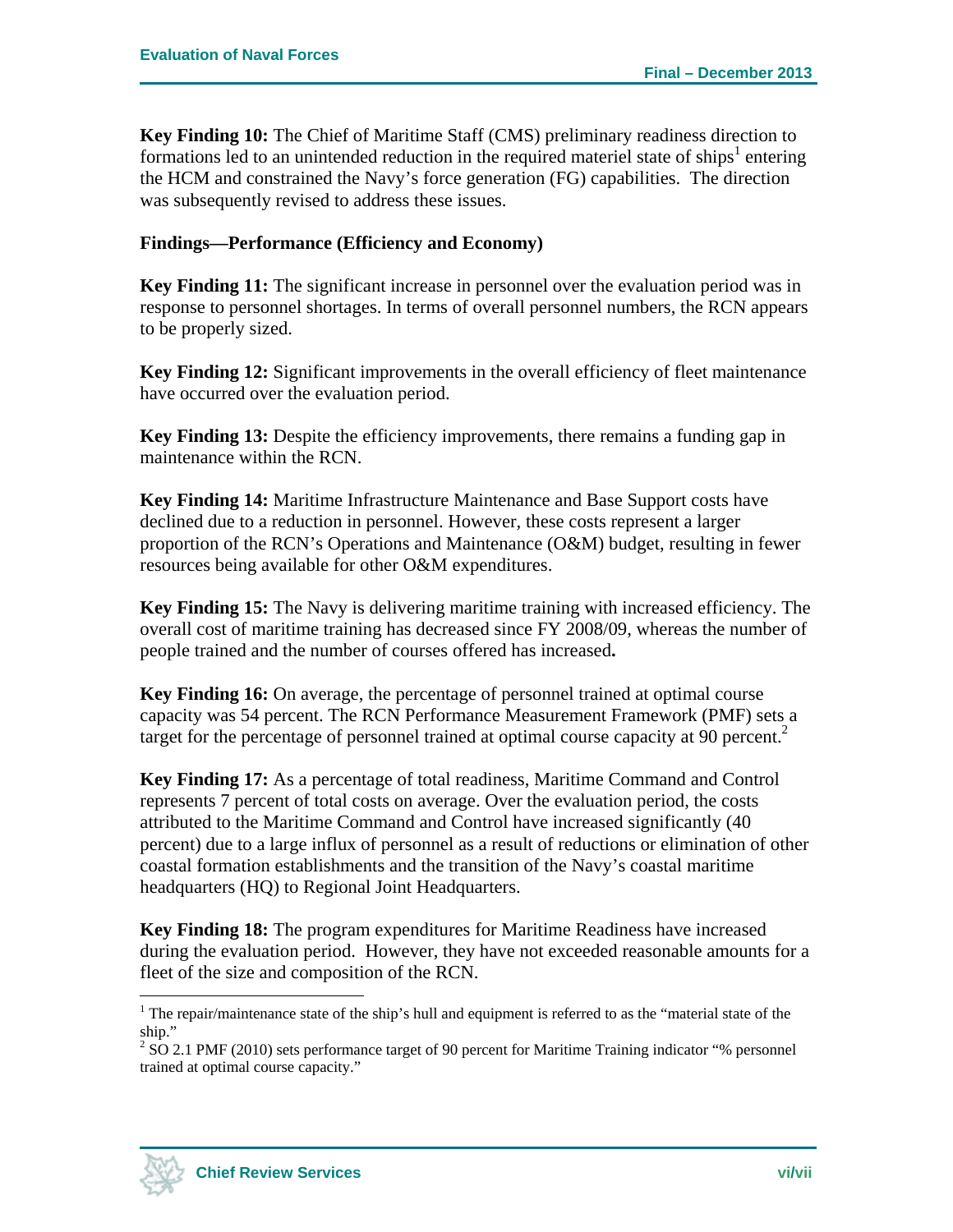**Key Finding 19:** Overall costing data for RCN should include several Level 1 (L1) accounts, for example the PAA 2.1 Maritime Readiness includes CMP, RCN and ADM(Mat). It was noted that the RCN did not assess all its program expenditures (nor use performance indicators) that include all costs such as labour and materiel. Therefore, a true indication of costs and performance is not available, which may impact the ability to assess overall performance.

#### **Recommendations**

**Recommendation 1:** It is recommended that the RCN review its current readiness program, enshrined in documents such as Readiness and Sustainment Direction (Canadian Forces Controlled Document (CFCD) 129) and Maritime Command Combat Readiness and Training Requirements (CFCD 102), to rationalize unit readiness requirements.

**Recommendation 2:** The RCN should review and identify budget savings in its Infrastructure Maintenance and Repair (IM&R) portfolio. In addition, it is recommended that the RCN review the expected IM&R targets for the RCN with Assistant Deputy Minister (Infrastructure and Environment) (ADM(IE)) to prevent any possible future reduction in ship readiness.

**Recommendation 3:** Further optimize training by more fully loading courses and/or by reducing frequency of course offerings. This will reduce training costs associated with travel and cost of operating trainers, such as Naval Combat Operations Trainer (NCOT), Operations Room Team Trainer, Navigation Trainer, and Submarine Control Trainer.

**Recommendation 4:** During the evaluation period, the RCN's command and control function experienced significant personnel increases and associated costs. It is recommended that the RCN review these increase and identify efficiencies where possible to address emerging future manning priorities.

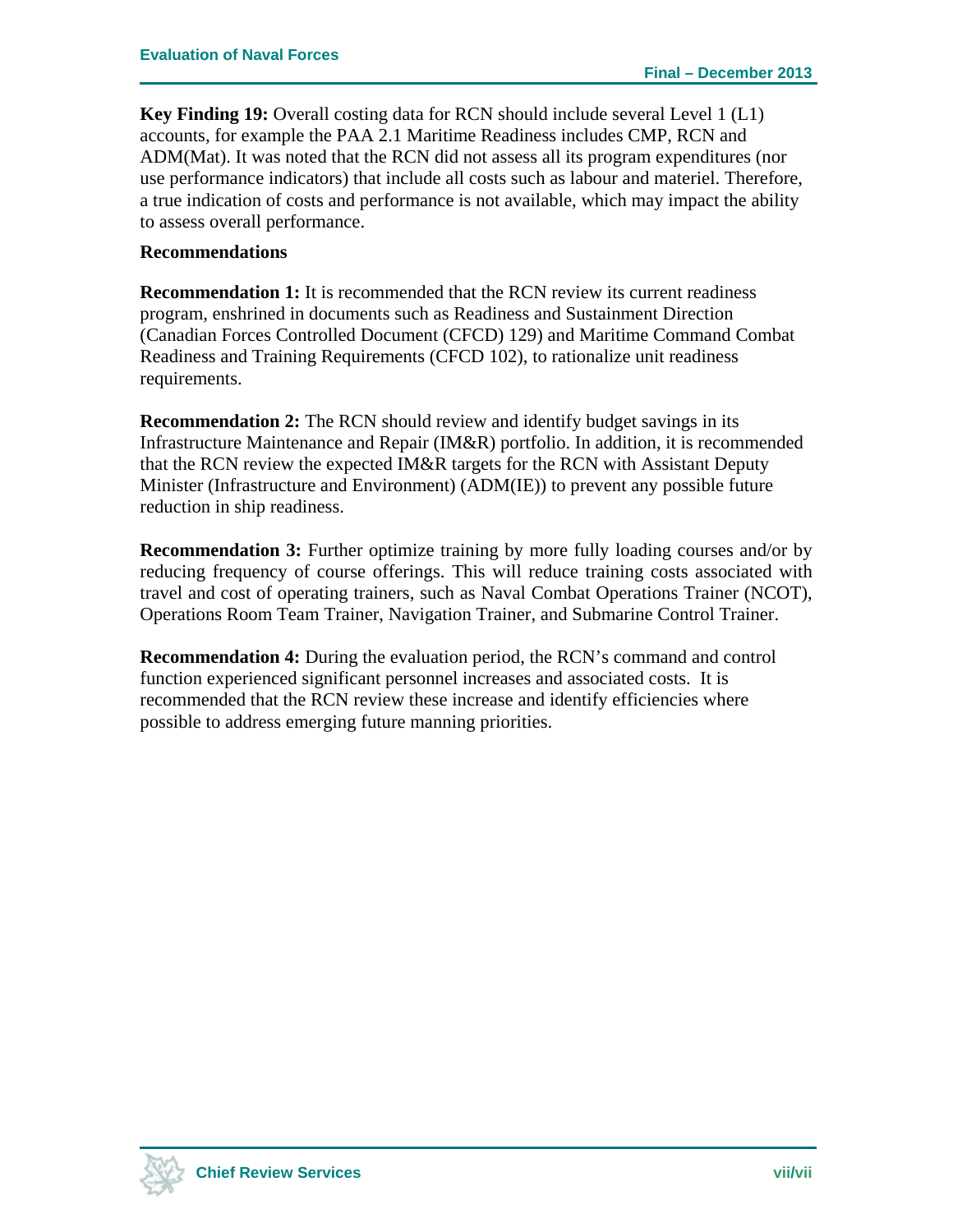## **1.0 Introduction**

## **1.1 Profile of Canada's Naval Forces**

### **1.1.1 Background**

This report presents the results of the evaluation of the RCN generation of combatcapable Naval Forces. Naval forces are defined as those elements of the RCN, including supporting and related components, which are responsible for the generation and sustainment of naval readiness for employment in domestic/continental and international operations as directed by the GoC.

The evaluation was conducted by CRS between November 2012 and July 2013 as a component of the DND/CAF Five-Year Evaluation Plan (2012/13 to 2016/17) and in compliance with TBS Policy on Evaluation (2009). As per the TBS policy, the evaluation examines the relevance and the performance of the program over a five-year period (2008-2013). This evaluation, conducted on behalf of the Chief of the Defence Staff (CDS) and the Deputy Minister, will be used to inform future senior management decisions related to the development, generation and sustainment of Canada's Naval Forces and their supporting activities.<sup>3</sup>

There have been no previous CRS evaluations of Canada's Naval Forces. However, the following audits related to naval fleet maintenance and capital equipment acquisition projects were conducted by CRS' Internal Audit division:

- CRS Review of the Submarine Acquisition/Capability Life-Extension Program, May 2003;
- CRS Audit of the Halifax-Class Modernization/Frigate Equipment Life Extension (HCM/FELEX) Project, March 2011; and
- CRS Internal Audit of Joint Support Ship (JSS) Project, November 2011.

In addition, elements of maintenance and materiel support essential to the technical readiness of the Navy were covered in the following Auditor General reports:

- Report of the Auditor General of Canada to the House of Commons, Chapter 5 Maintaining and Repairing Military Equipment – National Defence (Fall 2011); and
- Report of the Auditor General of Canada to the House of Commons, Chapter 5 Real Property – National Defence (Fall 2012).

 $3$  The efficiency and economy of the program (Section 2.5) is assessed over FY 2008/09 to FY 2011/12.



1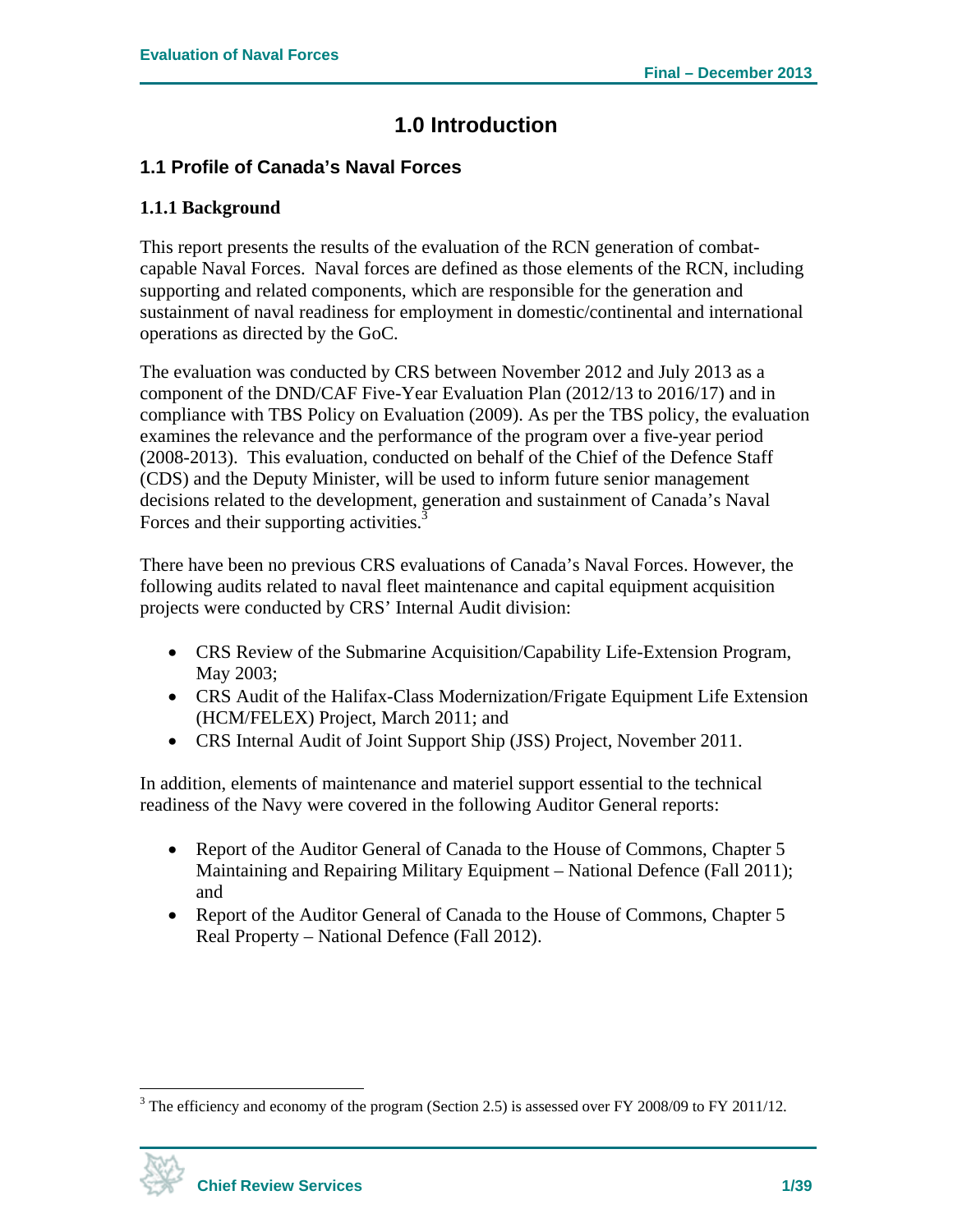### **1.1.2 Program Objectives**

The program falls under the following program activity of the DND/CAF (PAA 2009):

- 2.1 Maritime Readiness and Sub-activities
- 3.2 Canadian Peace Stability and Security
- 3.3 Continental Peace Stability and Security
- 3.4 International Peace Stability and Security

The objectives of these program areas are to support DND in meeting GoC expectations with regard to the defence of Canada, partnering in the defence of North America, and contributing, when called upon, to international peace and security operations. More specifically, these expectations are articulated in the six missions of the *Canada First* Defence Strategy (CFDS).

The specific activities, outputs and outcomes involved in the RCN's generation and delivery of combat-ready naval forces are illustrated in the program logic model at Annex C.

### **1.1.3 Program Description**

While the expenditures for Maritime Readiness represent 11 percent of the DND annual spending, the impact of its contribution to overall DND strategic objectives and priorities has been significant. The RCN's contributions can directly impact and improve the safety and security of Canadians, and provide public confidence in the Government's ability to defend Canada and protect Canadian citizens at home and abroad.<sup>4</sup> The RCN's involvement in domestic/continental and international operations also draws significant positive media attention, earning recognition both nationally and internationally.

The RCN also works in close cooperation with other government departments to deal with a wide range of security threats to Canada, including terrorism, illegal resource exploitation, pollution violations, narcotics trafficking and illegal immigration.

The RCN is directed through Naval Staff Headquarters (NSHQ) by the Commander of the Royal Canadian Navy (CRCN), whose mission is to lead the strategic development and generation of combat-capable multipurpose naval forces and to provide advice in support of maritime operations.

The RCN fleet, roughly balanced between the Atlantic (Halifax, Nova Scotia) and Pacific (Esquimalt, British Columbia) coasts, is comprised of three destroyers, twelve frigates, two replenishment ships, four submarines and twelve MCDVs, plus minor auxiliary and support vessels. These formations, known as Maritime Forces Atlantic (MARLANT) and Maritime Forces Pacific (MARPAC), manage all aspects of fleet maintenance, training and manning, while ensuring the fleet is operationally ready for deployment, exercises

<sup>&</sup>lt;sup>4</sup> As explained in more detail in section 2.4, during recent years, the RCN has conducted numerous successful counter-narcotic operations in domestic/continental context and successful counter-terrorist and counter-piracy activities in the international context.

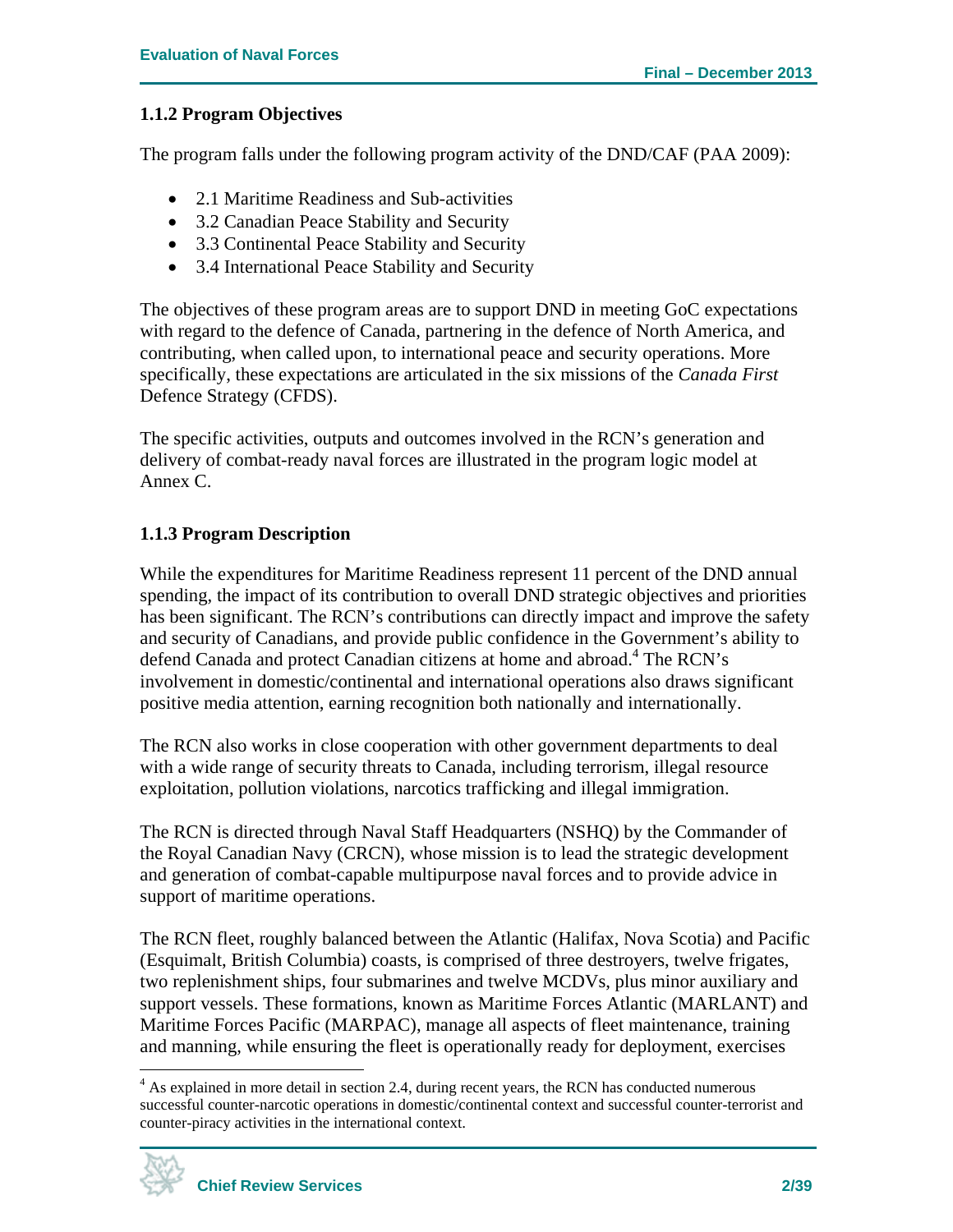and operations. Deployments can involve the assignment of a single ship to a multinational task force, or a larger essentially self-sufficient task group of complementary ships, submarines and aircraft tailored to meet mission specific  $requirements<sup>5</sup>$ .

To respond to these missions, the RCN generates and sustains relevant, responsive, combat-capable naval forces that can respond to a wide spectrum of tasks. The RCN generates maritime forces through the following program activities:

- **Maritime Training.** This activity provides training through five naval training establishments, and contributes to the sustainment of naval capabilities through the provision of training to personnel. This includes continuing occupation and environment training and appropriate professional development and education activities. Currently, at-sea training is supplemented with simulators and other tools such as e-learning and the Defence Learning Network, often used in lieu of classroom training.
- **Maritime Infrastructure Maintenance and Base Support**. This activity, provided by the Director Naval Infrastructure Requirements reporting to the ADM(IE), captures all activities dealing with the maintenance and repair of naval realty assets. This is achieved through the maintenance and repair of naval infrastructure and the provision of administrative and logistical support. Base support involves the human resource and material support provided to all units.
- **Maritime Equipment Maintenance**. This support is provided through the Director General Maritime Equipment Program Management (DGMEPM) who is responsible to the ADM(Mat) and responsive to the CRCN. DGMEPM is the materiel authority for all naval ships, submarines, auxiliary vessels and naval equipment for shore establishments. This activity ensures that RCN ships are maintained and repaired both domestically and abroad. The work comprises preventive and corrective maintenance, as well as some engineering changes (EC) and fitting of mission-specific equipment for a given operational activity or deployment.
- **Maritime Command and Control**. This activity ensures effective governance, processes and headquarters organizations are in place for the application of command and control. This includes strategic, resource and capability plans, human resource and financial management, and logistics and resource allocation functions. Naval Readiness and Sustainment is managed by the RCN. Documents issued by the CRCN include Commander's Planning Guidance and, more recently, Readiness Direction to Formations, which provide direction for the generation of naval readiness requirements. The role of the Navy's governance structure $<sup>6</sup>$  is to provide advice and recommendations on emerging issues affecting</sup>

 $6$  The Navy's governance structure is comprised of three tiers: (1) the Naval Board, (2) the Maritime Strategic Planning Board, (3) the Maritime Capability Development Board and Fleet Sustainment Program Board, Maritime Command, http://marcom-comar.mil.ca/exco-reex/default-eng.asp.



<sup>&</sup>lt;sup>5</sup> Source: http://www.navy.forces.gc.ca/cms/12/12\_eng.asp (consulted on December 5, 2012).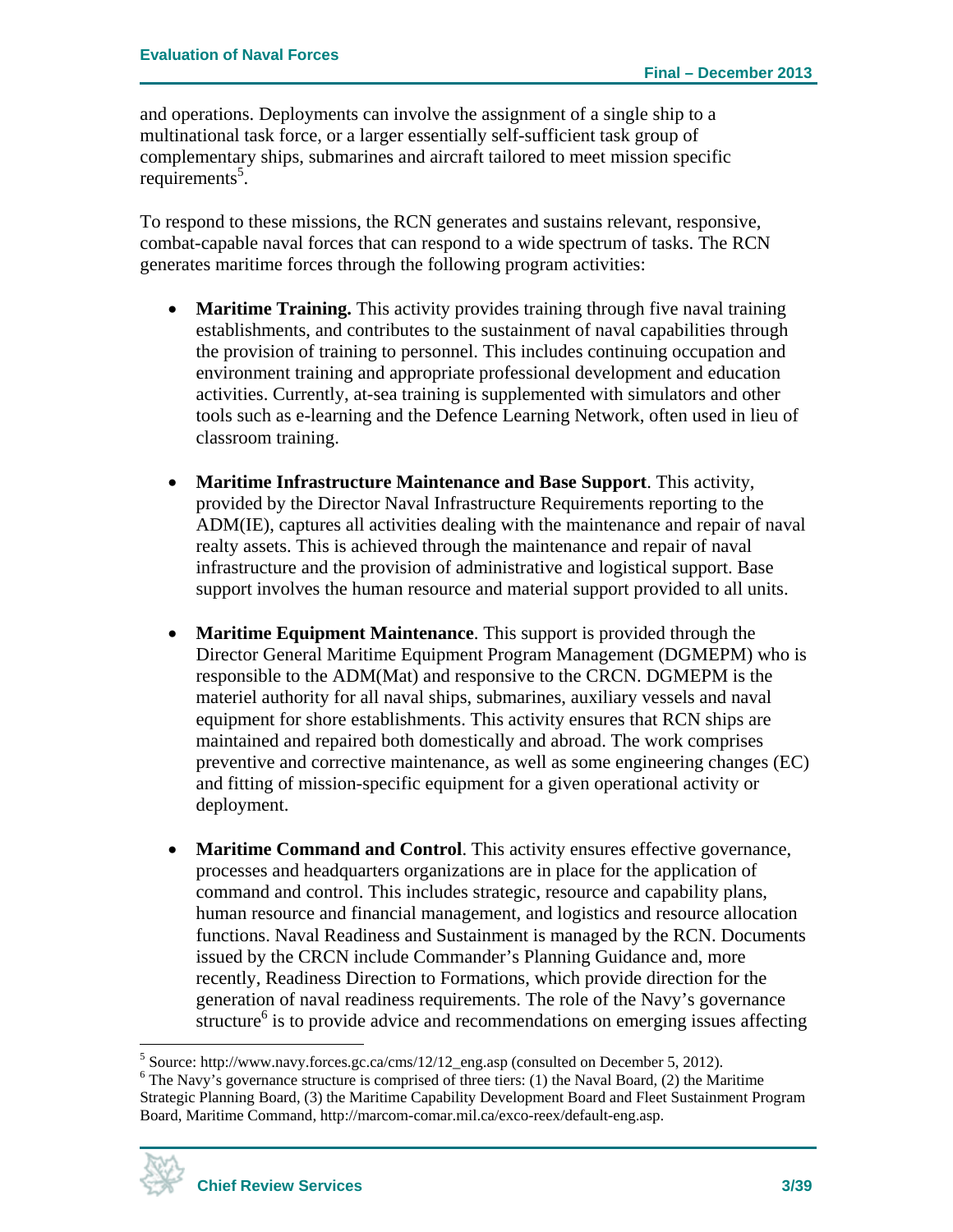the Navy and DND/CAF. The senior executive council for the Commander RCN is the Naval Board.

 **Operations**. This activity ensures suitable support is provided to naval forces, whether they are being force-generated or employed on operations. This includes five-year plans, operational schedules, policies and briefs as well as providing services such as intelligence, harbour services and electronic warfare for the smooth manning and provision of ships to support various naval task groups.<sup>7</sup> While the generation of combat-ready forces leading to operations is an RCN activity, the planning and conduct of all CAF operations is a Canadian Joint Operations Command (CJOC) responsibility.

Once generated, the maritime force capability is considered operational and maintained at a designated level of readiness for operational employment.<sup>8</sup> Readiness consists of two components—operational capability and response time—and is a measure of the ability of an element of the  $\text{CAF}^9$  to undertake an approved task.<sup>10</sup>

#### **1.1.4 Stakeholders and Partners**

For the purposes of this evaluation, the term "stakeholder" refers to individuals, groups or organizations within DND that may be accountable for the generation and employment of maritime readiness and the conduct of CAF operations. These specifically include the force generator (RCN) and force employers (CJOC), as well as other allied/partner Nations' Navies).

Partners, vice stakeholders, also include other federal government departments and agencies including Public Safety Canada, Department of Fisheries and Oceans, Canada Border Services Agency and the provincial and territorial governments.

Canadians ultimately benefit from maritime readiness as the DND/CAF has the relevant capability to meet maritime defence and security missions as may be tasked by the Government.



<sup>&</sup>lt;sup>7</sup> The primary operational task group is a single Composite Contingency Task Group, derived from high readiness (HR) ships and submarines, able to deploy within prescribed notice to move (NTM) anywhere in the world in support of Contingency Operations. The components of the task group include an HR destroyer, replenishment ship and up to three combatants, either frigates and/or a submarine. Other readiness elements include:

Naval Task Group: as a follow-on separately employable entity to the Contingency Task Group and is comprised of one HR destroyer, one HR replenishment ship and up to three HR frigates and/or submarines and a Helicopter Air Detachment onboard.

Single Ship International Deployment: a single HR combatant usually conducted by a frigate, but on occasion a destroyer, submarine or a replenishment ship may conduct this mission.

Domestic Naval Readiness: includes remaining frigates, destroyer(s), and submarines and 12 mine countermeasure vessels as well as port security, guidance to civilian shipping and two Fleet Diving Units.<br> $8 \text{ CECD} 12$ 

<sup>&</sup>lt;sup>8</sup> CFCD 129, Readiness and Sustainment, 2009.

 $\degree$  CAF elements consist of the Royal Canadian Air Force, RCN and the Army. <sup>10</sup> CFCD 129, Readiness and Sustainment, 2009.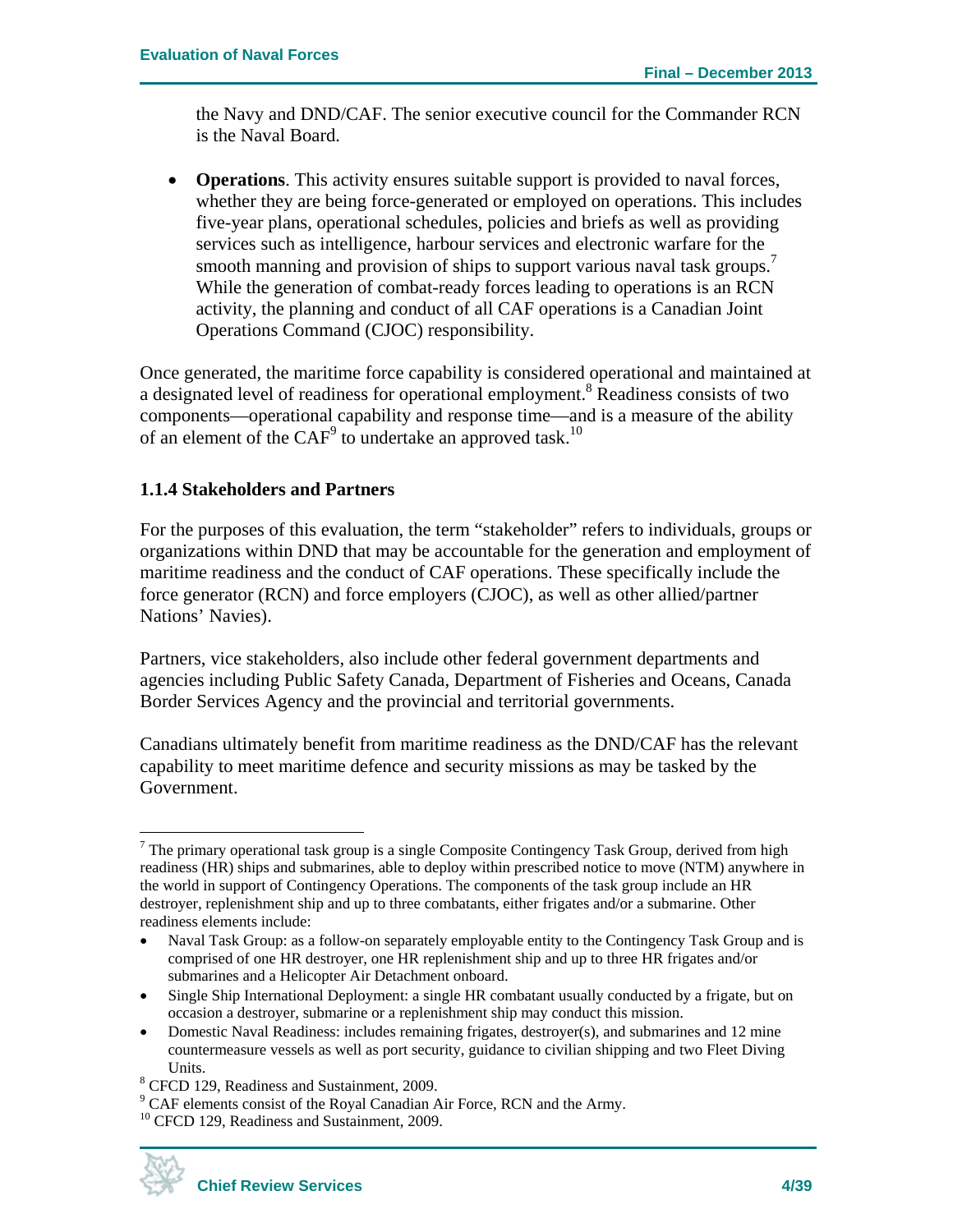### **1.2 Evaluation Scope**

#### **1.2.1 Coverage and Responsibilities**

The evaluation focused on the relevance and performance of Maritime Readiness, DND/CF PAA (2009) Activity 2.1, specifically, the generation and sustainment of relevant, responsive, combat-capable multipurpose naval forces. In order to validate the RCN's capability to respond and perform in government-directed operations, the evaluation also studied the RCN's involvement in CAF-directed domestic/continental and international operations as per DND/CAF PAA Activities 3.2 to 3.4.

The evaluation does not cover initial training activities prior to advanced maritime training (PAA 2.1.5.1) nor Maritime Equipment Acquisition and Disposal (1.3.1.0) or Maritime Real Property Acquisition or Disposal (1.4.1.1).

#### **1.2.2 Resources**

Table 1 describes the costs attributed to the Maritime Readiness Program (PAA 2.1), the costs attributed to naval operations conducted by CJOC (Force Employment), and the number of military (Regular Force (Reg F) and Primary Reserve (P Res)) and civilian full-time equivalents (FTE) employed by the RCN.

| <b>Cost of Maritime</b>                                                              |                   |                 |                 |                 |             |
|--------------------------------------------------------------------------------------|-------------------|-----------------|-----------------|-----------------|-------------|
| <b>Readiness</b>                                                                     | <b>FY 08/09</b>   | <b>FY 09/10</b> | <b>FY 10/11</b> | <b>FY 11/12</b> | $FY 12/13*$ |
| <b>Cost of Maritime</b><br>Readiness <sup>(1)</sup> PAA<br>$2.1$ (\$ Millions)       | \$1,940           | \$2,090         | \$2,160         | \$2,300         | \$2,380     |
| Annual change (%)                                                                    |                   |                 |                 |                 |             |
|                                                                                      | Not<br>applicable | 7.9%            | 3.6%            | 6.2%            | $-3.6\%$    |
| Force Employment                                                                     |                   |                 |                 |                 |             |
| (CJOC) (\$ Millions)                                                                 | \$70.1            | \$13.5          | \$7.7           | \$35.9          | \$19.7      |
| <b>Cost of Maritime</b><br>Readiness and Force<br>Employment (CJOC)<br>(\$ Millions) | \$2.0             | \$2.10          | \$2.17          | \$2.33          | \$2.40      |
| Annual Change (%)                                                                    | <b>Not</b>        |                 |                 |                 |             |
|                                                                                      | applicable        | 4.8%            | 3.3%            | 7.4%            | 2.9%        |
| $(FTEs)$ <sup>(2)</sup> /Reg F                                                       |                   |                 |                 |                 |             |
| Person Years                                                                         | 20,492            | 21,063          | 21,027          | 20,406          | 19,502      |
| Military                                                                             | 15,253            | 15,804          | 15,967          | 15,436          | 14,885      |
| Civilian                                                                             | 5,239             | 5,259           | 5,060           | 4,970           | 4,617       |

**Table 1. Generation and Delivery of Canada's Naval Forces.** This table includes the funds associated with the cost of Maritime Readiness and operations conducted by the RCN under CJOC's direction from 2008/09 to 2012/13. It also includes number of military person years and civilian FTEs.

(1) **Source:** PAA 2.1 Maritime Readiness expenditures

(2) **Source:** MARCOM RCN Mil Civ\_FY 200809 to FY 2012/13

**Note:** Military population represented at effective strength, including Reg Force and P Res; FY 2012/13 values are preliminary.

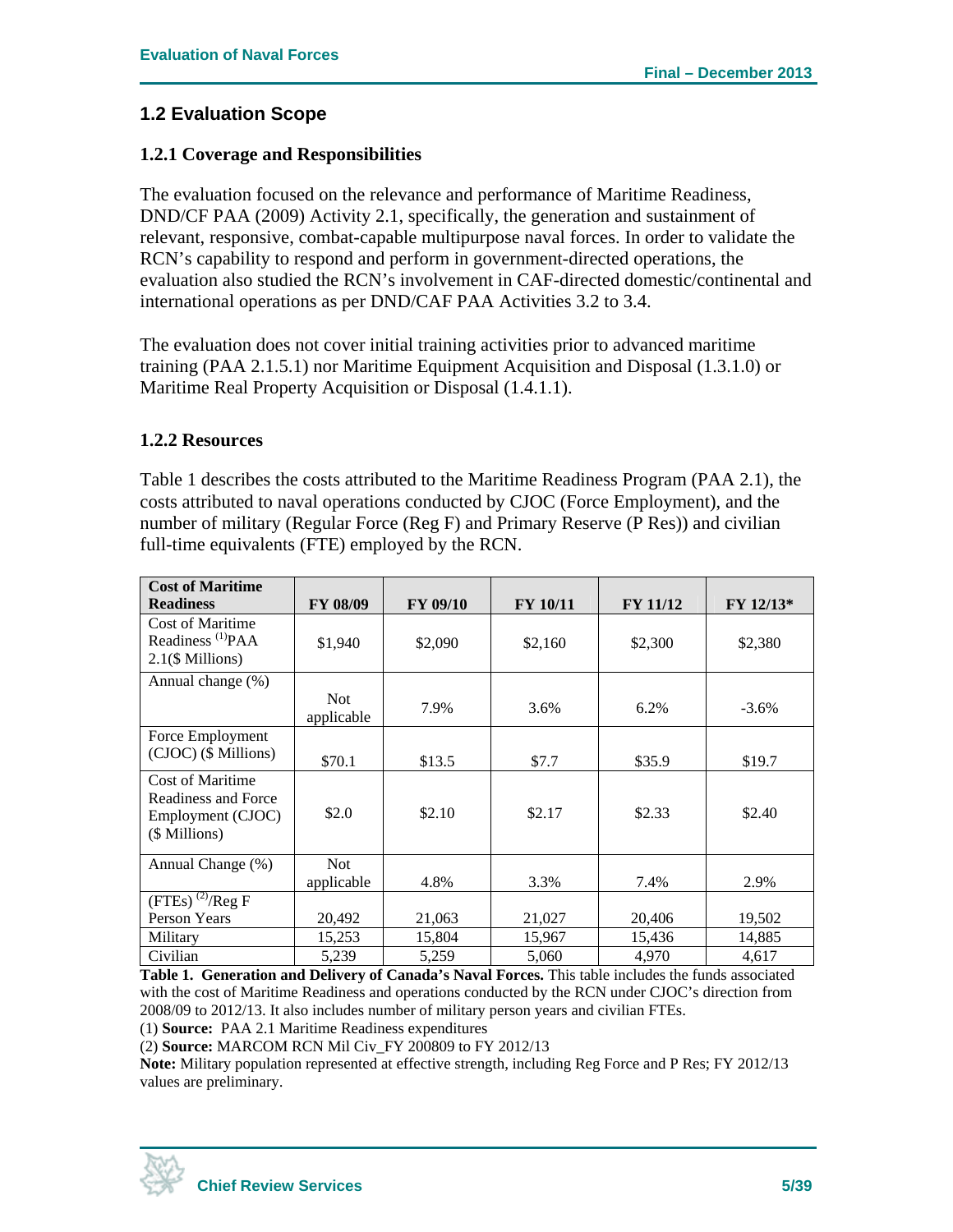For FY 2012/13, the combined costs for Maritime Readiness and naval operations (Force Employment) are at \$2.40 billion. During the evaluation period, costs for Maritime Readiness have increased by 5.9 percent per year (more than DND's budget of approximately 2.1 percent per year). The costs attributed to naval operations (Force Employment) have decreased by \$50.4 million, which led to an average annual decrease of \$12.6 million in combined costs. The total number of FTEs has decreased by 5 percent.

#### **1.2.3 Issues and Questions**

In accordance with the core evaluation issues noted in the Treasury Board's Directive on the Evaluation Function, $11$  this evaluation has considered the following:

### **Relevance—Continued Need for the Programs Evaluation Question**

 Does the generation and delivery of combat-ready naval forces address an actual and ongoing need?

#### **Relevance—Alignment with Federal Government Priorities Evaluation Question**

 Are the priorities of this program consistent with DND strategic objectives and federal government priorities?

#### **Relevance—Alignment with Federal Roles and Responsibilities Evaluation Question**

 Is the generation and delivery of combat-ready naval forces consistent with the roles and responsibilities of the federal government and more specifically the roles and responsibilities of the DND/CAF?

### **Performance (Effectiveness)—Achievement of Expected Outcomes Evaluation Questions**

- To what extent have Canada's Naval Forces been able to meet expectations when assigned to operational missions?
- To what extent have Canada's Naval Forces achieved required levels of readiness?

#### **Performance (Efficiency and Economy) Evaluation Questions**

- Is the level of funding for the program appropriate, sustainable, and affordable?
- Are the program activities and their outputs produced efficiently (at an optimum cost)?

 $11$  http://www.tbs-sct.gc.ca/pol/doc-eng.aspx?id=15681&section=text.

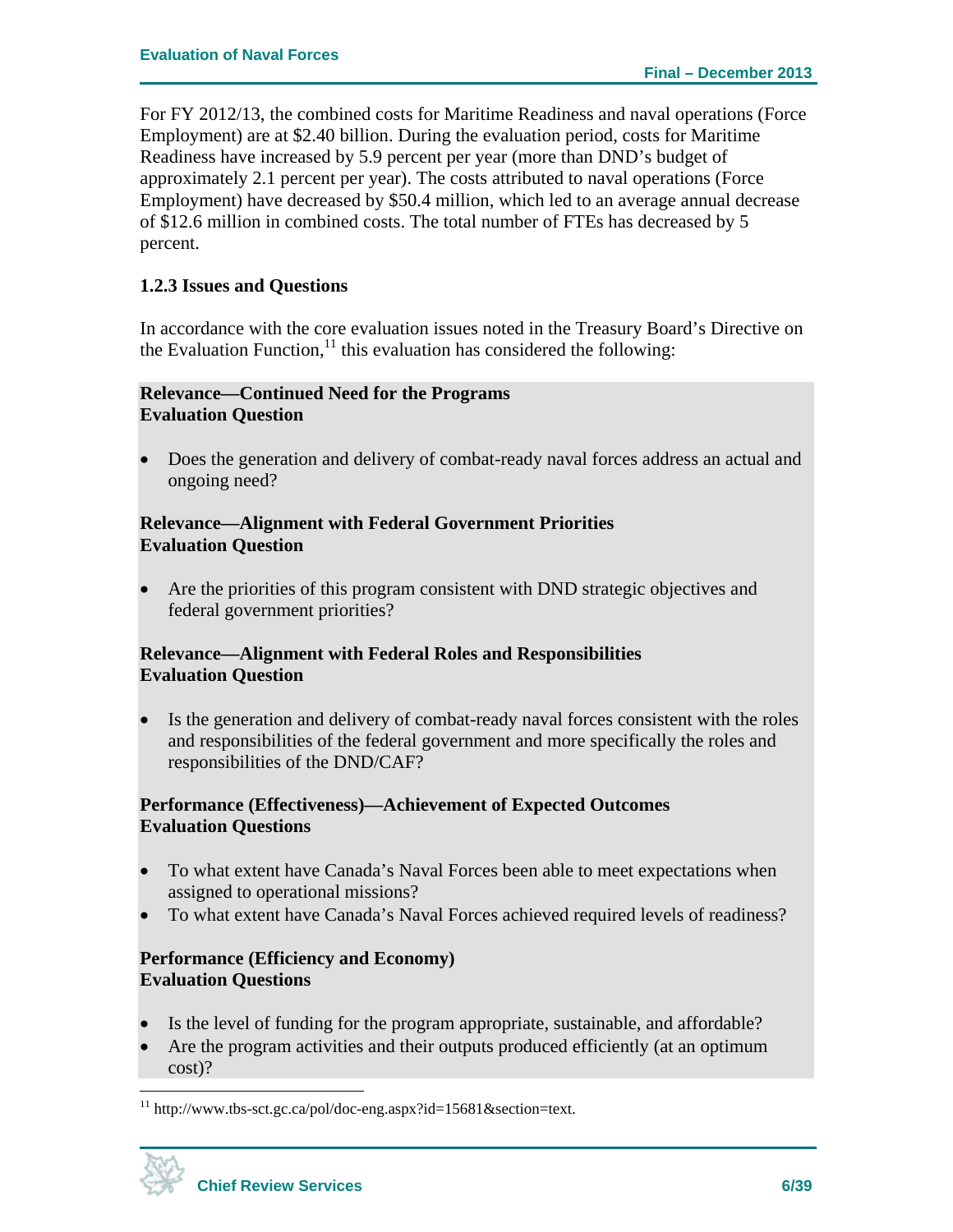## **2.0 Findings and Recommendations**

The following sections evaluate the relevance and performance of Canada's Naval Forces. The evaluation examined the extent to which the generation and delivery of combat-ready naval forces addresses an actual and ongoing need, is aligned with GoC priorities and DND strategic outcomes, is appropriate to the role of the federal government, achieves the intended outcomes, and demonstrates efficiency and economy.

### **2.1 Continued Need**

### *Does the generation and delivery of combat-capable naval forces address an actual and ongoing need?*

To determine whether the generation and delivery of combat-ready naval forces continues to address a demonstrable need, two key indicators were used:

- the likelihood of future need (threats); and
- the number and type of actual operational employments of Canada's Naval Forces over the past five years.

The following findings are based on evidence from document reviews and key informant interviews with senior CJOC officers.

**Key Finding 1:** There is evidence of continued need for the RCN to generate and sustain globally deployable naval forces to conduct domestic/continental and international operations, up to and including combat operations, as directed by the GoC.

While Canada's immediate security environment remains relatively stable and secure, Canada continues to face a number of significant security concerns.<sup>12</sup> In 2008, by issuing the CFDS, the Government committed to making sure that Canada has the tools it needs to deal with the full range of threats and challenges to Canada and Canadians.<sup>13</sup>

Over the past five years, the RCN was deployed both domestically and internationally in response to a wide range of crisis and threats as directed by the GoC.

In domestic operations, the RCN was employed in an integrated, whole-of-government approach<sup>14</sup> to maritime security in a variety of operations (6 operations, 25 ships). Internationally, the RCN has been conducting counter-terrorism interdiction operations with key allies and regional partners in the seaward approaches to the Arabian Peninsula (15 operations, 20 ships). These forward deployments were also used for counter-piracy

<sup>&</sup>lt;sup>14</sup> The role of the Canadian Government in the Oceans Sector, www.dfo-mpo.gc.ca/oceans/publications/cggc/pdf/cg-gc-eng.pdf.



<sup>&</sup>lt;u>.</u>  $12$  Report on Plans and Priorities, DND, 2009/10.

<sup>&</sup>lt;sup>13</sup> The 2008 CFDS identifies security threats as globalization, ethnic and border conflicts, fragile states, resurgent nationalism and global criminal networks that continue to threaten international stability. Other challenges to domestic security include possible terrorist attacks, human and drug trafficking and protecting arctic sovereignty and security.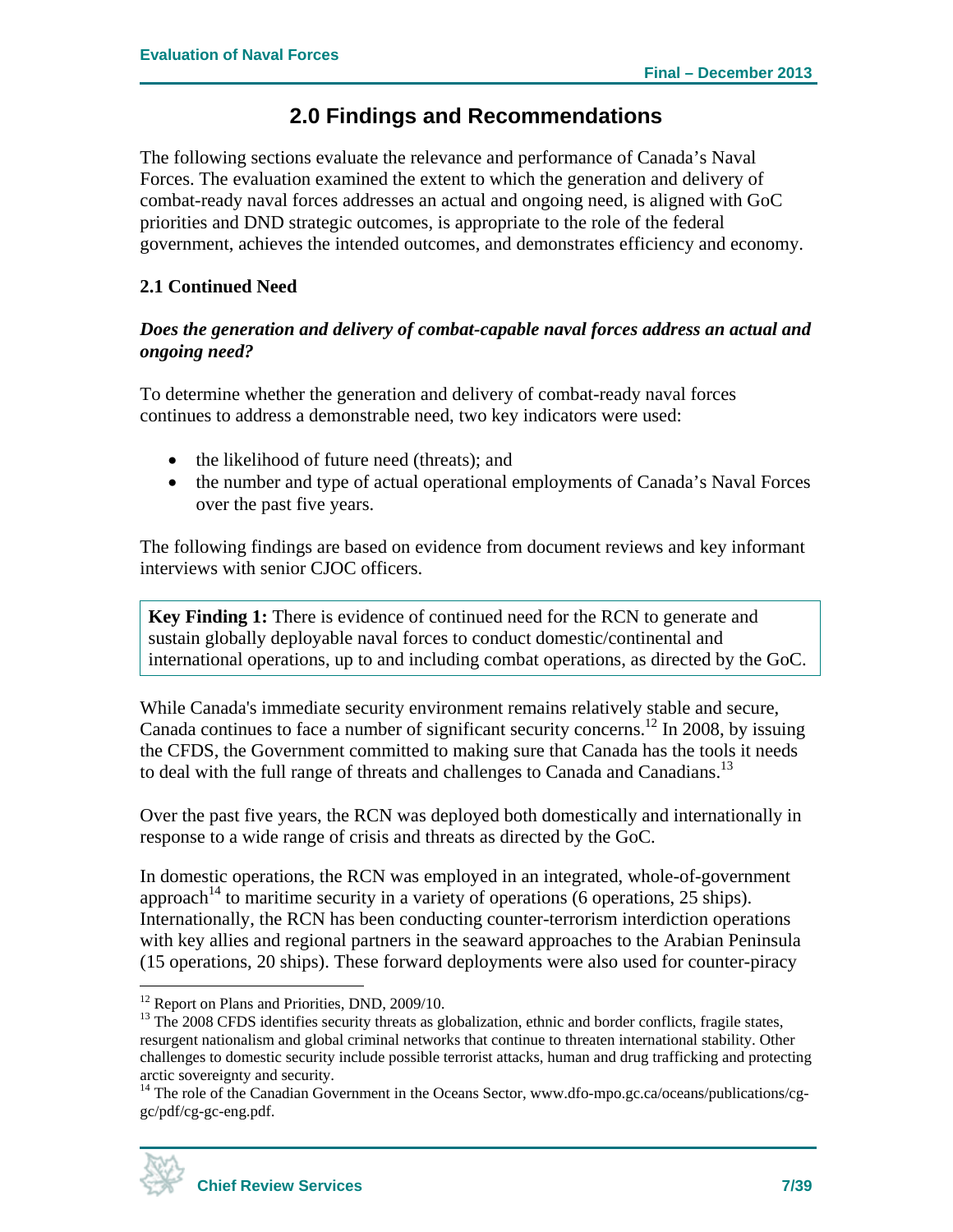operations in the area of the Horn of Africa. The RCN was also required to respond quickly to unfolding crises, to prevent and contain conflict elsewhere.

In North American/Continental Operations, following the GoC's Americas Strategy in 2007, the Canadian Navy contributed to government priorities by taking part in defence diplomacy and counter-narcotics operations throughout the Caribbean and Latin America (4 operations, 36 ships, 1 submarine).

Interviews with CJOC senior officers underlined the rising global tensions and confirmed that Canada's Naval Forces have been highly relevant to international, domestic and North American defence and have been critical to the force employer's operational success. Senior external informants confirmed that the requirement for naval combat capability continued, despite the fact that over the past decade the Navy was called upon more often than before for humanitarian and disaster relief missions and constabulatory activities.

Most informants, including the external ones, emphasized the need to maintain or increase the Navy's inter-operability with foreign navies and its combat capabilities, and improve its fleet readiness in the future, due to increasing global tensions and maritime security threats both at home and abroad.

### **2.2 Alignment with Federal Roles and Responsibilities**

### *Is the generation and delivery of combat-ready naval forces consistent with the roles and responsibilities of the federal government and more specifically the roles and responsibilities if the DND/CAF?*

This section examines the extent to which the generation and delivery of naval forces by the RCN aligns with departmental and federal roles and responsibilities. The findings in this section are based on documents reviewed and key informant interviews, including senior NSHQ and CJOC officers.

The following indicators were used in the assessment of alignment with federal roles and responsibilities:

- alignment with government Acts, legislation and policies; and
- the extent to which Canada's Naval Forces conduct activities that are the responsibilities of other government departments, other levels of government or the private sector.

**Key Finding 2:** There is alignment between the RCN's generation and delivery of Naval Forces and departmental and federal roles and responsibilities.

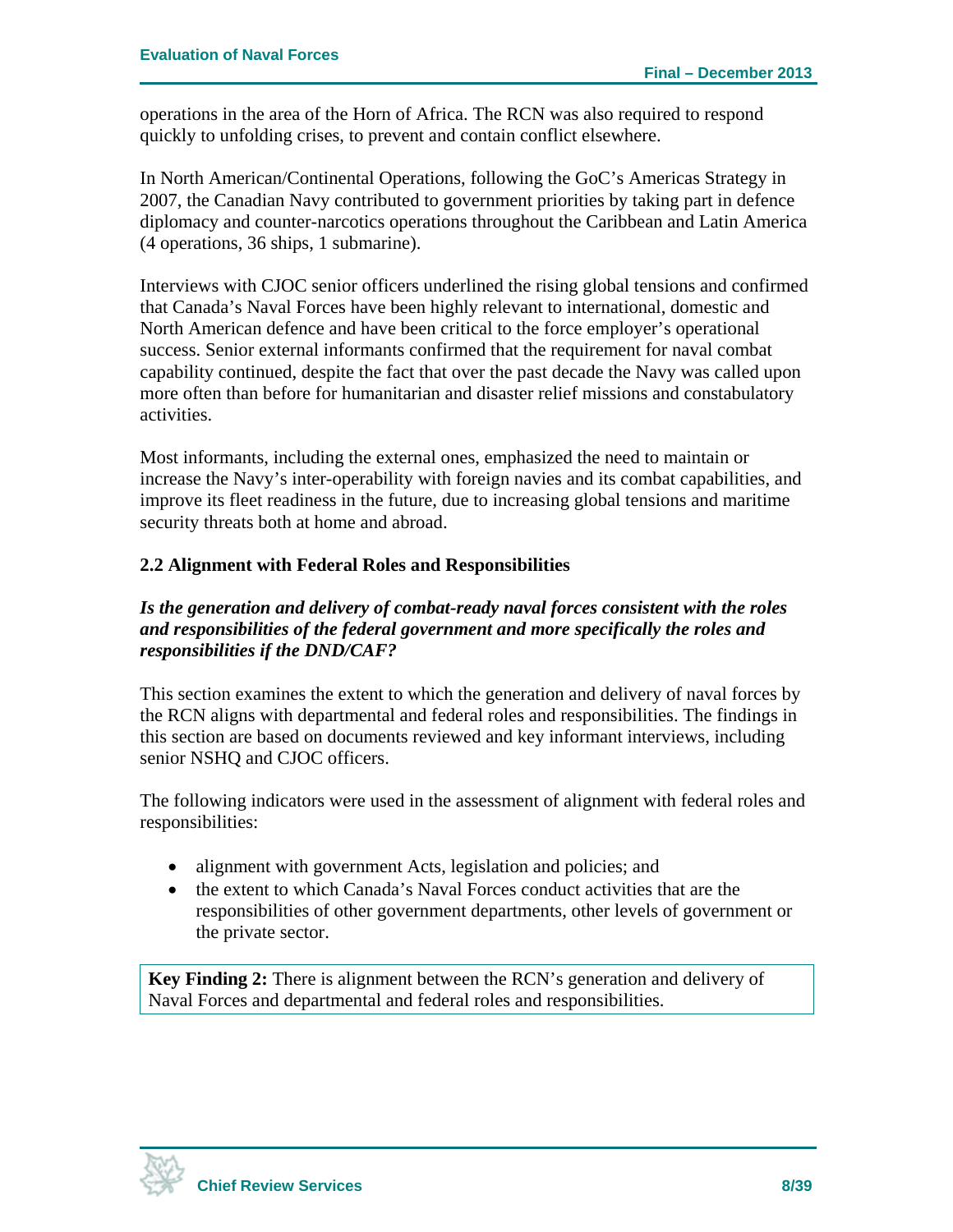Defence is a core federal government responsibility as articulated in the *Constitution Act*, 15 which defines and outlines the responsibilities and duties of the federal government, including the armed forces and defence.

Furthermore, the *National Defence Act*, Article 17 establishes DND and the CAF as separate entities, operating within an integrated National Defence Headquarters (NDHQ), as they pursue their primary responsibility of providing defence for Canada and Canadians. Moreover, the Act assigns the Minister as the authority in charge with all matters relating to defence, including the Land, Naval and Air Services of Canada.

In addition, within the Whole-of-Government Framework,<sup>16</sup> the generation and delivery of combat-ready naval forces fall within the "Safe and Secure World through International Engagement" outcome area. Accordingly, it is a priority of the Government to promote peace and security, freedom, democracy, human rights and the rule of law throughout the world, and the RCN (as an FG component of the CAF) has the relevant and credible capacity to meet defence and security commitments.

### **2.3 Alignment with Government Priorities**

### *Are the priorities of this program consistent with DND strategic objectives and federal government priorities?*

This section examines the extent to the generation and delivery of combat-ready naval forces is consistent with DND strategic objectives and federal government priorities. The findings in this section are based on evidence from documents reviewed for the evaluation, which include Federal Budget Plans (2008-2012), CFDS and Reports on Plans and Priorities.

**Key Finding 3:** The generation and delivery of combat-ready naval forces aligns directly with the government priority of "A Safe and Secure World through International Engagement."<sup>17</sup>

The following indicators were used to make this determination:

- alignment between priorities of the Canada's Naval Forces and federal government priorities; and
- alignment between Canada's Naval Forces priorities and DND/CAF priorities.

Budget 2008 supported the Government's "leadership abroad" agenda under item "Protecting Canadians and Canada." Moreover, by issuing the CFDS (2008), the GoC

http://www.tbs-sct.gc.ca/ppg-cpr/frame-cadre-eng.aspx.<br><sup>17</sup> Departmental Link to Government of Canada Outcome Areas, RPP 2011/12, http://www.tbssct.gc.ca/rpp/2011-2012/inst/dnd/dnd02-eng.asp.



 $15$  1867 Constitution Act, section 91.

<sup>&</sup>lt;sup>16</sup> The federal Whole-of-Government Framework maps the financial and non-financial contributions of federal organizations to a set of high-level outcome areas defined for the government as a whole.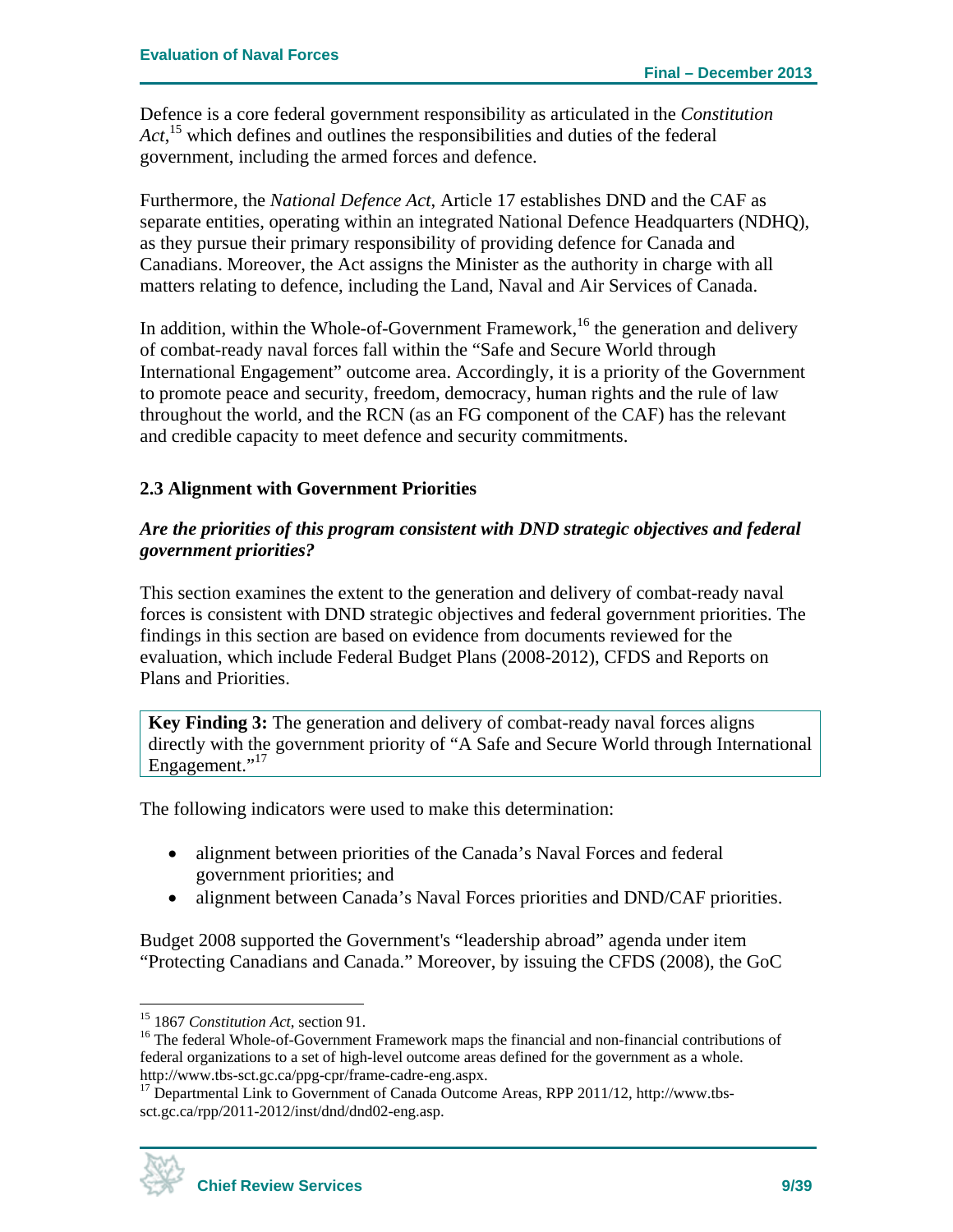provided the CAF with stable and predictable funding to permit long-term planning, setting up clear priorities to guide future actions, including the capacity to project leadership abroad by making meaningful contributions to operations overseas.

Document review suggests that the delivery of combat-ready naval forces by the RCN is directly aligned with the DND/CAF priority of "Ensuring Operational Excellence Both at Home and Abroad." Through its program activities leading to generation of deployable, combat-ready naval forces, this program provides direct support to CAF combat-ready forces in support of the six core missions<sup>18</sup> of the CFDS. Therefore, it is deemed to be a high priority for the DND/CAF.

Finally, the Report on Plans and Priorities for the Department (FYs 2008/09 to 2011/12) placed specific emphasis on increasing the RCN's operational capability. These reports consistently included the priority of "…ensuring operational success at sea by maintaining a highly effective but ageing fleet, while preparing to meet the challenges of a renewed three-ocean readiness."

### **2.4 Achievement of Expected Outcomes (Effectiveness)**

This section evaluates the achievement of Naval Forces' expected outcomes, with a focus on the immediate outcome: the RCN's ability to generate combat-capable multipurpose forces. As detailed in the Departmental Performance Report 2011-12 for Program Activity (PA) 2.1 Maritime Readiness,

"The program will generate and sustain relevant, responsive, combat-capable maritime forces that are able to respond to a spectrum of tasks, as may be directed by the Government, within the required response time. This is accomplished by bringing maritime forces to a state of readiness for operations, by assembling, and organizing maritime personnel, supplies, and materiel. This includes the training and equipping of forces and the provision of their means of deployment, sustainment and recovery to defend Canadian interests domestically, continentally and internationally."

Intermediate outcomes are considered in this evaluation insofar as they support the assessment of the RCN's effectiveness in generating combat- capable multipurpose forces.

Findings with respect to effectiveness have been based on program readiness data; RCN and departmental documents, including the Chief of Maritime Staff (CMS) / CRCN assessments and directives, as well as operations reports; interviews with key staffs, and

<sup>&</sup>lt;sup>18</sup> CFDS six core missions are: (1) conduct daily domestic and continental operations, including in the Arctic and through NORAD; (2) support a major event in Canada, such as the 2010 Olympics; (3) respond to a major terrorist attack; (4) support civilian authorities during a crisis in Canada such as a natural disaster; (5) lead and/or conduct a major international operation for an extended period; and (6) deploy forces in response to crisis elsewhere in the world for shorter periods, DND, http://www.dfo-mpo.gc.ca/aeve/evaluations/12-13/Evaluation\_SCH\_Final\_Rpt\_Mar13-eng.html#ch4.1, consulted July 26, 2013.

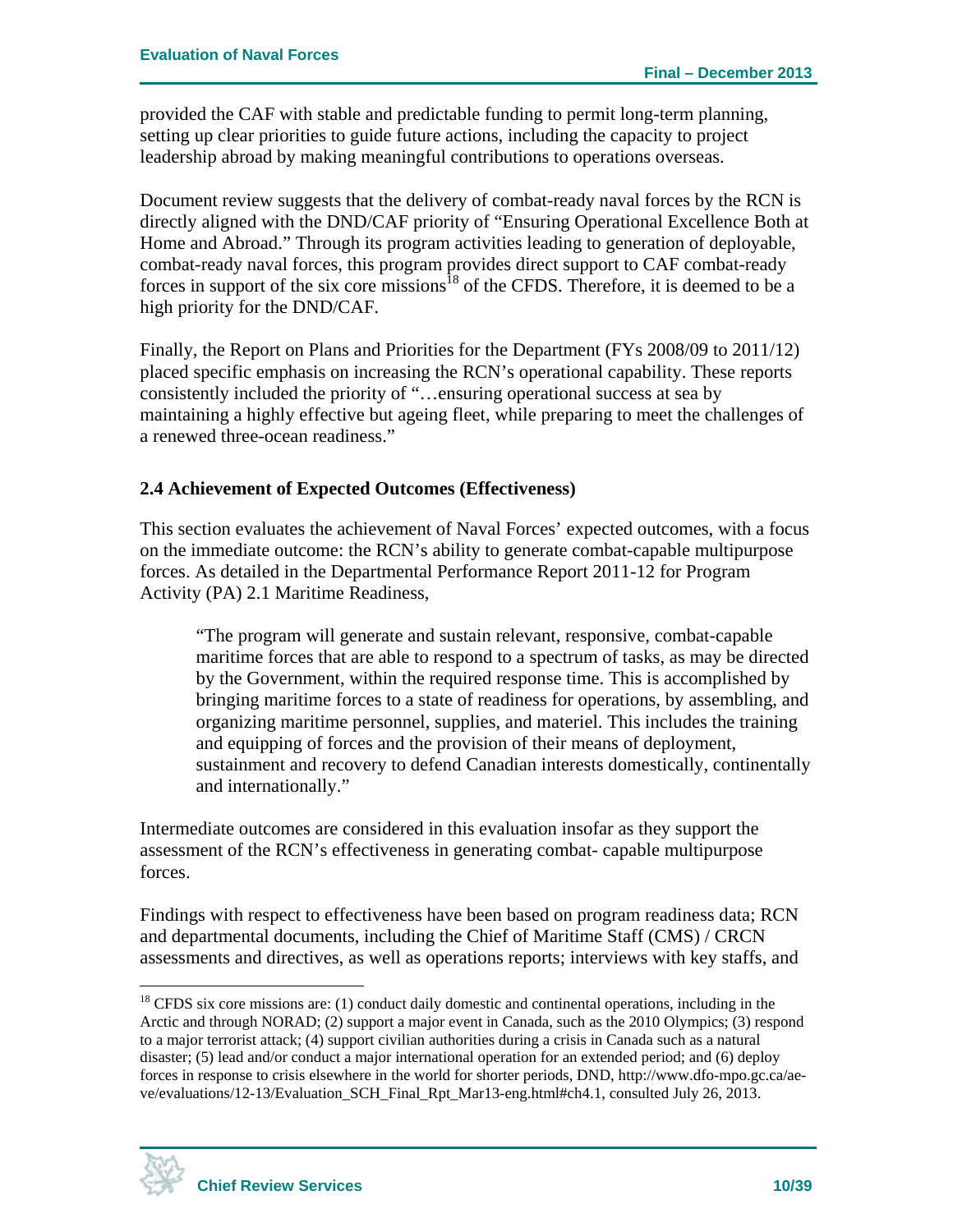responses to a questionnaire administered to Commanding Officers (CO) of commissioned ships, submarines and Fleet Diving Units.

#### **2.4.1 Immediate Outcome**

#### *To what extent have Canada's Naval Forces achieved required levels of readiness?*

Broadly speaking, readiness refers to the capacity (number), responsiveness and capability of Naval Forces to conduct operations or tasks as directed. The levels of readiness for Naval Forces are directed in the Canadian Armed Forces Force Posture and Readiness.

**Key Finding 4:** During recent years there has been a steady decline in the RCN's ability to achieve the required levels of readiness, to the point that it is currently challenged to meet some of its readiness requirements.

The evaluation used the following indicators to make this determination:

- Capacity—the number of units which have achieved prescribed personnel, materiel/ equipment, and training readiness levels for HR and Standard Readiness (SR).
- Responsiveness—NTM capacity number of units available at prescribed NTM in accordance with strategic direction.
- Capability—Alignment between what naval forces are trained and equipped to do, and what tasks and missions they are required to perform on operations.

#### **Capacity and Responsiveness**

A review of Navy readiness reports over the period of the evaluation revealed the RCN has been challenged to achieve and maintain prescribed readiness levels for several years. This was found at both SR and HR levels.

In accordance with CFCD 129 Readiness and Sustainment (2009), SR represents the normal level of readiness for all maritime operational capability across the Navy. Units at SR comprise a broad zone of capability that is employed for the purposes of conducting core naval training and executing assigned CAF continental and expeditionary missions that do not entail the possibility of high-intensity, full-spectrum combat. SR ships will be crewed as a minimum, to a level between 75-85 percent of full complement. These ships are to be available at 10 days' NTM to deploy at SR, or 90 days to generate to HR if required. Should an SR unit be deployed on a continental or expeditionary mission, its crewing and other task specific needs will be determined against mission requirements.

HR units shall be capable of conducting the full spectrum of combat operations and are to be available at 10 days' NTM. HR units will have undergone additional levels of training based on both the mission and the intensity requirements of full-combat operations. HR units will be earmarked for inclusion in the Composite Contingency Task Group but may deploy independently depending on mission requirements. While a ship may meet

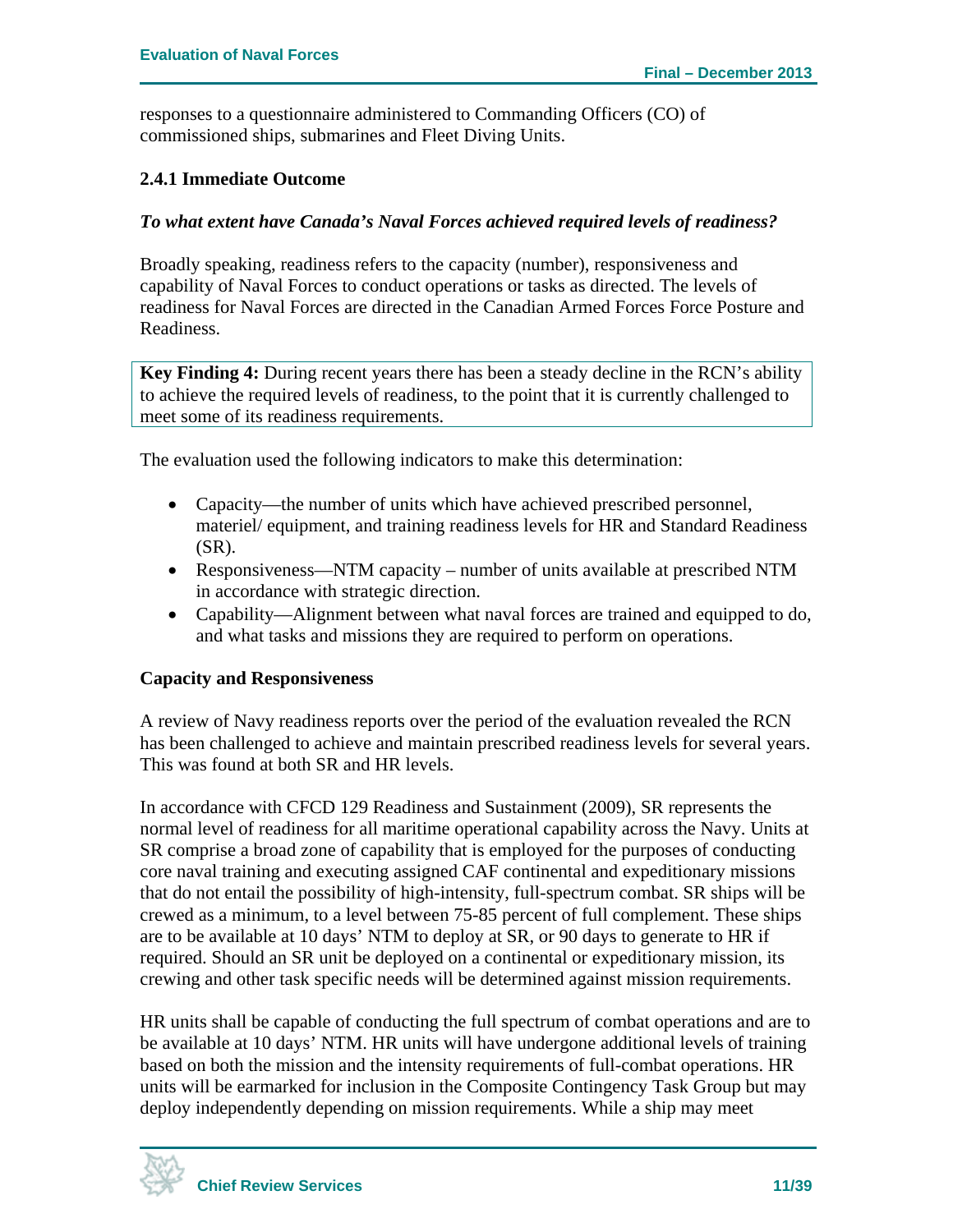technical and personnel requirements at the HR level, a mission work-up will determine achieving HR for mission employment. HR units will be fully crewed and may, in addition, include other specialized personnel based on mission requirements. HR ships shall also have successfully completed and maintained validity of 90 percent of team and combat training requirements in accordance with CFCD 102 Maritime Command Combat Readiness Training Requirements*.* The materiel state requirements for HR units will be determined by the type of mission and resource availability; however, an HR ship shall not have any significant operational defects.

A review of RCN documents highlights the challenges it faces with respect to meeting readiness targets. From FY 2009/10 to FY 2012/13, the ability to generate required numbers of frigates and destroyers at both HR and SR levels, as outlined by the CAF Force Readiness Posture, was extremely limited and in fact declined over the evaluation period. The fleet capacity was under pressure due to the number of frigates entering the HCM program and delays in the completion of the VCI program. Figure 1 depicts the decline in fleet readiness and associated risk, as the Halifax-class frigates go through the HCM/FELEX program, the Victoria-class submarines achieve full operational capability, Iroquois-class destroyers and replenishment ships are retired from service, and new shipbuilding programs begin to deliver product. Note that timelines were approximate and the timelines for new ship program deliveries and ship disposals have been delayed since 2010. As such, the readiness targets will continue to be under pressure and will not be met going forward well past 2020.



**Figure 1. Fleet Readiness versus Risk.** This flowchart illustrates the decline and rise of the RCN's Fleet Readiness and inverse increase and decline of risk over the period 2008 to 2014. Note that timelines are approximate.

**Source:** MARCOM Strategic Assessment – (2010) Amendment, Figure 2 Fleet Readiness

During the five-year evaluation period, it was noted that while the numbers of ships designated at HR and SR have essentially been maintained, the RCN has only been able to do this by relying on the use of MCDV as SR units in place of the Halifax-class frigates as they undergo modernization, and there has been reduced availability of the older destroyers and auxiliary oil replenishment (AOR) ships as reflected in Table 2. The relatively stable percentage of operational sea days attributed to frigates reflects the continuous deployment of a HR frigate to international operations since 2011 and regular

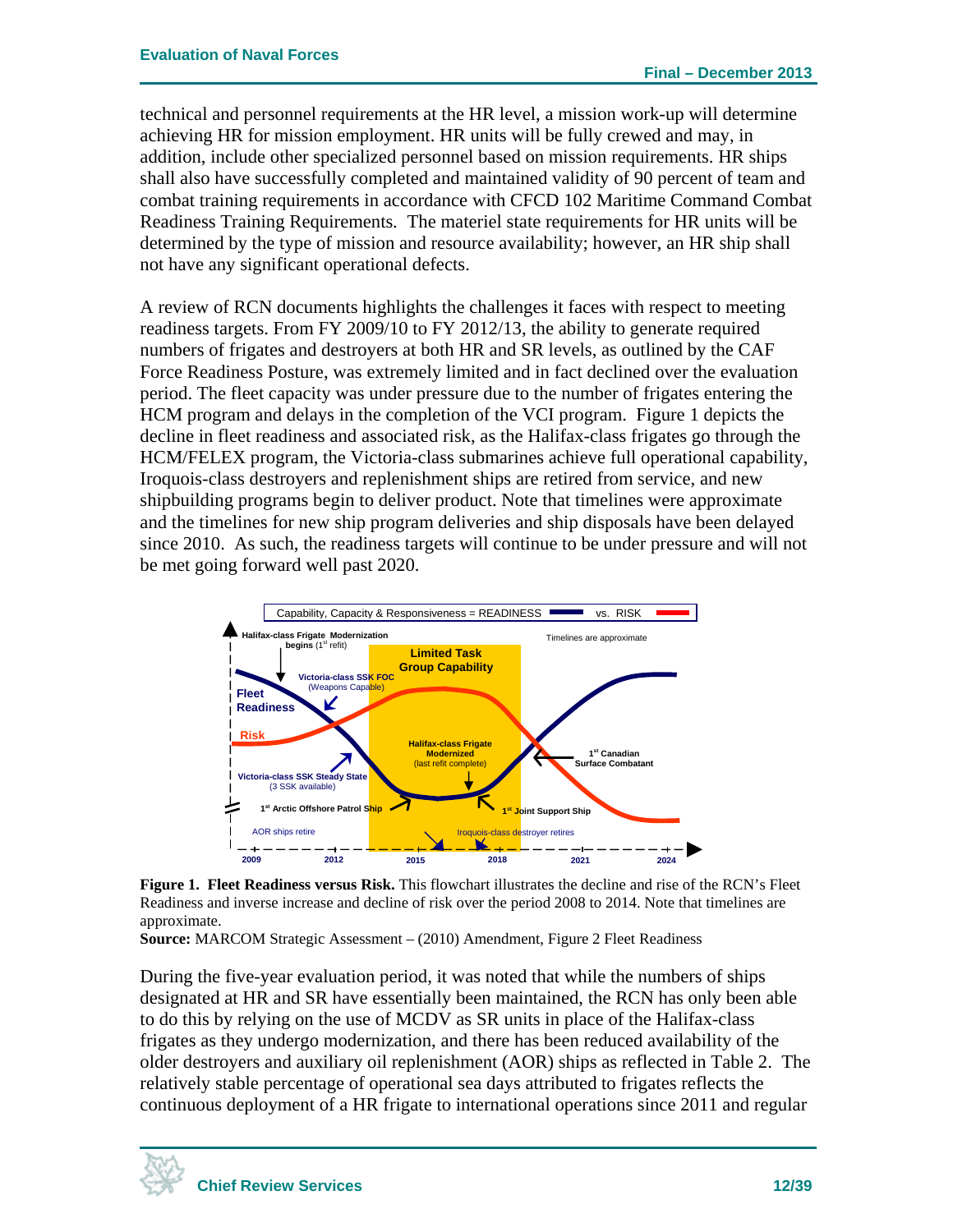deployments of SR frigates to Operation CARIBBE, even while the number of frigates available for operations has diminished.

The concern is the limited operational capability of the MCDV (a 950-ton ship) compared to a frigate (4,700 tons). As a result, the overall capability of Naval Forces has been diminished, which can translate into impacts on operational effectiveness. For example, a shortage of HR capacity meant that non-modernized SR frigates with reduced capabilities in accordance with the CRCN direction to formations were utilized in conjunction with MCDVs in Operation CARIBBE. Several issues were noted with these units which had an impact on operational effectiveness (see section 2.4.2).

| <b>Fiscal Year</b> | % MCDV | % Destroyer | % Frigate | % AOR | % Total |
|--------------------|--------|-------------|-----------|-------|---------|
| 2008/09            | 10%    | 0%          | 59%       | 31%   | 100%    |
| 2009/10            | 36%    | 12%         | 44%       | 8%    | 100%    |
| 2010/11            | 45%    | 9%          | 36%       | 9%    | 100%    |
| 2011/12            | 33%    | 9%          | 50%       | 8%    | 100%    |
| 2012/13            | 28%    | 4%          | 64%       | 4%    | 100%    |

**Table 2. Distribution of Operations Sea Days by Ship Class (Less Submarines).** This table summarizes the percentage if sea days by class of combatant vessels for each fiscal year over the period FY 2008/09 to FY 2012/13.

**Source:** Naval Staff Headquarters

**Key Finding 5:** In order to meet readiness levels and force posture requirements, the RCN has to rely more heavily on the use of MCDVs as a result of reduced frigate availability during the period of the HCM. This represents a reduction in force capability.

Another major concern was serious challenges for HR-designated frigates and destroyers to achieve their prescribed readiness levels. Challenges to achieve the target readiness levels were related to the following:

- technical readiness;
- effective manning strength; and
- combat readiness training.

Technical readiness was not an issue during the first three years of the evaluation period (FY 2009/10–FY 2011/12). However, issues have increased in this area. As of FY 2012/13, it has become the leading problem with respect to the program's ability to meet prescribed readiness levels. The majority of stakeholders interviewed by the evaluation team, including the Commander of the RCN and the Commanders of both coastal formations, noted that the ageing fleet and equipment have created challenges for materiel readiness and sustainment. A lack of sufficient resources to meet maintenance demands has led to reduced ship technical readiness levels, with the restriction on funding and Fleet Maintenance Facility resources available to support the older fleet. This has been anticipated in CRCN direction to formations that has been intended to mitigate the impact on the HCM and Victoria-class programs as well as maintain funds required for FG. Between FY 2008/09 and 2011/12, DND/CAF spending on Maritime

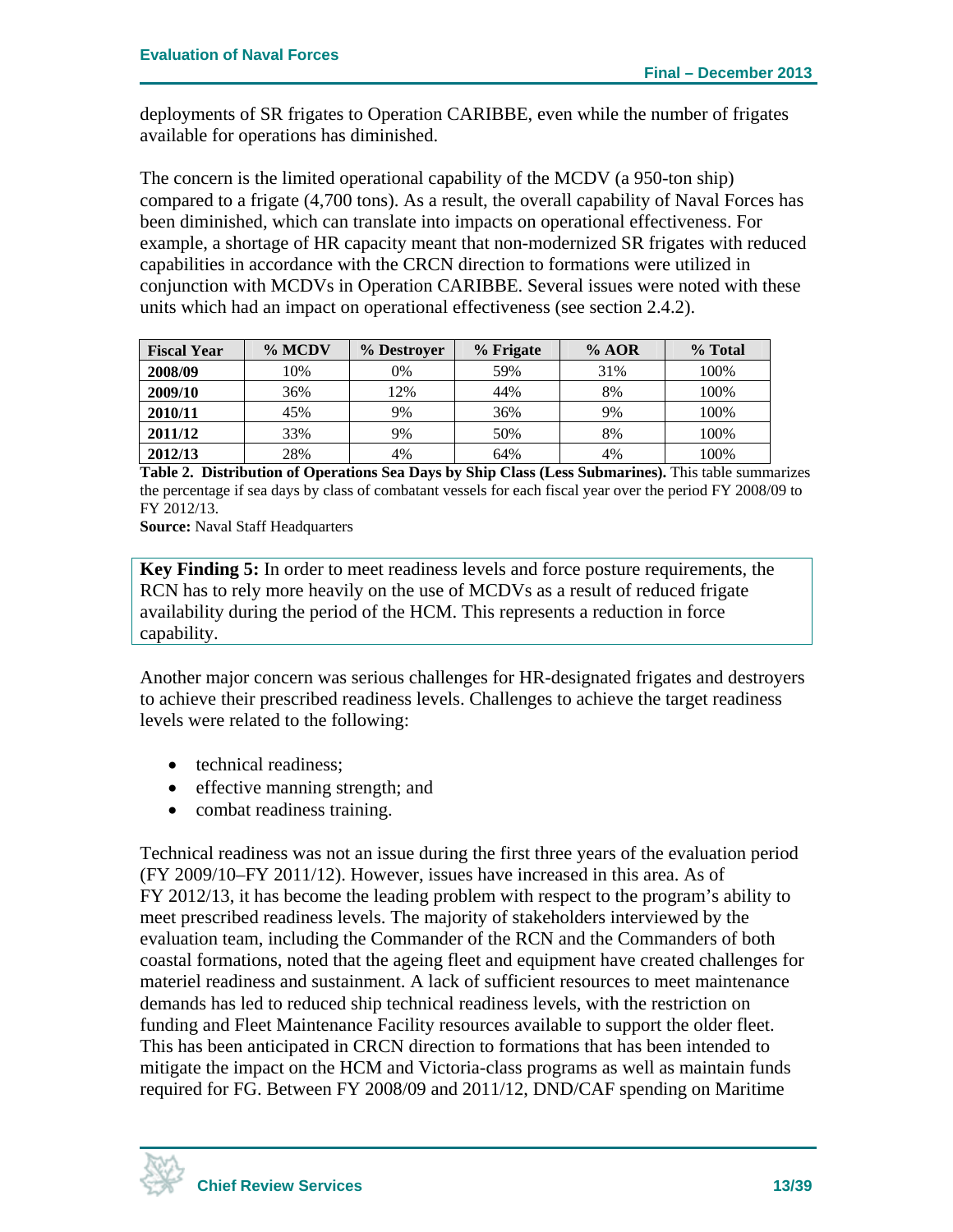Maintenance has averaged \$880.7 million per year, with an average annual increase of 2.9 percent. Increases in the cost of maritime equipment maintenance were largely driven by ADM(Mat) expenditures in National Procurement  $(NP)$ , <sup>19</sup> which increased by \$129 million over the evaluation period (average of 7.5 percent annually). A more detailed explanation of the rise in NP expenditures is provided in the Efficiency and Economy Section of this report.

**Key Finding 6:** The HCM and VCI programs, essential to the long-term viability of the Navy, have strained Navy resources and created issues in meeting current force posture and readiness targets.

Key stakeholders, including the CRCN, commented that maintenance for older ships (see Table 3) is increasingly expensive and difficult due to the lack of availability of spare parts from original equipment manufacturers for obsolescent equipment. As a result, there is an increasing reliance on maintenance facilities to repair and overhaul broken equipment when possible, or even manufacture new replacement parts.

| <b>Class</b>          | Number of        | <b>Average Age</b> | <b>Remarks</b>                               |
|-----------------------|------------------|--------------------|----------------------------------------------|
|                       | ships in service | (years)            |                                              |
| Iroquois-class        |                  | 41                 | Mid-life refits completed 1991-93            |
| Destroyer             |                  |                    | HMCS Huron decommissioned in 2005.           |
| Protecteur-class AOR  |                  | 43                 |                                              |
| Halifax-class Frigate | 12               | 19                 | Commenced HCM/FELEX program in<br>2010.      |
| Kingston-class MCDV   | 12               | 15                 | No mid-life update planned (at this<br>time) |

**Table 3. Average Age of RCN Warships.** This table includes the class and average age of RCN warships. **Source:** IHS Jane's Fighting Ships on line (DND Canada Group User) at https://janes.ihs.com/CustomPages/Janes/Home.aspx. Consulted October 11, 2013

Examples of obsolescent equipment that is difficult to maintain include the steam propulsion and power generation systems in the AORs, and the solar gas turbine generators in both the AORs and destroyers. Without these components, these vessels cannot function and the only manufacturer that can support these units will cease to have components available in FY 2014/15—meaning that the fleet must procure enough spares in advance to ensure operation beyond those years. Table 4 compares the average age of fleets of various allied navies. While age does not equate to capability due to the initial performance and modernization, it is a reflection of difficulty in maintenance and support.



<u>.</u>

<sup>&</sup>lt;sup>19</sup> Maritime maintenance refers to work conducted by the RCN and contractors. NP refers to the acquisition of materiel and services to support the maintenance and betterments of the fleet. It does not include major capital upgrades or platform replacements.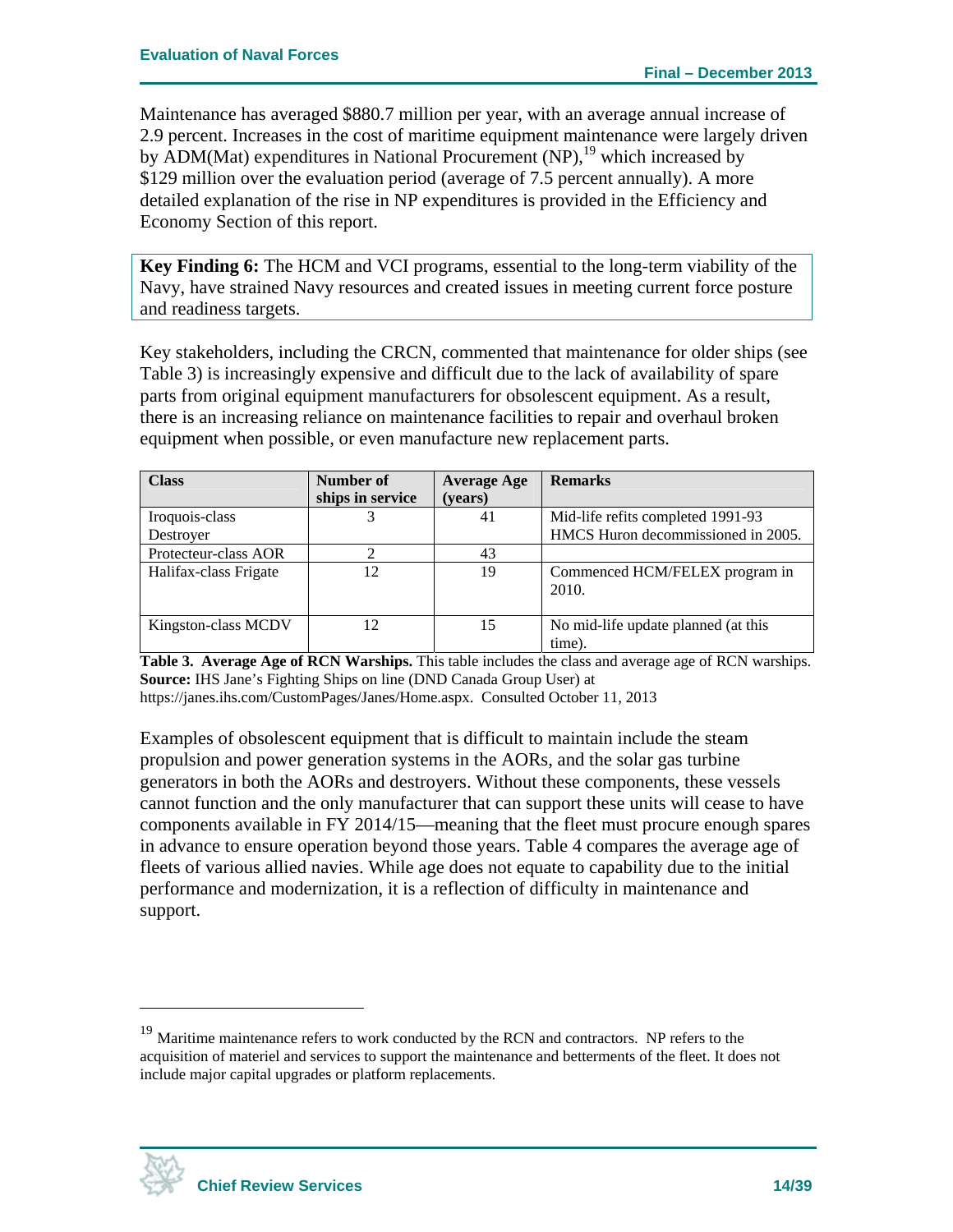| <b>Class</b>                 | <b>RCN</b> | <b>Royal Navy</b><br>(RN) | <b>Royal</b><br><b>Australian</b><br><b>Navy</b> | <b>Royal</b><br><b>Netherlands</b><br>Navy (RNLN) |
|------------------------------|------------|---------------------------|--------------------------------------------------|---------------------------------------------------|
| Destroyer                    | 41 (3)     | 2(6)                      | 25(4)                                            | 9(4)                                              |
| Frigate                      | 19 (12)    | 18 (13)                   | 12(8)                                            | $19(2) + 1(3)^{20}$                               |
| Replenishment ship (AOR)     | 43(2)      | 28(8)                     | 17(2)                                            | 18(1)                                             |
| Coastal Patrol/Mine Counter- | 15(12)     | 22(15)                    | 12(4)                                            | 29(6)                                             |
| Measures ships               |            |                           |                                                  |                                                   |

**Table 4. Average Age of RCN and Allied Warships and Number of Units.** This table compares of the average age of RCN and allied warships, with numbers in brackets following the age of each class of warship indicating the number of those type of units in service with each navy.

**Source:** IHS Jane's Fighting Ships on line (DND Canada Group User) at

https://janes.ihs.com/CustomPages/Janes/Home.aspx and Wikipedia. Consulted October 11, 2013

With respect to personnel availability, key stakeholders interviewed and 40 percent (23/57) of respondents to the CO questionnaire noted manning shortages in technical trades (in particular, a shortage of qualified engineering watchkeepers), as affecting ships' readiness levels. Interviewees and CO questionnaire respondents also cited falling levels of experience, reduced "sea time" and early promotion as a source of growing concern, as personnel being promoted early in some instances lack the requisite trade qualifications for that rank, and more often lack the experience required for that rank level's responsibilities. That being said, the analysis performed by the evaluation team has indicated that only rarely (2 percent of all causes) has a lack of effective manning strength resulted in an inability to meet a readiness target Figure 2 demonstrates the RCN's manning shortages from FY 2008/09 to FY 2012/13.



**Figure 2. Naval Forces Personnel Manning.** This graph compares the authorized Planned Manning Level (PML) strength with the actual TES of Naval Forces between FY 2008/09 to 2012/13. The data is summarized in Table 5.

**Source:** Naval Personnel Report FY 2012-13, February 1, 2013

<sup>&</sup>lt;sup>20</sup> The RNLN has commissioned three Holland-class Offshore Patrol Vessels, included here as frigates given their size, sensors, weapons, and endurance.

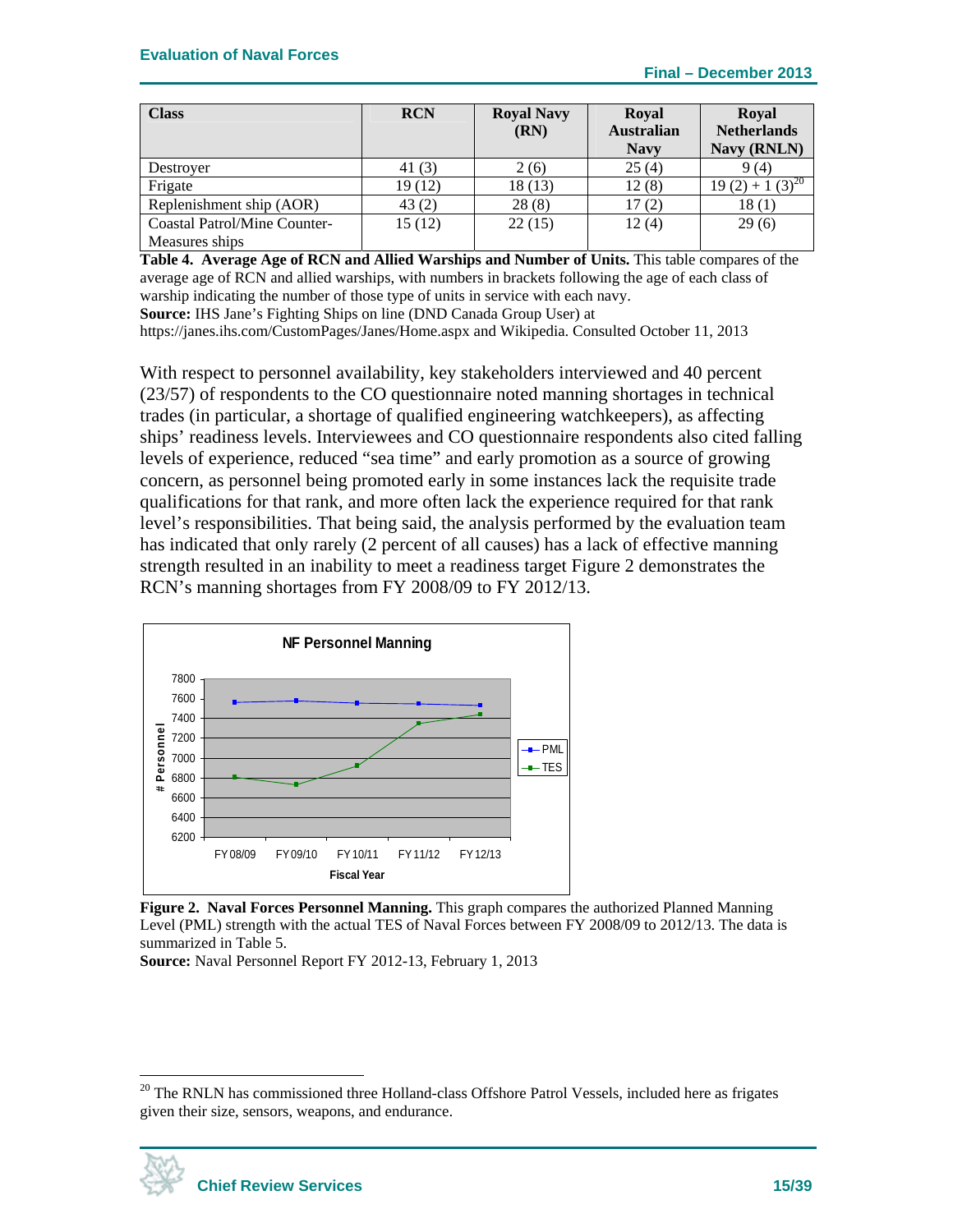| <b>Manning</b>  | <b>Number of Personnel</b> |            |            |                   |            |  |
|-----------------|----------------------------|------------|------------|-------------------|------------|--|
| <b>Category</b> | FY 2008/09                 | FY 2009/10 | FY 2010/11 | <b>FY 2011/12</b> | FY 2012/13 |  |
| PML             | 7,566                      | 7,581      | 7.555      | 7.545             | 7,535      |  |
| TES             | 6,805                      | 6.731      | 6.922      | 7,347             | 7,439      |  |

**Table 5. Naval Forces Personnel Manning.** The table identifies the number of Naval Forces Personnel from FY 2008/09 to 12/13 indicating the authorized PML and the actual TES available.

From a ship level or task group level training perspective, the Navy has been challenged by its reduced platform availability and financial resources to undertake more complex and challenging warfare training critical to its readiness requirements. During the evaluation period, the RCN had approximately 40 percent of the fleet undergoing refit or modernization.

The RCN has been able to maintain the total number of days ships have spent at sea (sea days) over the evaluation period; however, it was noted that a sizeable portion (17 percent) of sea days were on actual operations and much of the remaining sea time was single ship activity for FG with a limited ability to conduct combat readiness training exercises. While training can occur in such circumstances, often the nature of the operations undertaken does not offer opportunities for specific types of combat training, such as anti-submarine warfare or anti-air warfare exercises. Further compounding this problem was the fact that many of the major warships (frigates, destroyers, submarines and AORs) were the ones undergoing refit or modernization during this period, limiting the RCN's ability to conduct the required multi-ship combat readiness training. To offset these challenges, the RCN has undertaken various mitigation measures, including the use of simulators, posting of personnel with other navies and participation in major North Atlantic Treaty Organisation (NATO) or United States-led multinational exercises. For example, it has taken advantage of opportunities to participate in the United States Navy (USN) Rim of the Pacific (RIMPAC) exercise that permit both individual units and task groups to train across the full spectrum of operations with the additional benefit of reduced cost to the Navy and the CAF.

Despite these mitigation attempts, over the evaluation period it was noted that a lack of combat-readiness training has in fact been the leading factor of readiness shortfalls (only recently overtaken by technical readiness issues), responsible for almost 70 percent of readiness deficiencies.

Meanwhile, the return of operational submarines to the RCN has begun to benefit the Navy, providing invaluable anti-submarine warfare readiness training for RCN surface combatants and the Royal Canadian Air Force (RCAF)'s maritime air assets. As an aside, the RCN's diesel submarines are considered high-value training assets by the USN.

**Key Finding 7:** Among available ships, technical readiness and combat training are the primary challenges towards achieving prescribed readiness levels.

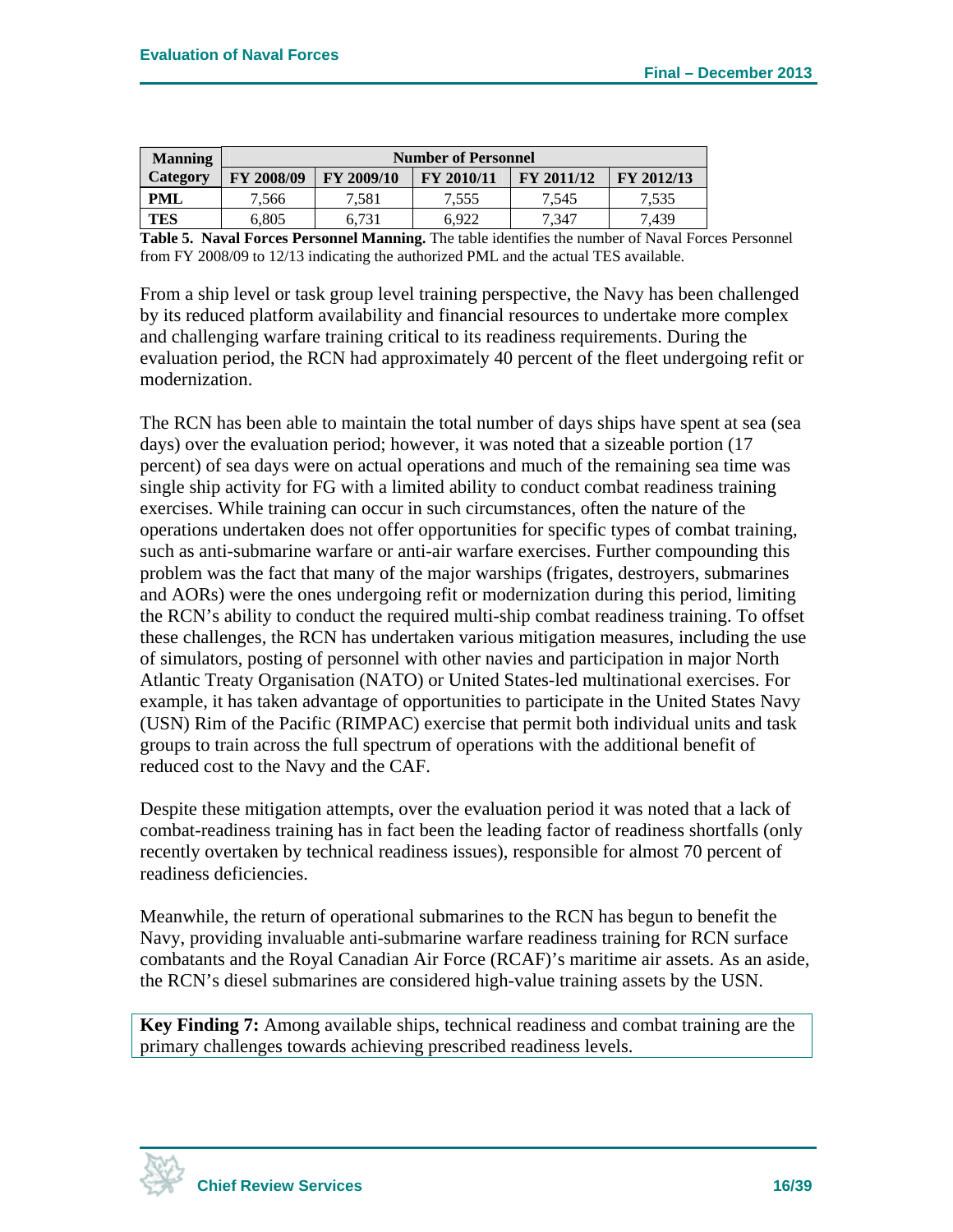Ship COs have reported that challenges exist with regards to the quality of naval training and the experience levels of their subordinates. When asked to rate personnel training and experience, the most cited comment (by 34 percent of COs) was the shortage of qualified and experienced personnel across certain trades and departments. COs also felt that personnel had been promoted too quickly and noted that their crew's lack of sea time was a challenge. This has been noted as particularly significant in Navy reports pertaining to submarine crew generation, as seen in Figure 3, as a result of a the lack of submarines available to conduct crew training.



**Figure 3. Naval Forces Personnel Manning (Submarines).** This graph describes actual and projected TES and the PML, i.e., the required number of trained submarine personnel. The data is summarized in Table 6.

|  | Source: Naval Personnel Report FY 2012/13, February 1, 2013 |
|--|-------------------------------------------------------------|
|--|-------------------------------------------------------------|

| <b>Manning</b>  | <b>Number of Personnel</b> |                 |                 |                 |                 |  |
|-----------------|----------------------------|-----------------|-----------------|-----------------|-----------------|--|
| <b>Category</b> | <b>FY 11/12</b>            | <b>FY 12/13</b> | <b>FY 13/14</b> | <b>FY 14/15</b> | <b>FY 15/16</b> |  |
| PML             | 372                        | 372             | 372             |                 |                 |  |
| <b>TES</b>      | 278                        | 295             | 330             | 360             |                 |  |

**Table 6. Naval Forces Personnel Manning (Submarines).** This table describes the actual (FY 2011/12 and 2012/13) and projected (FYs 2013/14 to 2015/16) PML and TES of Naval Forces personnel for submarines.

As a result of these challenges, the RCN has had to review its ability to achieve prescribed readiness levels and force posture. Since early 2010, the CMS/CRCN has issued annual readiness direction to formations in response to these challenges and provided direction to mitigate them, acknowledging that this would lead to a decline in the fleet's capabilities. In June  $2010$ ,<sup>21</sup> the CMS noted,

 "…the precise level of readiness, within a range of SR options may be tailored specifically to the operations schedule, mission, and tasks of each platform. This will ensure optimum collective fleet readiness is achieved for the available

<sup>21 3371-3000-1(</sup>CMS/RDIMS #195998), June 4, 2010, *REVISED READINESS DIRECTION TO FORMATIONS.* 



1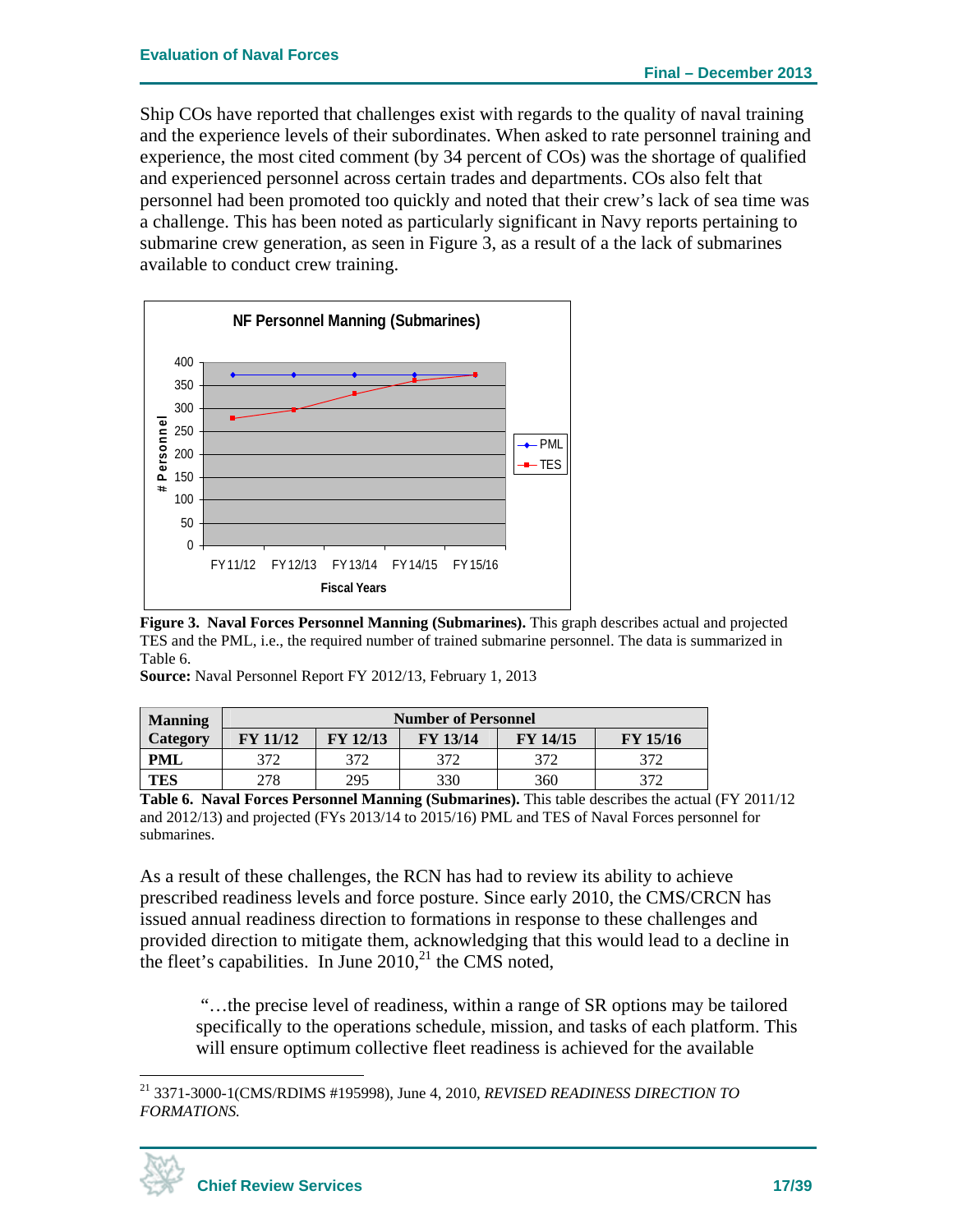funding and crewing capacity and thus enable the navy to fulfill defence tasks assigned in accordance with CFDS and CDS direction. Our challenge, not only over the coming year but in the medium term, will be to maintain balance between immediate operational effect and core fleet training requirements that are increasing, even as available platforms decrease in numbers."<sup>22</sup>

Later, in June  $2012<sup>23</sup>$ , the CRCN noted in his readiness direction that, "Operational Commanders are to emphasize a 'come as you are' approach, and accept that there will be some missions that may not be possible. When absolutely necessary, deviations from this direction are permissible."

**Key Finding 8:** Taking into consideration available units and funding, the RCN will remain challenged to meet prescribed readiness and force posture requirements for some time in the future. The Navy will be obliged to do less with less.

To summarize, the current RCN readiness level and force posture challenges are the result of several coincidental causes:

- the availability of ships during the HCM and VCI programs; and
- reduced budgets, specifically O&M and NP funding required to operate and maintain Naval units.

The impact of reduced O&M and NP funding is currently exacerbated by the challenges of maintaining older ships with obsolescent equipment. When the older destroyers and AORs are retired from service, because they are no longer sustainable, this will reduce the burden on these budgets. However, those ships will be withdrawn from service prior to delivery of replacement ships, which will extend the Navy's deficit of naval combatants and key operational capabilities.

#### **Recommendation**

1. It is recommended that the RCN review its current readiness program, enshrined in documents such as Readiness and Sustainment Direction (Canadian Forces Controlled Document (CFCD) 129) and Maritime Command Combat Readiness and Training Requirements (CFCD 102), to rationalize unit readiness requirements. **OPI:** RCN

<sup>23 3371-3000-1 (</sup>CMS/RDIMS #240652), June 13, 2012, *READINESS DIRECTION TO FORMATIONS.* 



 $\overline{a}$  $22$  Ibid.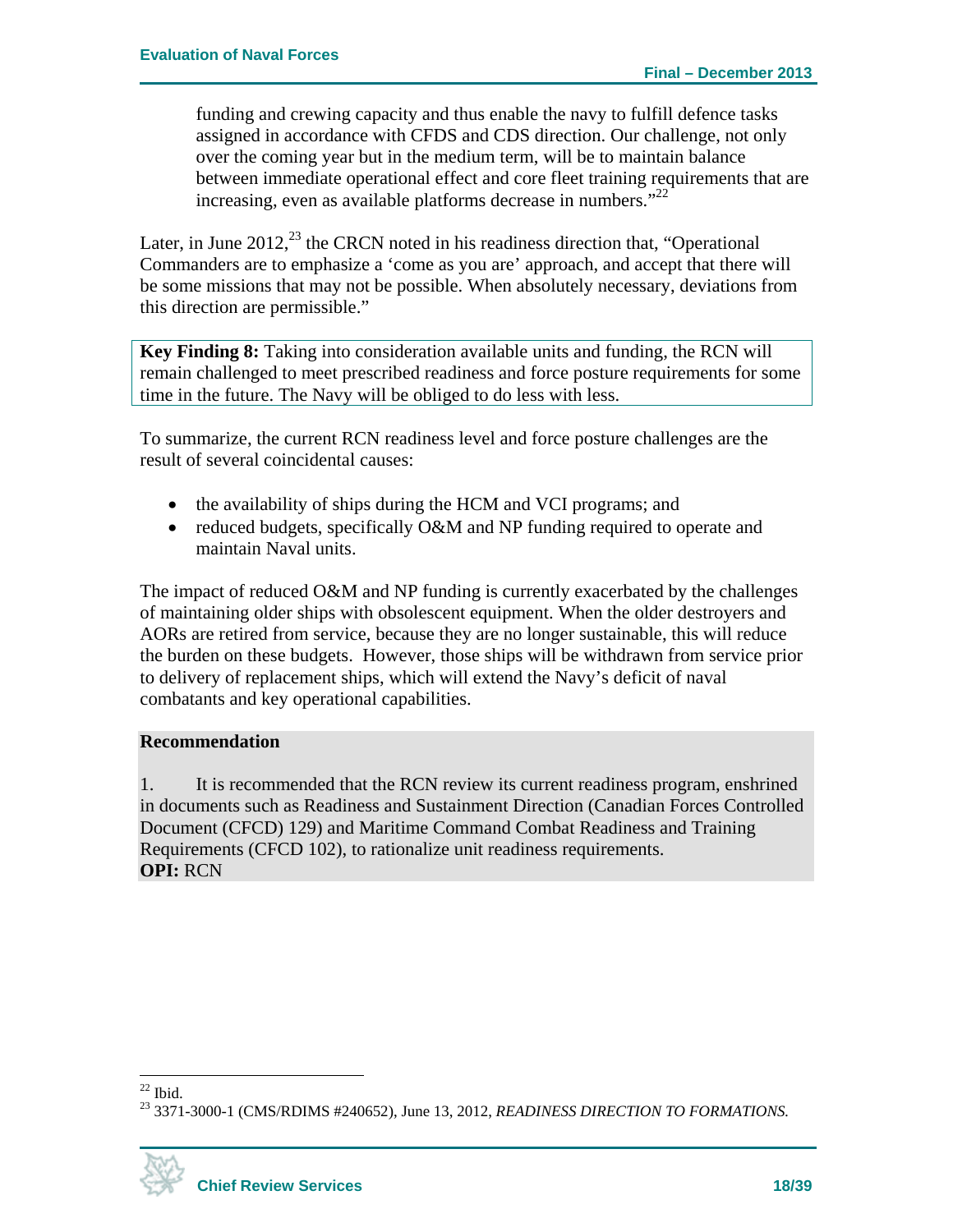#### **2.4.2 Intermediate Outcome**

#### *Evaluation Question: To what extent have Canada's Naval Forces been able to meet expectations when assigned to operational missions?*

While the purpose of the immediate outcome was to make ready forces available for maritime operations, once those forces are generated they must be capable of conducting their assigned tasks. Essentially, they must meet the expectations of the DND and the GoC with respect to their assigned roles and missions.

The following indicators were used to make this determination:

- the ability of Naval Forces to arrive in the area of responsibility on time in accordance with an operational directive;
- the ability of Naval Forces to be deployed for the duration of an assigned mission in accordance with operational directives;
- Operational Commanders' opinion that assigned responsibilities, tasks, and other duties are completed on operations;
- demonstration of flexibility of Naval Forces to be re-tasked when required; and
- demonstration that Canadian Naval Forces are interoperable with allied and coalition forces.

**Key Finding 9:** Despite challenges with readiness targets, the RCN has consistently met GoC and DND expectations and demands for the conduct of operations.

Through a review of operational reports and directives, the evaluation team noted that ships tasked on operations have consistently arrived in their assigned area of responsibility within the required timeframe, and have been operationally available for the planned duration of their assigned missions in accordance with operational directives.

There have been some instances where significant materiel defects have required ships on station to return to port for repair, or Canadian ships have been re-assigned to cover a task or patrol area for another Task Group vessel from an allied or coalition navy as a result of maintenance issues with that vessel. However, the frequency of this occurrence is low. Based on key stakeholder interviews, this is a normal occurrence with all navies and does not appear to occur more often for the RCN than with our allies.

Based upon key stakeholder opinions (ship CO) questionnaires, allied commander attestations, and interviews with senior operational commanders), the evaluation found that in the majority of instances the RCN has met operational expectations. For example, the CJOC Deputy Commander (Expeditionary) noted that, by and large, Canadian ships and task groups are lauded by our allies. Further, the Royal Australian Navy Commander of CTF 150 (Arabian Gulf) recognized two RCN ships as being the go-to ships to get things done in the coalition Task Force.

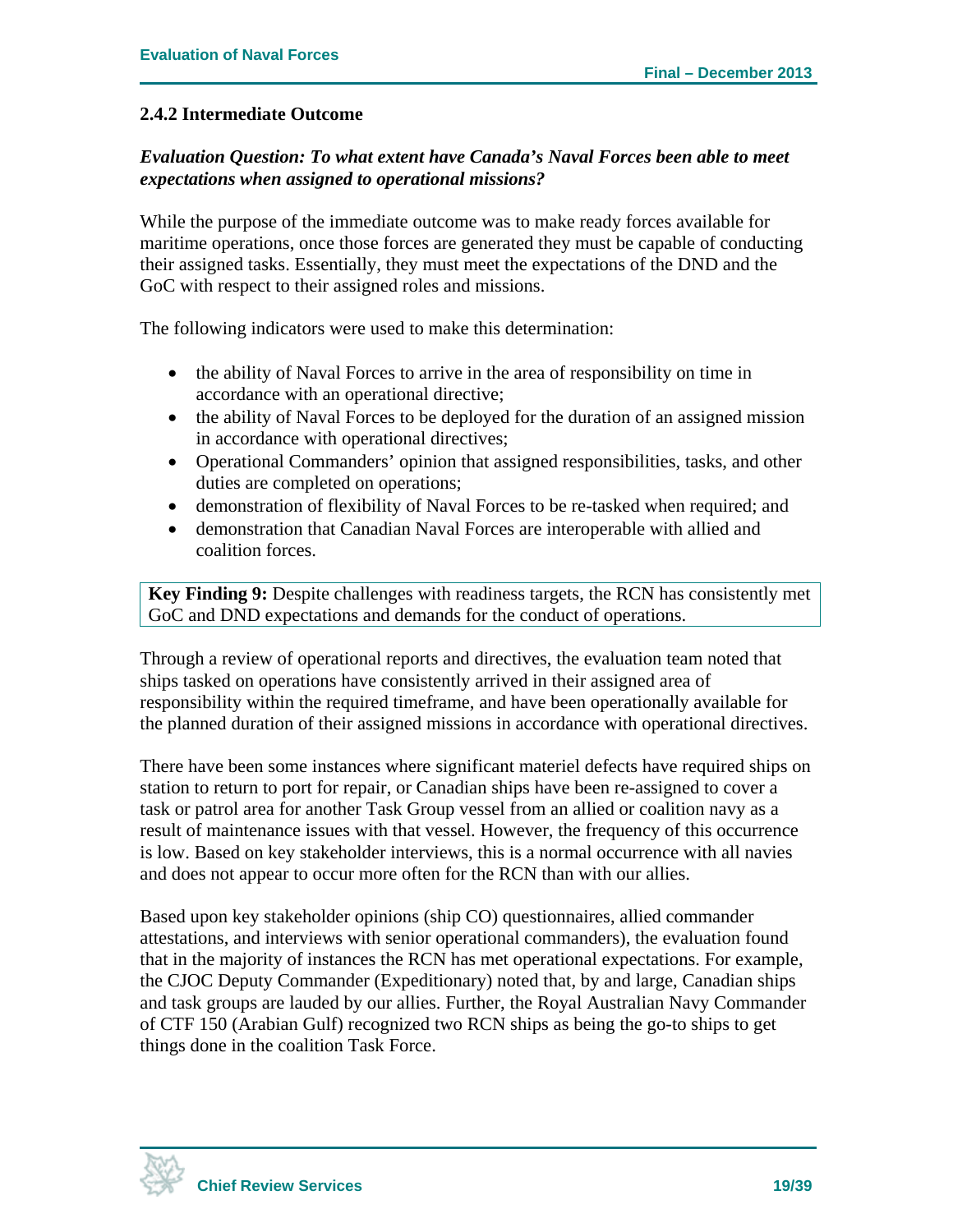There are, however, some concerns. While SR Frigates are routinely assigned to missions such as Operation CARRIBE, based on the CRCN readiness direction that includes restrictions on maintenance and operation of various ship's sensors, it has been noted in after-action reports that the sensors that were not being maintained or authorized for use diminished the ship's effectiveness during the operation. Concerning the MCDVs, their effectiveness is very limited on such operations as they do not possess the command, control, computers, communications intelligence, surveillance and reconnaissance systems, speed, endurance, or other operational capabilities, including a helicopter, that are required to fully meet mission requirements.

On a positive note, the evaluation confirmed that Naval Forces have repeatedly demonstrated their responsiveness and flexibility to be re-tasked to different missions when already deployed. Domestic examples include transition from a Fisheries Patrol, in support of the Department of Fisheries and Oceans, to a humanitarian assistance disaster relief mission in support of provincial authorities (Operation LAMA, 2010) or counternarcotics mission in support of the Royal Canadian Mounted Police (Operation CHABANEL, 2006). International operations examples have included ships that have transitioned from an initial tasking to support a possible non-combatant evacuation operation of Canadian nationals in Libya in 2011, to a complex NATO operation (Operation MOBILE, 2011). In yet another example, an RCN ship was initially deployed to Operation SEXTANT, assigned to the Standing NATO Maritime Group 1 operating in the Mediterranean, and was subsequently re-tasked to escort World Food Program shipping in the piracy danger area off the Horn of Africa under Operation ALTAIR.

Concerning interoperability, in every instance reviewed, training, equipment and experience has enabled the RCN to seamlessly integrate with a variety of allied or coalition forces, allowing them to effectively contribute to each multinational mission. This has been most apparent when units have assisted in the capture of illegal narcotics in the Persian Gulf, where proceeds may support terrorist activities, and in the Caribbean, through Operation CARIBBE, to prevent narcotics from entering into the North American drug market. It is noteworthy that all senior stakeholders interviewed by the evaluation team agreed that Canada's Naval Forces are highly interoperable with allied and coalition forces, and that the ability to seamlessly integrate Canadian ships and operational staffs into USN naval battle groups is seen as a major strength of the RCN.<sup>24</sup> Moreover, many interviewees noted that the Navy's participation in major joint and combined exercises with allied forces and partner nations such as the  $RIMPAC<sup>25</sup>$  series of exercises, was one of the principle reasons for the RCN's interoperability. Furthermore, the RCN's participation in these multinational exercises has enabled the RCN to establish

<sup>&</sup>lt;sup>25</sup> RIMPAC 2012 included twenty-two nations, 40 surface ships, 6 submarines, more than 200 aircraft and 25,000 personnel. Participating units were from Australia, Canada, Chile, France, Japan, Mexico, New Zealand, Republic of Korea, Russia, Singapore, and the United States and military personnel from Colombia, India, Indonesia, Malaysia, Netherlands, Norway, Peru, Republic of Philippines, Thailand, Tonga and the United Kingdom will also participate. Rear-Admiral Ron Lloyd, now the Deputy Commander RCN, was the Deputy Commander Combined Task Force during the exercise. http://www.cpf.navy.mil/rimpac/2012/about/ consulted September 25, 2013.



 $\overline{a}$  $24$  RCN units integrating to a USN Expeditionary Strike Group is categorized as a routine mission for a RCN HR unit in accordance with CFCD 129 article 405.2.B(2).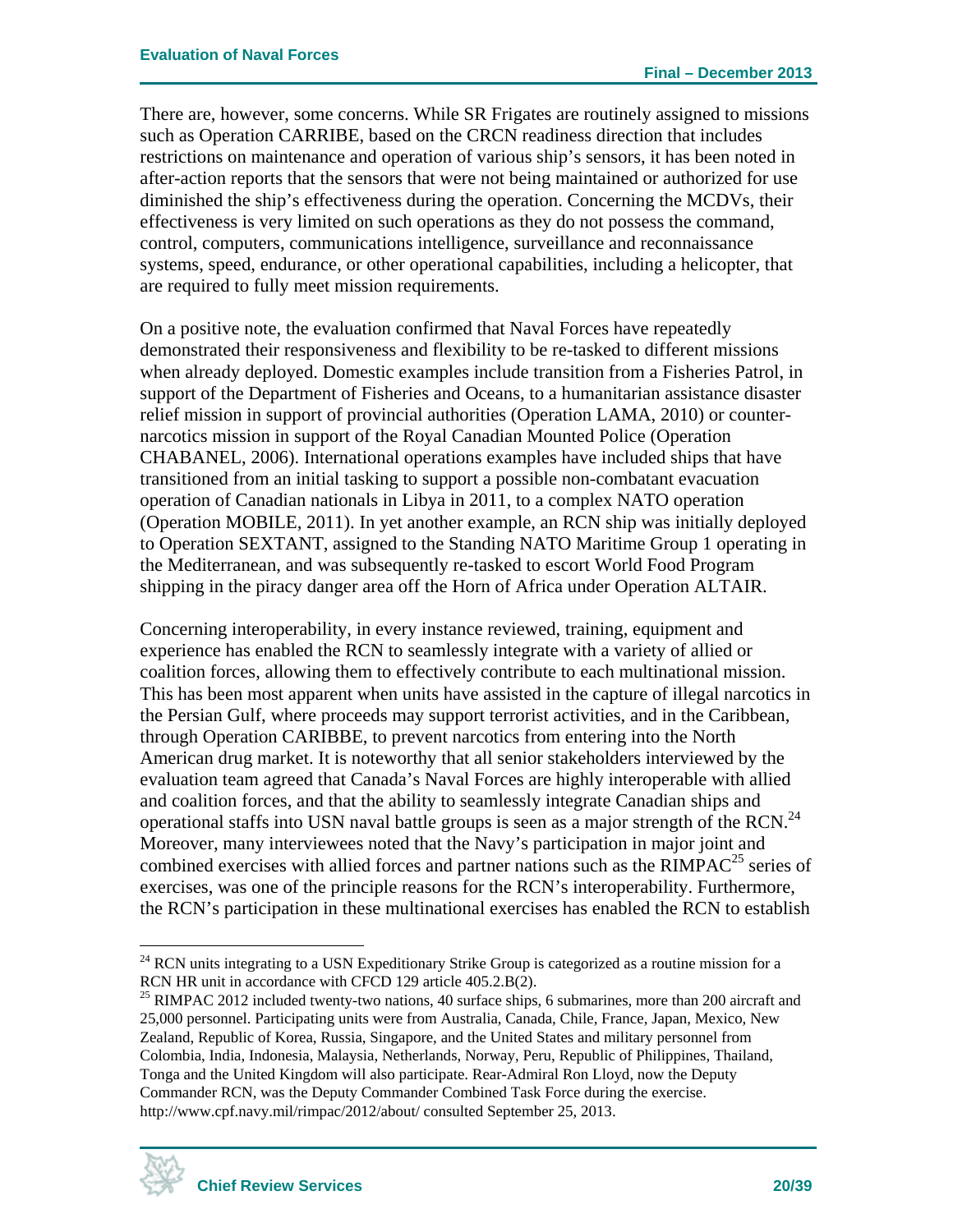beneficial working relationships with other non-traditional naval partners around the globe. $^{26}$ 

**Key Finding 10:** CMS preliminary readiness direction to formations led to an unintended reduction in the required materiel state of ships entering the HCM and constrained the Navy's FG capabilities. The direction was subsequently revised to address these issues.

Initial CMS readiness direction to formations restricting maintenance and operations of some ships' systems created issues. The intent of the direction was to focus effort and limited resources on the HCM and VCI programs, but it had an undesired effect on the materiel state of ships entering HCM program. As ships enter the program, legacy systems are required to be operational in order to meet contractual obligations and avoid large re-activation costs. Additionally, the CMS' direction impeded some naval operator and maintainer trades' training that was required by the Navy to achieve sustainable TES in those occupations. The CMS subsequently revised formation readiness direction in April 2011<sup>27</sup> to address these issues.

#### **2.5 Demonstration of Efficiency and Economy**

The following section examines the extent to which the Naval Forces Program use the most appropriate and efficient means for their activities.

Under the 2009 Evaluation Policy, "efficiency" is defined as "maximizing the outputs produced with a fixed level of inputs" or, in other words, minimizing the inputs used to produce a fixed level of outputs. "Economy" is defined as "minimizing the use of resources to achieve expected outcomes."28 For the purposes of the Evaluation Policy, these elements of performance are demonstrated under the following circumstances:

- outputs are produced at minimum cost (efficiency); and
- outcomes are produced at minimum cost (economy/cost effectiveness).

Accordingly, the Evaluation of Naval Forces considered "efficiency" in the following areas:

<sup>&</sup>lt;sup>28</sup> Treasury Board of Canada Secretariat's **Policy on Evaluation**, April 1, 2009.



<sup>&</sup>lt;sup>26</sup> As reported in the RCN Business Plan (3371-1948-1 (DNBP / RDIMS # 229404) 13 January 2012 *RCN BP 2012-*2013) and REGULUS training records, to maintain at-sea experience and progress training and qualifications during the HCM program, RCN personnel have been deployed under the REGULUS program to non-traditional naval partners including the Japanese Maritime Self-Defence and the navies of India, Ireland, Chile, and Singapore.

<sup>27 3371-3000-1(</sup>CMS/RDIMS #193344) dated April 23, 2011, *READINESS DIRECTION TO*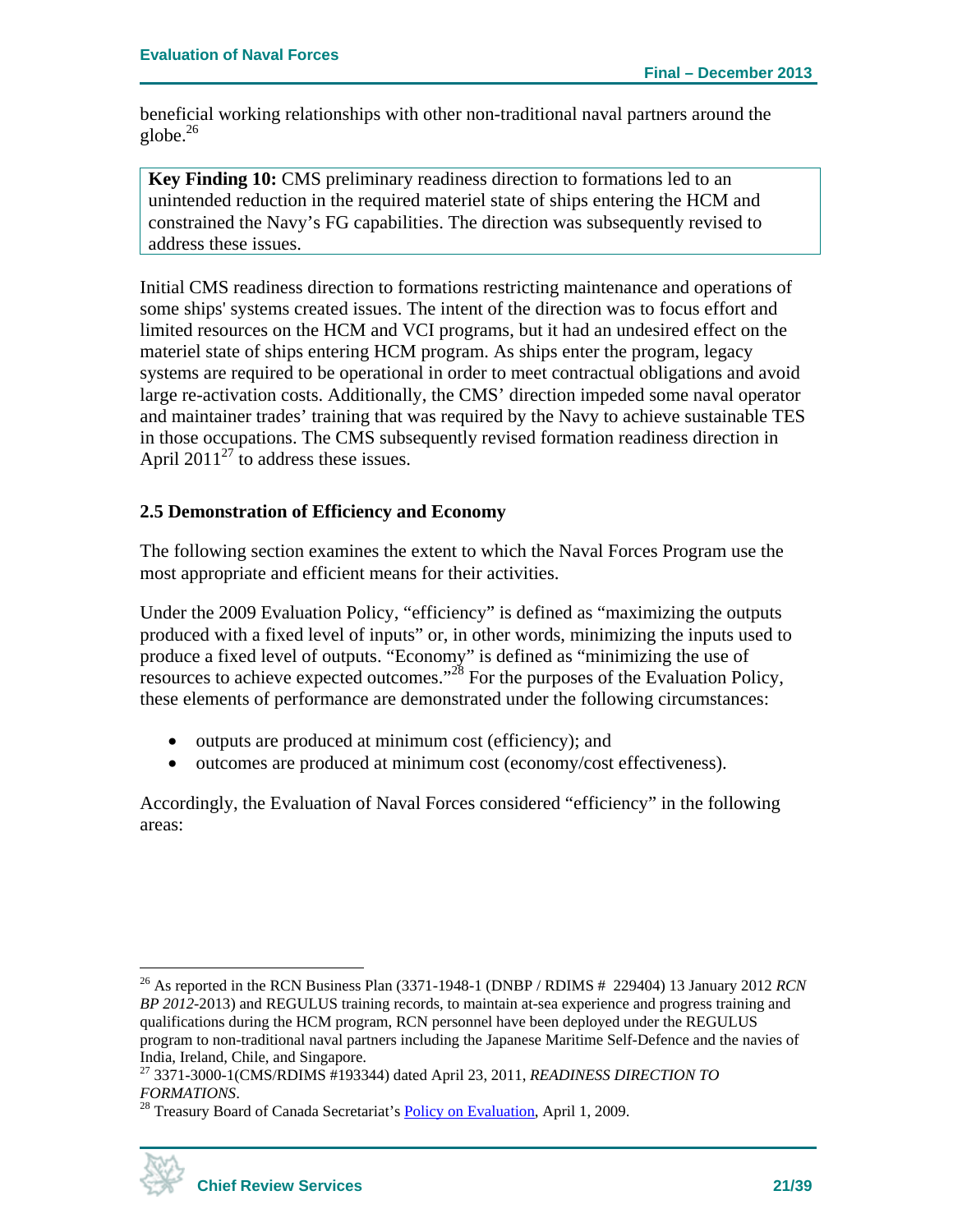- Personnel.
- Maritime Equipment Maintenance,
- Maritime Training,
- Maritime Infrastructure Maintenance and Base Support, and
- Command and Control.

"Economy" was considered as follows:

Are resources allocated to the program reasonable, economical, and sustainable?

### **2.5.1 Demonstration of Efficiency**

#### *Are resources allocated and utilized efficiently in the generation and delivery of combat-ready naval forces?*

Data available to the evaluation team provided information on the RCN's financial allocations for generating and delivering combat-ready naval forces and the proportion spent on each program activity. To assess the efficiency of the program, the evaluation focused on expenditure trends and, where possible, benchmarks to similar navies of other countries.

### **2.5.1.1 Personnel Costs<sup>29</sup>**

**Key Finding 11:** The significant increase in personnel over the evaluation period was in response to personnel shortages. In terms of overall personnel numbers, the RCN appears to be properly sized.

The following criteria were used to assess personnel costs:

- overall personnel costs; and
- benchmarking to similar allied countries.

Personnel costs represent approximately half of all Naval Forces Program expenditures. The RCN attributes 8,919 military personnel to the Naval Forces Program, supported by approximately 5,000 civilians. As demonstrated in Table 7, expenditures for military personnel attributed to the RCN grew by approximately 18 percent (adjusting for inflation), while the number of civilian FTE declined by approximately 12 percent as a result of Department-wide Strategic Review and Deficit Reduction Plan measures.

<sup>&</sup>lt;sup>29</sup> Personnel costs are first analyzed as overall personnel costs, followed by personnel costs attributed to each program activity. As per the program logic model (Annex C), the program activities are as follows: Maritime Equipment Maintenance, Maritime Infrastructure Maintenance and Base Support, Maritime Training, Maritime Command and Control, and Operations.

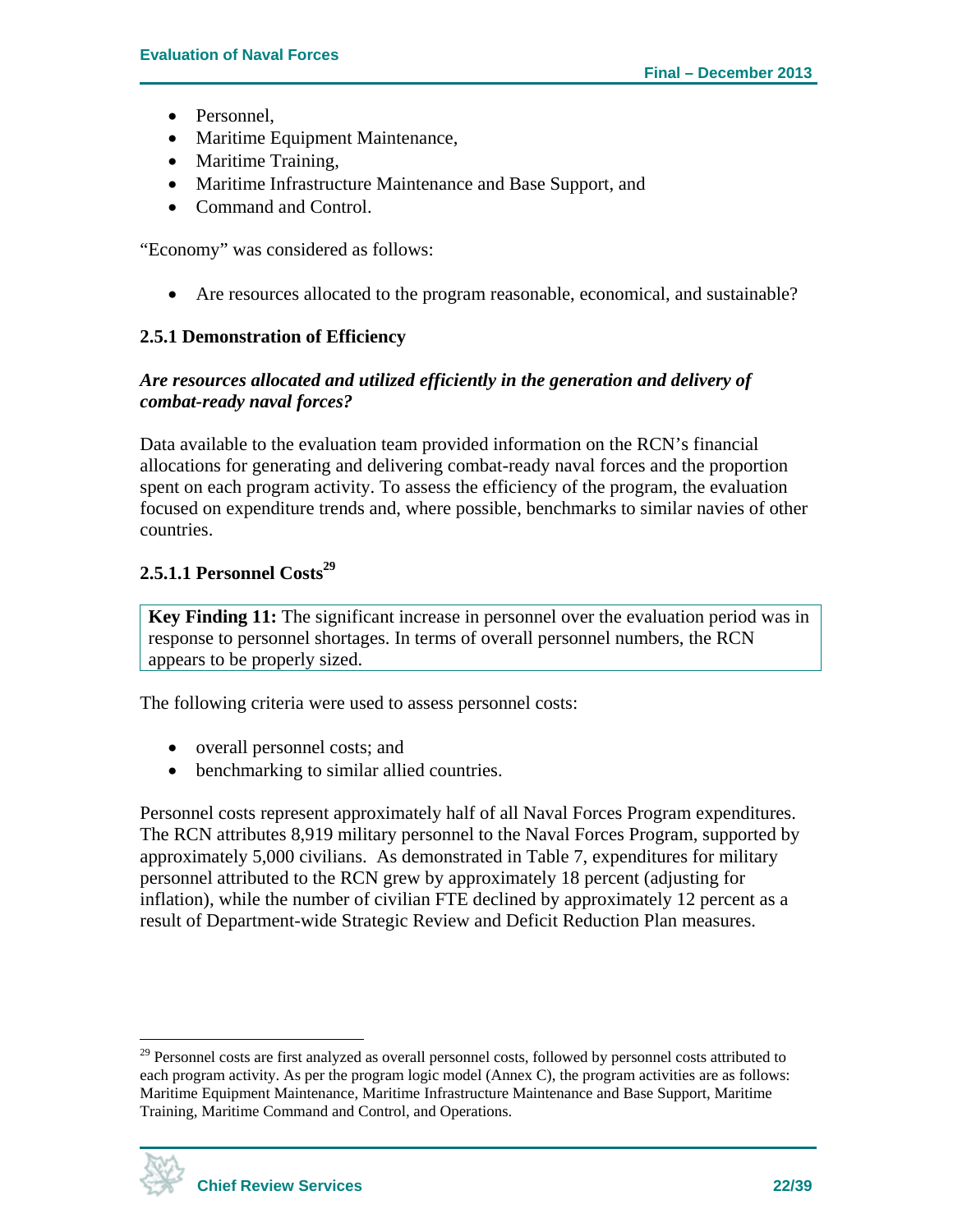| <b>Salary \$Millions</b> |                 |                 |                 |                 | <b>Total</b>  | <b>Inflation</b>  |
|--------------------------|-----------------|-----------------|-----------------|-----------------|---------------|-------------------|
| (including benefits)     | <b>FY 08/09</b> | <b>FY 09/10</b> | <b>FY 10/11</b> | <b>FY 11/12</b> | <b>Change</b> | <b>Adjustment</b> |
| Reg F Pay                | \$601.61        | \$707.19        | \$735.48        | \$761.28        | 27%           | ! 8%              |
| Civilian Pav             | \$322.03        | \$311.03        | \$311.30        | \$303.94        | $-6\%$        | $-12\%$           |

**Table 7. Naval Forces Personnel Expenditures.** This table demonstrates the civilian and Reg F personnel expenditures attributed to RCN between FY 2008/09 and 2011/12 and the total change occurred in years **Source:** Defence Resource Management Information System

\*Military numbers represent those assigned to the RCN and do not include P Res, MILPERSCOM and NDHQ values.

To assess whether the appropriate number of personnel resources was assigned to the Naval Forces Program, the evaluation conducted a benchmark analysis with similar allied navies, including that of Germany, the Netherlands, Spain and Australia.<sup>30</sup> Consideration was given to the size, composition, and age of the fleet and operations. Benchmarks utilised data for FY 2012/13 that included

- total personnel per crew requirements (assuming one crew per vessel);
- overall fleet tonnage (vessels > 500 tons) per total personnel; and
- non-crew personnel per overall fleet tonnage (vessels  $>500$  tons).

Table 8 illustrates the results of the benchmark analysis. Due to a higher proportion of major vessels (frigates, destroyers and Victoria-class submarines) and fewer coastal vessels, the proportion of personnel that can be attributed to crew demands is higher for Canada than its benchmark nations. This is further compounded by the age of the fleet; for example, the Protecteur-class AOR vessels require a complement of 365 people largely due to its obsolescent steam propulsion system. The proposed AOR replacement will likely have a crew half that size.

With respect to overall personnel numbers, the benchmarks indicate that RCN personnel numbers are reasonable and in line with other similar navies. Despite the higher maintenance demands of an older fleet, the RCN appears to have slightly fewer non-crew personnel available. Overall, the total personnel per fleet tonnage is slightly higher than average—likely a reflection of higher crew demands due to RCN fleet composition. As such, the growth in expenditure on military personnel, despite the stability in fleet size, was not determined to reflect decreasing efficiency; rather, it demonstrates a trend from under-staffing to a more reasonable number of RCN personnel.

 $30$  IHS Jane's, June 2013.

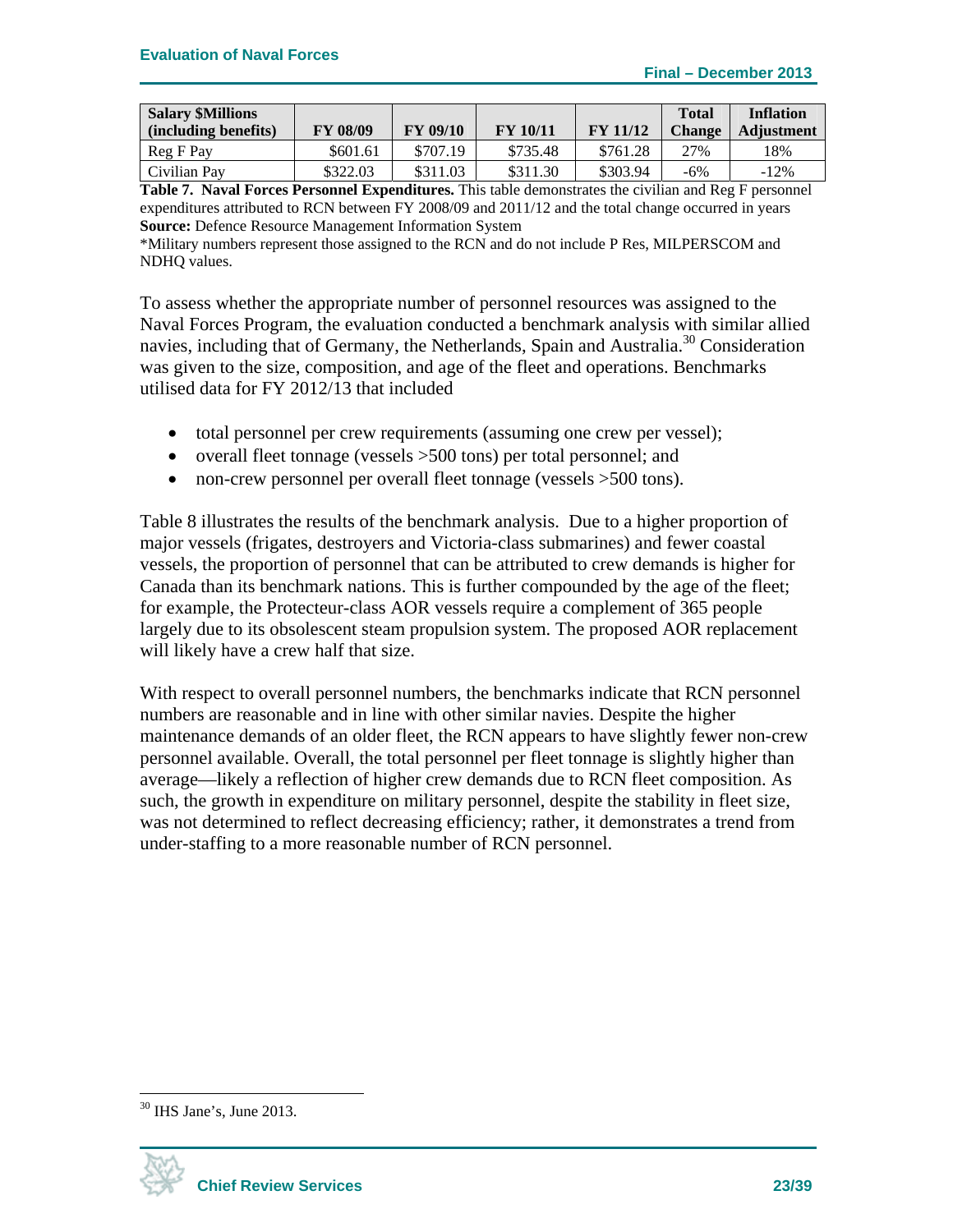| <b>Allied Nations</b>      | Personnel per crew<br>requirement | <b>Fleet tonnage per</b><br>total personnel | Fleet tonnage per<br>non-crew<br>personnel |
|----------------------------|-----------------------------------|---------------------------------------------|--------------------------------------------|
| Germany                    | 3.16                              | 10.32                                       | 15.11                                      |
| Spain                      | 3.51                              | 8.86                                        | 12.39                                      |
| Australia                  | 3.59                              | 10.95                                       | 15.72                                      |
| <b>Netherlands</b>         | 3.55                              | 11.35                                       | 15.25                                      |
| Average                    | 3.45                              | 10.37                                       | 14.62                                      |
| Canada                     | 2.71                              | 9.73                                        | 15.38                                      |
| Average relative to Canada | 27.4%                             | 6.6%                                        | $-5.0\%$                                   |

**Table 8. RCN Personnel Benchmark Comparisons.** This table compares Canada to other similar allied nation's navies in terms of personnel per crew requirement, fleet tonnage per total personnel and fleet tonnage per non-crew personnel.

**Source: IHS** Jane's, 2013<sup>31</sup>

#### **2.5.1.2 Maritime Equipment Maintenance Costs**

The following criteria were used for the assessment of maritime equipment and maintenance costs:

- overall cost of equipment maintenance; and
- NP costs.

**Key Finding 12:** Significant improvements in the overall efficiency of fleet maintenance have occurred over the evaluation period.

Maintenance expenditures include the delivery of materiel and services required to perform preventive maintenance, repairs, and minor upgrades (betterments) to the fleet. These activities are performed by both RCN personnel (military and civilian) and third-party contractors. ADM(Mat), through the Maritime Equipment Program Management (MEPM), is responsible for the materiel supply chain and procurement of both parts and contractor services. Excluding personnel costs, maintenance represented 30 percent of the program expenditures in FY 2011/12. When the personnel associated with maintenance are factored into the grouping, maintenance represents 40 percent of total program expenditures.

As per Table 9, the overall costs associated with the delivery of maintenance were seen to increase by 9 percent between FY 2008/09 and FY 2011/12, which is in line with inflation.<sup>32</sup> However, the program was determined to have delivered more value since the number of managers was significantly reduced (12 percent) reduction in civilian and military pay) and increased the expenditures on goods and services (NP) by 24 percent.



1

<sup>&</sup>lt;sup>31</sup> For this benchmarking, only the countries with overall fleet tonnage (vessels  $>500$  tons) were selected. <sup>32</sup> DND Inflation based on DND Economic Model.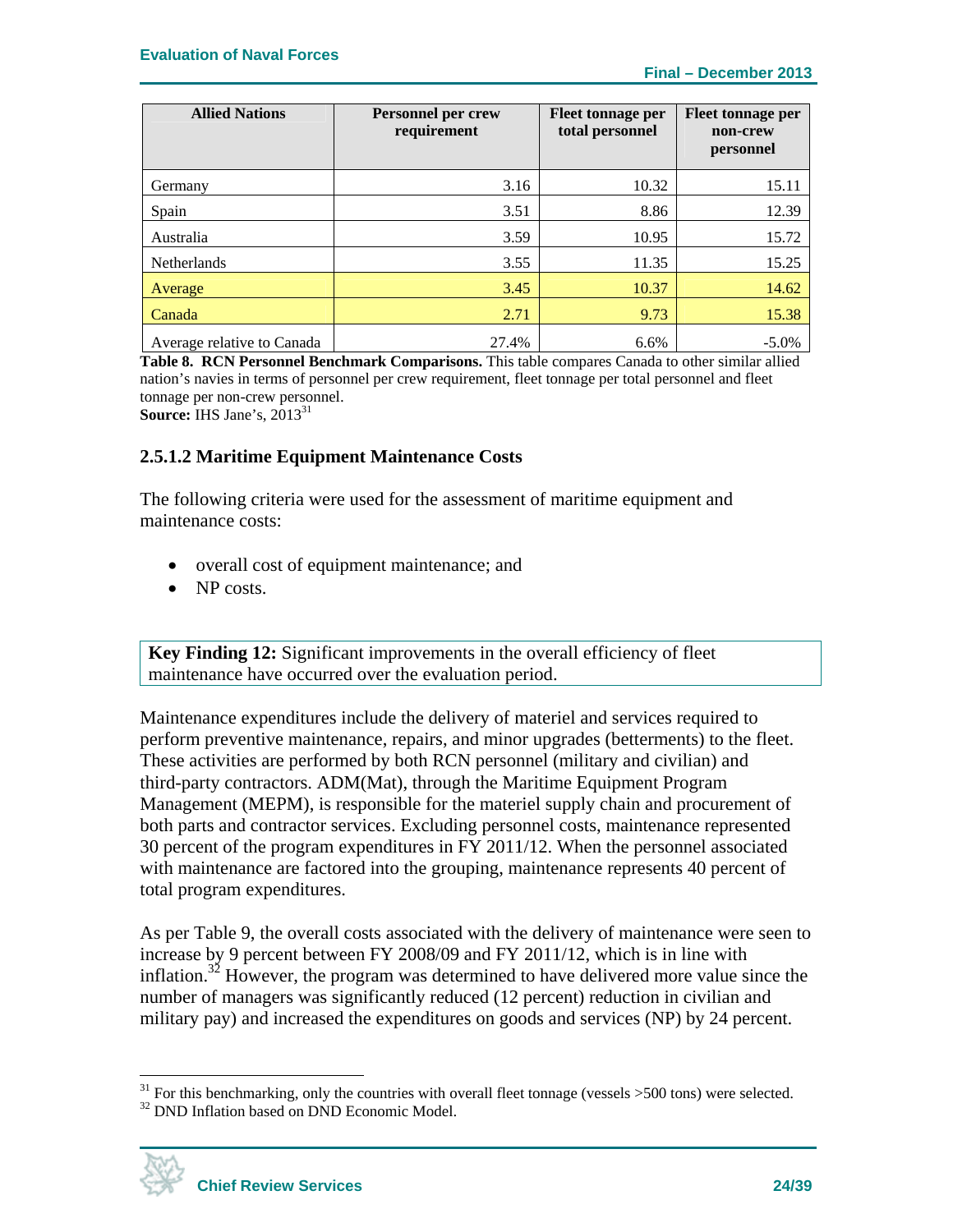|                                             |                                       | <b>FY 08/09</b> | <b>FY 09/10</b> | <b>FY 10/11</b> | <b>FY 11/12</b> | <b>Change</b> |
|---------------------------------------------|---------------------------------------|-----------------|-----------------|-----------------|-----------------|---------------|
| L1                                          | <b>Programming Costs</b>              | \$M\$           | \$M)            | \$M)            | \$M\$           | in Costs      |
|                                             | Civilian Pay (including benefits)     | \$132.0         | \$120.5         | \$119.0         | \$117.7         | $-11%$        |
|                                             | O&M (major non personnel Line         |                 |                 |                 |                 |               |
| <b>CMS</b>                                  | Number Funds)                         | \$36.5          | \$24.6          | \$21.7          | \$25.1          | $-31\%$       |
|                                             | Capital                               | \$13.6          | \$3.2           | \$2.8           | \$5.1           | $-63%$        |
|                                             | Reserve Pay (including benefits)      | \$0.3\$         | \$0.2\$         | \$0.2           | \$0.6\$         | 79%           |
|                                             | <b>Sub-Total</b>                      | \$182.4         | \$148.5         | \$143.6         | \$148.4         | $-19%$        |
|                                             | NP                                    | \$533.5         | \$601.5         | \$629.5         | \$662.0         | 24%           |
|                                             | Civilian Pay (including benefits)     | \$36.8          | \$36.1          | \$36.5          | \$28.3          | $-23%$        |
|                                             | Capital                               | \$1.8           | \$3.2\$         | \$19.1          | \$19.1          | 954%          |
| ADM(Mat)                                    | O&M (major non-personnel              |                 |                 |                 |                 |               |
|                                             | Funds)                                | \$6.2\$         | \$3.8           | \$3.9           | \$2.9           | $-53%$        |
|                                             | Reserve Pay (including benefits)      | \$0.3\$         | \$0.2           | \$0.1           | \$0.1           | $-74\%$       |
|                                             | <b>Sub-Total</b>                      | \$578.6         | \$644.7         | \$689.2         | \$712.4         | 23%           |
| <b>CMP</b>                                  | <b>Reg F Pay (including benefits)</b> | \$55.7          | \$45.2\$        | \$47.4          | \$50.5          | $-9%$         |
| <b>Other Miscellaneous</b><br>All           |                                       | \$34.5          | \$13.8          | \$12.8          | \$14.9          | $-57\%$       |
| <b>Total Maritime Equipment Maintenance</b> |                                       |                 |                 |                 |                 |               |
| (2.1.5.3)                                   |                                       | \$851.2         | \$852.1         | \$893.1         | \$926.3         | 9%            |

As a result, approximately \$130 million more was spent on materiel and services in FY 2011/12 while the overall budget only increased by \$75 million.

**Table 9. Breakdown of Maritime Equipment Expenditures.** This table demonstrates the overall costs associated with the delivery of Maritime Equipment Maintenance program between FY 2008/09 and 2011/12.

\***Note:** The O&M funds may include expenditures from financial coding Line 115, Line 116, Line 119. **Source**: PAA

This can be directly translated into increased support to the operation fleet. As observed in Table 10, the FY 2011/12 NP expenditure per ship was \$20.1 million, which has also increased 6 percent annually on average.

| <b>Activity</b> | <b>Efficiency</b><br><b>Indicators</b>    | <b>FY 08/09</b> | <b>FY 09/10</b> | <b>FY 10/11</b> | <b>FY 11/12</b> | Average<br>Annual<br><b>Change</b> |
|-----------------|-------------------------------------------|-----------------|-----------------|-----------------|-----------------|------------------------------------|
| <b>NP</b>       | $\mathcal{S}(\text{million})/\text{ship}$ | 16.17           | 18.23           | 19.08           | 20.06           | 6%                                 |

**Table 10. Trend in Cost of Output Equipment Maintenance.** This table demonstrates the NP expenditure per ship and average annual change between FY 2008/09 and FY 2011/12. **Source:** PAA

In past years, maintenance requirements (spare parts, engineering changes, etc.) could not be met due to both a lack funding allocated and an inability to execute the demand due to capacity issues within ADM(Mat) and among the fleet maintenance facilities.

Recently, MEPM's ability to spend NP funding has significantly increased due to recent strategic initiatives, permitting MEPM staff to more effectively carry out functions related to procurement and maintenance support. As reported by ADM(Mat) and the MEPM organization, these strategic initiatives include a reorganization of MEPM, increased use of In-Service Support Contracts (ISSC), and a review of naval platform maintenance practices and cycles.

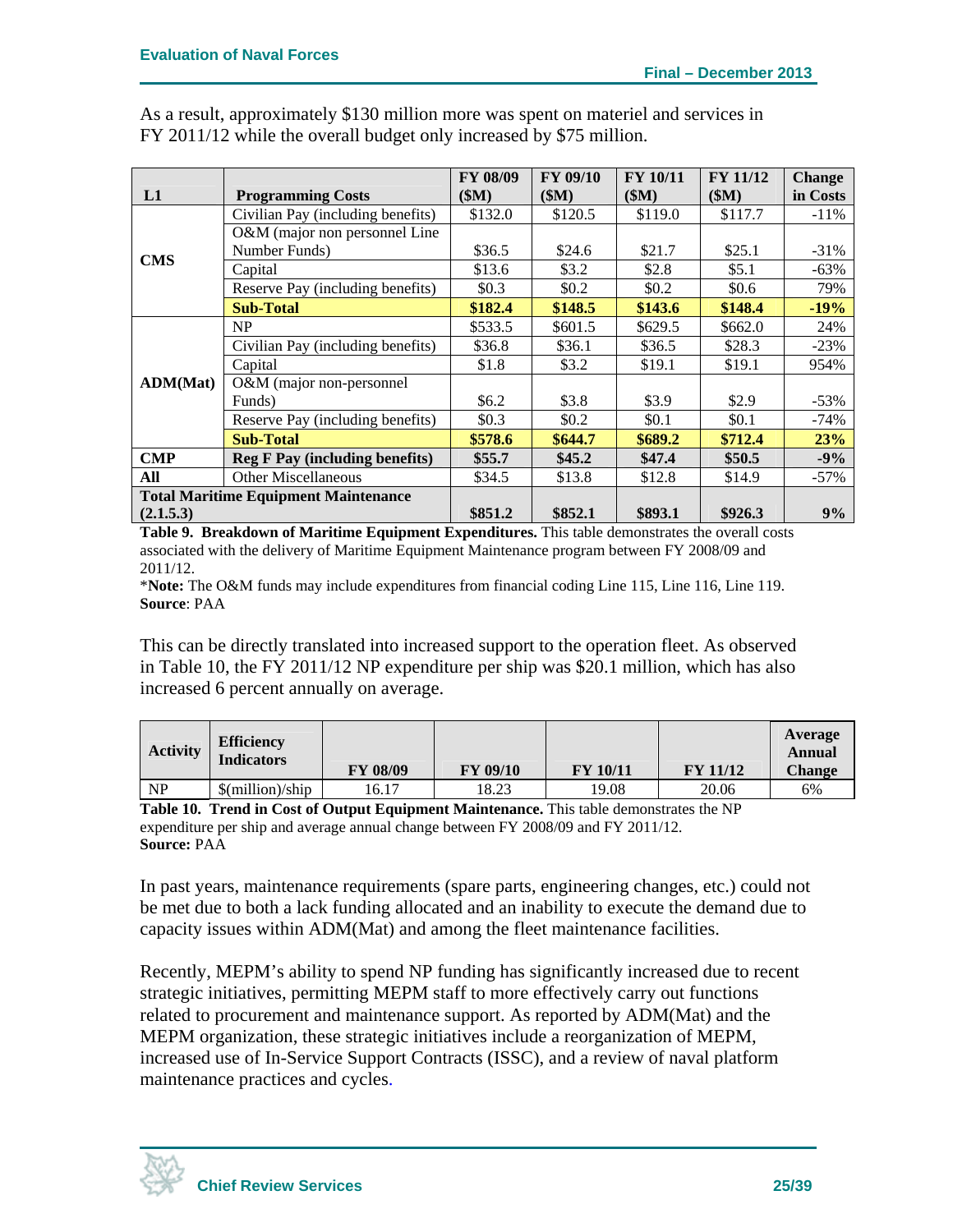MEPM staff reported that MEPM's bundling of maintenance work into  $ISSCs^{33}$  to manage third-line maintenance work for MCDV and Victoria-class submarines will produce efficiencies by freeing up staff from transactional activities to work on higherlevel strategic functions. The move to ISSCs is in keeping with the Department's policy as well as recommendations by the Auditor General.<sup>34</sup>

It was reported that no metrics currently exist to monitor efficiencies resulting from ISSCs; however, it has been suggested that Victoria-class ISSC has allowed for significant capacity to deliver and support submarine capability. Some interviewees felt that ISSCs may initially be more expensive and efficiencies will only be realized in subsequent years. It is also reported that the Department will continue to move non-ISSC maintenance contracts to an ISSC format where reasonable to do so.

Submarine Maintenance and Operational Cycle Alignment and Rationalization (SUBMOAR) 35 and Halifax Maintenance and Operational Cycle Alignment and Rationalization<sup>36</sup> projects were also cited as measures by which the RCN has sought to improve efficiency. A review of MEPM documentation found that one outcome of Halifax Maintenance and Operational Cycle Alignment and Rationalization has been that Halifax-class operational cycles have been extended from 48 to 60 months and that routine maintenance has been reduced by more than 50 percent.<sup>37</sup> SUBMOAR will also extend the operational cycle of the Victoria class from 3.6 years to 6 years between Extended Docking Work Periods (EDWP).

The implementation of SUBMOAR will also substantially reduce the preventive maintenance work loads for Fleet Maintenance Facilities and ships' staff, and will lower spares usage. There will also be fewer defects from servicing equipment that does not require repairs, as well as other savings.<sup>38</sup> This should result in further overall cost savings.

Documentation reviews and staff interviews have further suggested that the RCN has responded to resource constraints by prioritizing support to HR ships, HCM and VCI programs, and restricting materiel support to other ships' systems.

**Key Finding 13:** Despite the efficiency improvements, there remains a funding gap in maintenance within the RCN.

<sup>&</sup>lt;sup>38</sup> 12<sup>th</sup> Shipbuilding Quadrilateral Meeting Presentation: Modifying a Submarine Maintenance Profile to Meet Operational Requirements, April 2012.



<sup>&</sup>lt;sup>33</sup> The ISSC framework intends to reduce the Department's maintenance contract management activities by bundling hundreds of short-term maintenance contracts into a few longer-term contracts that are awarded to industry.

<sup>&</sup>lt;sup>34</sup> Report of the Auditor General of Canada to the House of Commons, Chapter 5 Maintaining and Repairing Military Equipment – National Defence, Fall 2011.

<sup>&</sup>lt;sup>35</sup> A review of submarine maintenance practices conducted by DGMEPM.

<sup>&</sup>lt;sup>36</sup> MEPM study to review and rationalize Victoria- and Halifax-class maintenance requirements and operational cycles.

<sup>37</sup> Halifax-class Maintenance Way Ahead Presentation, October 2012.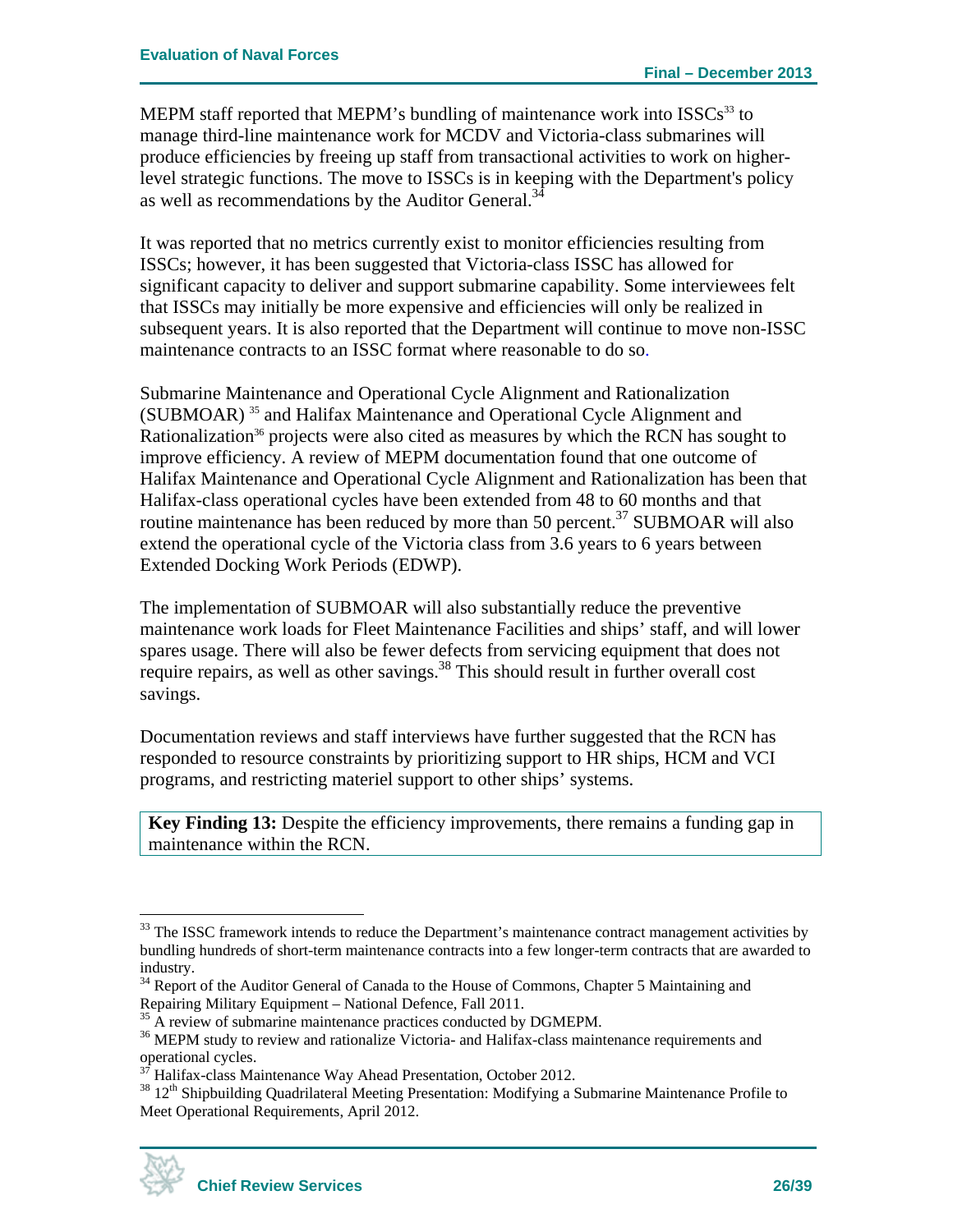Despite these initiatives, however, there are still significant concerns going forward. As discussed in section 2.4.1, maintenance issues have become a leading cause of challenges to meeting readiness targets. While the capacity to execute maintenance demands appears to be aligned to the needs, there is still a shortfall in funding allocations. The gap between executable capacity and allocation has consistently been greater than \$100 million annually, and as the fleet ages the demand is growing. An overall comparison of maintenance expenditures per vessel with similar allied navies demonstrates that Canada spends significantly less per ship, despite the greater age of the fleet. As per Table 11, Canadian maintenance expenditures per vessel and per fleet tonnage are significantly lower than those of the Germany or Australia, and generally in line with the Netherlands —which has a much more modern fleet. Although these are very high-level indicators and should not be used as targets, in principle they support ADM(Mat) and RCN estimates of a funding gap.

|                                       | <b>Nation</b>                                                      |          |         |          |  |
|---------------------------------------|--------------------------------------------------------------------|----------|---------|----------|--|
| <b>Maintenance Expenditures</b>       | <b>Netherlands</b><br><b>Australia</b><br>Canada<br><b>Germany</b> |          |         |          |  |
| <b>Total Maintenance (\$Millions)</b> | \$884                                                              | \$2,555  | \$841   | \$2,437  |  |
| Cost per ship $(\$$ Millions)         | \$26.8                                                             | \$51.1   | \$29.0  | \$51.9   |  |
| Cost per ton (\$ Thousands)           | \$6,670                                                            | \$15,870 | \$6,976 | \$15,099 |  |

**Table 11. Comparison of Maintenance Expenditures.** This table compares total equipment maintenance and cost per ship maintenance of allied countries.

**Source:** IHS Jane's (June 2013)

One means to address the funding gap may be to seek further efficiencies in the program. In 2013, DND announced the Defence Renewal initiative which seeks to reallocate resources to high-priority areas, and to find those resources through numerous efficiency initiatives. Included in the plan are initiatives to improve inventory management, warehousing and distribution, maintenance execution and departmental procurement. The initiatives will seek to increase productivity of maintenance personnel and reduce costs of goods and services through the use of improved procurement strategies. Although not broken down by command, the savings targets for these initiatives across the Department are anticipated to be \$370 million annually and have been given a fouryear timeline to be implemented.

### **2.5.1.3 Maritime Infrastructure Maintenance and Base Support Costs**

The following criteria were used for the assessment of Maritime Infrastructure and Base Support activity costs:

- total cost of providing infrastructure and base support; and
- cost per personnel.

**Key Finding 14:** Maritime Infrastructure Maintenance and Base Support costs have declined due to a reduction in personnel. However, these costs represent a larger proportion of the RCN's O&M budget, resulting in fewer resources being available for other O&M expenditures such as training.

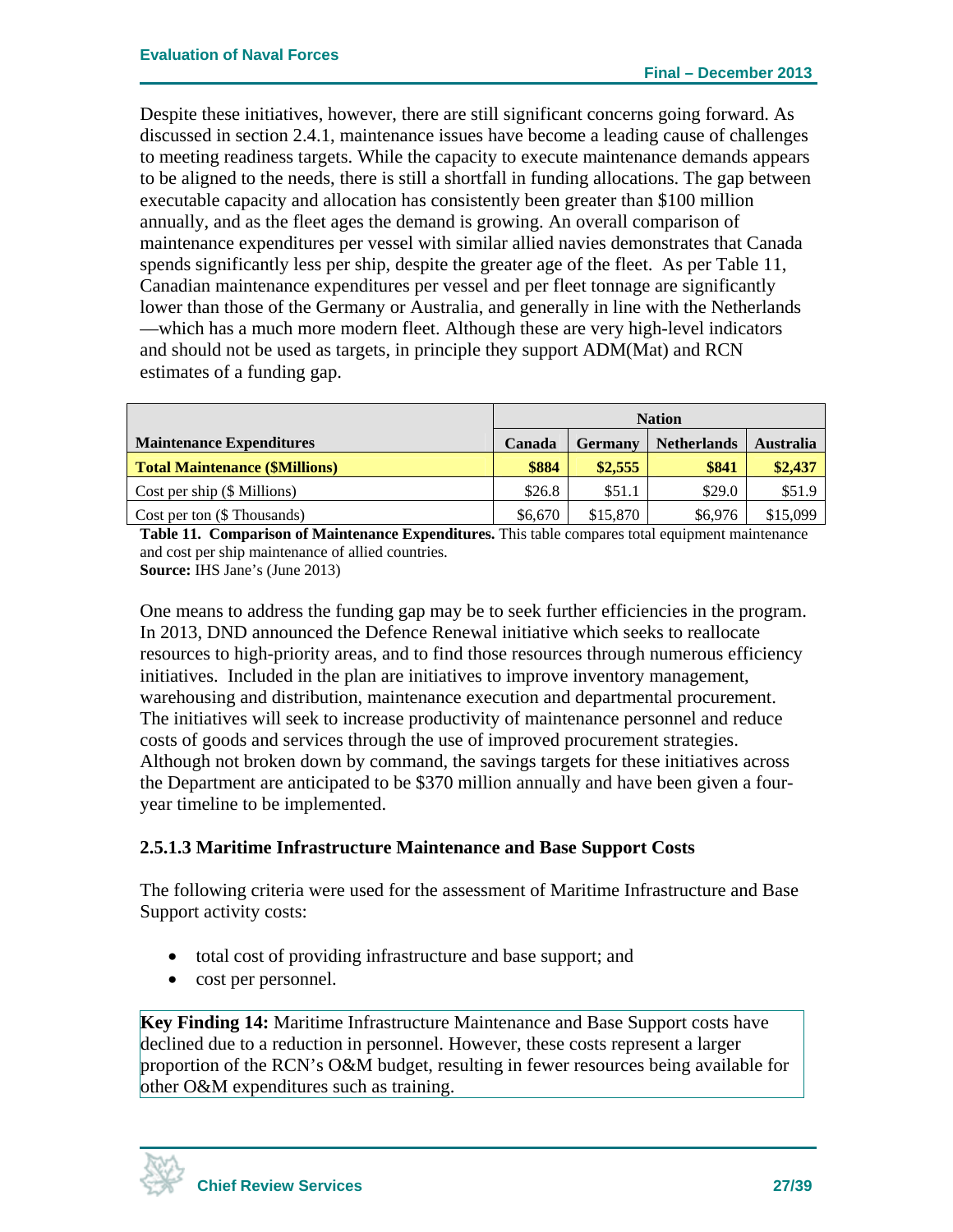Between FY 2008/09 and 2011/12, DND/CAF spending on Maritime Infrastructure Maintenance and Base Support has averaged \$433.6 million per year. Over this period, the overall cost has decreased by \$15 million, at an average annual rate of 0.5 percent.

As reflected in the Equipment Maintenance area, infrastructure maintenance and base support personnel costs have decreased, which is attributable to a reduction in personnel assigned to these activities. However, as shown in Table 12, the RCN O&M costs have increased by 5.3 percent on average annually, $39$  a majority of which represents increases in Infrastructure Maintenance and Base Support spending.

|            | <b>Maritime</b>                           |                         |                         |                         |                         |                             |
|------------|-------------------------------------------|-------------------------|-------------------------|-------------------------|-------------------------|-----------------------------|
| L1         | Infrastructure and<br><b>Base Support</b> | <b>FY 08/09</b><br>\$M) | <b>FY 09/10</b><br>\$M) | <b>FY 10/11</b><br>\$M) | <b>FY 11/12</b><br>(SM) | <b>Variance</b><br>in Costs |
|            | O&M (major non<br>personnel Line Number   |                         |                         |                         |                         |                             |
|            | Funds)                                    | \$140.4                 | \$150.3                 | \$133.0                 | \$160.0                 | 14%                         |
|            | Civilian Pay (including                   |                         |                         |                         |                         |                             |
| <b>CMS</b> | benefits)                                 | \$123.5                 | \$113.0                 | \$113.3                 | \$115.0                 | $-7%$                       |
|            | Reserve Pay (including                    |                         |                         |                         |                         |                             |
|            | benefits)                                 | \$64.6                  | \$24.9                  | \$17.8                  | \$3.5                   |                             |
|            | Capital                                   | \$4.4                   | \$6.7                   | \$12.1                  | \$13.7                  |                             |
|            | <b>Sub-Total</b>                          | \$332.9                 | \$294.9                 | \$276.2                 | \$292.2                 | $-12%$                      |
|            | Reg F Pay (including                      |                         |                         |                         |                         |                             |
| <b>CMP</b> | benefits)                                 | \$156.5                 | \$128.8                 | \$113.7                 | \$114.9                 | $-27%$                      |
| All        | <b>Other Miscellaneous</b>                | $-$ \$25.3              | \$4.7                   | \$0.6\$                 | \$36.3                  |                             |
|            | <b>Total</b>                              | \$464.2                 | \$429.3                 | \$391.2                 | \$449.6                 | $-3%$                       |

**Table 12. Cost of Maritime Infrastructure Maintenance and Base Control.** This table includes shares of CMS and CMP expenditures related to Maritime Infrastructure and Maintenance including O&M and Reg F Pay, Civilian Personnel Pay between FY 2008/09 and 2011/12.

\***Note**: The O&M funds may include expenditures from financial coding Line 115, Line 116, Line 119.

IM&R is a significant challenge for the RCN and Maritime Readiness. Between FY 2008/09 and FY 2011/12, the RCN invested, on average, 52.5 percent of its O&M funds on IM&R. This represents an average of 0.8 percent of the RCN's real property replacement cost (RPRC) over the period (ranging from 0.5 percent to 1.1 percent).

Based on departmental direction, the RCN was instructed to increase IM&R funding to 1.4 percent of RPRC by FY 2013/14, which would require an additional investment of \$30 million for FY 2013/14 (based on RPRC of \$3.7 billion). This poses a significant challenge for the RCN as increased spending on IM&R will place increasing pressure on the Navy's limited O&M budget. Furthermore, the high valuation of the RCN waterfront property in an industrialized urban area drives more rapid inflation of the RCN's RPRC and results in higher IM&R funding requirements*.* This could potentially be diverting resources away from other areas of greater significance to the Navy, such as O&M funding available for "sea days." It should be noted, however, that while the Navy has suggested that the IM&R target of 1.4 percent RPRC may be too high, it made significant efforts to achieve its lesser IM&R targets in FYs 2010/11, 2011/12 and 2012/13 and the investments in fact exceeded the IM&R targets.

<sup>&</sup>lt;sup>39</sup> This cost increase is above the 3 percent inflation rate for that period.



<u>.</u>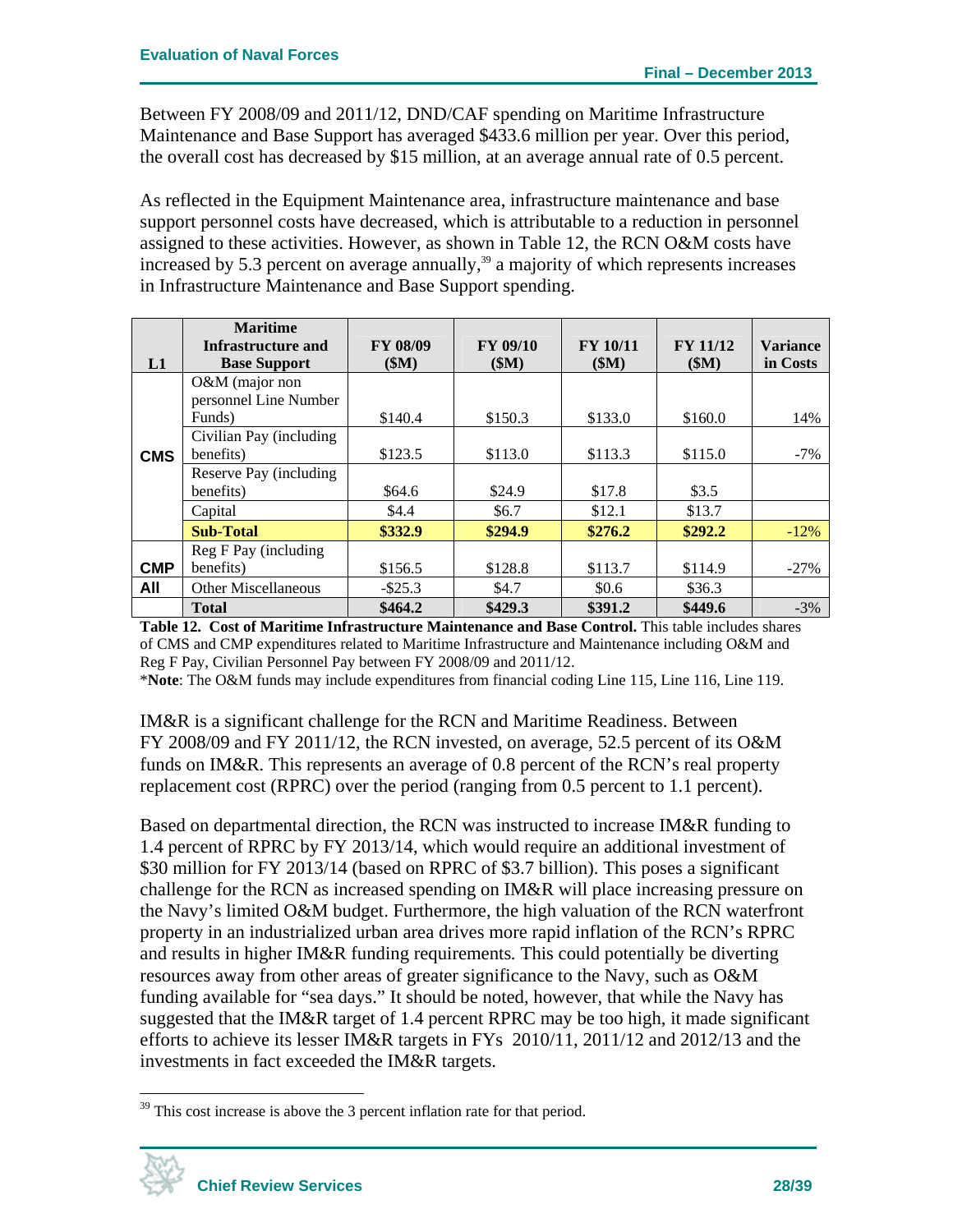#### **Recommendation**

2. The RCN should review and identify budget savings in IM&R portfolio. In addition, it is recommended that the RCN review the expected IM&R targets set for the RCN with ADM(IE) to prevent any possible future reduction in ship readiness. **OPI:** RCN, ADM(IE)

### **2.5.1.4 Maritime Training Costs**

The following criteria were used for the assessment of maritime training costs and its outputs:

- cost of delivering maritime training;
- cost per trainee; and
- cost per course.

**Key Finding 15:** The Navy is delivering maritime training with increased efficiency. The overall cost of maritime training has decreased from FY 2008/09 to FY 2012/13, whereas the number of people trained and the number of courses offered has increased.

As shown in Table 13, and Figure 4, between FY 2008/09 and 2011/12, DND/CAF spending on Maritime Training has averaged \$229 million per year. Annual maritime training costs have decreased over the evaluation period by \$57 million (an average annual decrease of 8 percent). The largest decrease was observed between FY 2010/11 and FY 2011/12 at almost 16 percent.

Simultaneously, the number of persons trained and the number of courses offered have increased over the evaluation period by an annual average of 4.2 percent and 5.2 percent respectively.

|                                     |                 |                 |                 |                 | Average  |
|-------------------------------------|-----------------|-----------------|-----------------|-----------------|----------|
| <b>Cost of Maritime Training</b>    | <b>FY 08/09</b> | <b>FY 09/10</b> | <b>FY 10/11</b> | <b>FY 11/12</b> | Annual   |
| 1. Total Maritime Training          |                 |                 |                 |                 |          |
| $(2.1.5.1)$ - \$ Millions           | \$251           | \$243           | \$229           | \$194           | \$229    |
| % Change                            | not applicable  | $-3.3\%$        | $-5.6\%$        | $-15.6%$        | $-8.1%$  |
|                                     |                 |                 |                 |                 |          |
| 2. Persons Trained                  | 12,670          | 12,449          | 12,580          | 14,244          | 12,986   |
| % Change                            | not applicable  | $-1.7\%$        | 1.1%            | 13.2%           | 4.2%     |
|                                     |                 |                 |                 |                 |          |
| 3. Number of Courses                | 938             | 931             | 1,001           | 1.089           | 990      |
| % Change                            | not applicable  | $-0.7\%$        | 7.5%            | 8.8%            | 5.2%     |
|                                     |                 |                 |                 |                 |          |
| <b>A. Cost of Maritime Training</b> |                 |                 |                 |                 |          |
| per Person Trained<br>\$19,813      |                 | \$19,497        | \$18,221        | \$13,589        | \$17,780 |
| % Change                            | not applicable  | $-1.6%$         | $-6.5\%$        | $-25.4%$        | $-11.2%$ |

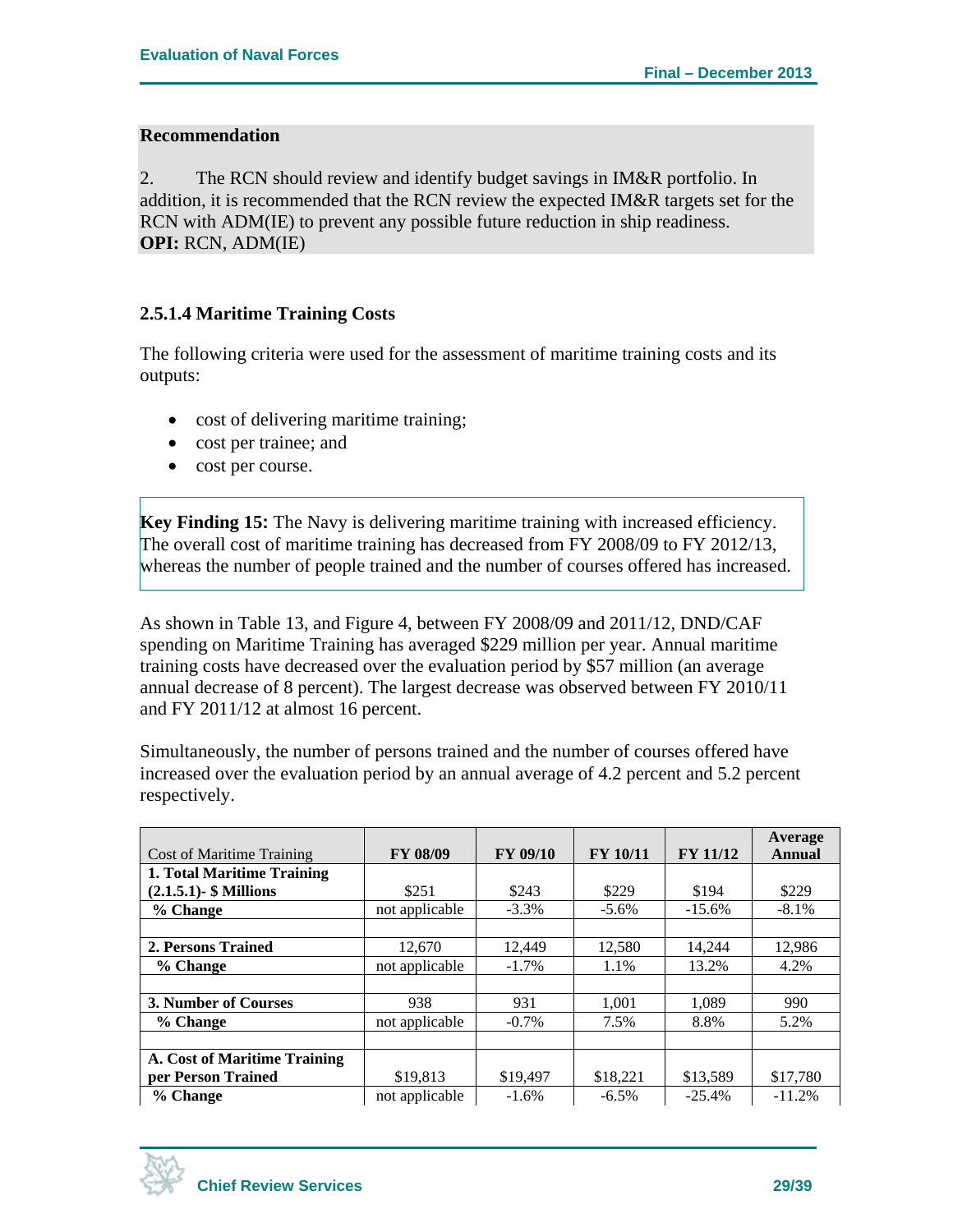| $%$ Difference (FY 11/12)           |                |           |           |           |           |
|-------------------------------------|----------------|-----------|-----------|-----------|-----------|
| <b>versus FY 08/09)</b>             |                |           |           | $-31.4%$  |           |
|                                     |                |           |           |           |           |
| <b>B.</b> Cost of Maritime Training |                |           |           |           |           |
| per Course                          | \$278,300      | \$272,103 | \$240,022 | \$187,740 | \$244.541 |
| % Change                            | not applicable | $-2.2\%$  | $-11.8%$  | $-21.8%$  | $-11.9%$  |
| % Difference (FY 11/12              |                |           |           |           |           |
| versus $FY$ 08/09)                  |                |           |           | $-32.5%$  |           |
| % Change of Personnel               |                |           |           |           |           |
| <b>Trained at Optimal Course</b>    |                |           |           |           |           |
| Capacity                            | not applicable | 44%       | 55%       | 64%       | 54%       |

**Table 13. Cost of Maritime Training.** This table includes all costs associated with the Maritime Training in years and percentage of change occurred. It also includes number of persons trained and number of courses offered and costs associated with cost per trainee and cost per course.

**Source:** PAA for training costs, Director Naval Training and Education for persons trained and number of courses (excludes NOTC as costing for this course is attributed to PAA 1.2.2.1 and 1.2.2.2 – Initial Qualifications and Occupations Training ), PMF for percentage of personnel trained at optimal course capacity.



**Figure 4. Maritime Training—Cost per Person and Cost per Course.** This graph shows the relation between cost per person and cost per course. The data is summarized in Table 14. **Source:** PAA for training costs, Director Naval Training and Education for persons trained and number of courses (excludes NOTC as costing for this course is attributed to PAA 1.2.2.1 and 1.2.2.2 – Initial Qualifications and Occupations Training), PMF for percentage of personnel trained at optimal course capacity.

| <b>Efficiency Indicator</b> | FY 08/09  | FY 09/10  | FY 10/11  | FY 11/12  |
|-----------------------------|-----------|-----------|-----------|-----------|
| \$ (thousands)/trainee      | \$19.800  | \$19.500  | \$18.200  | \$13.600  |
| \$ (thousands)/course       | \$267,600 | \$260,700 | \$229,000 | \$177,700 |

**Table 14. Cost per Trainee and Cost per Course.** This table shows the costs per trainee and per course for the training activities (PAA 2.1.5.1) conducted between the FY 2008/09 and 2011/12.

As shown in Table 15, the overall cost of providing maritime training has been decreasing, and the average number of persons trained and courses offered have increased, which demonstrates improved efficiency. The average annual cost per trainee was \$17,800 and the average cost per course was \$267,600. The cost per person trained has decreased at an average annual rate of 11.2 percent. Similarly, the cost per course has continued to decrease, on average by 12.4 percent annually. When compared to FY

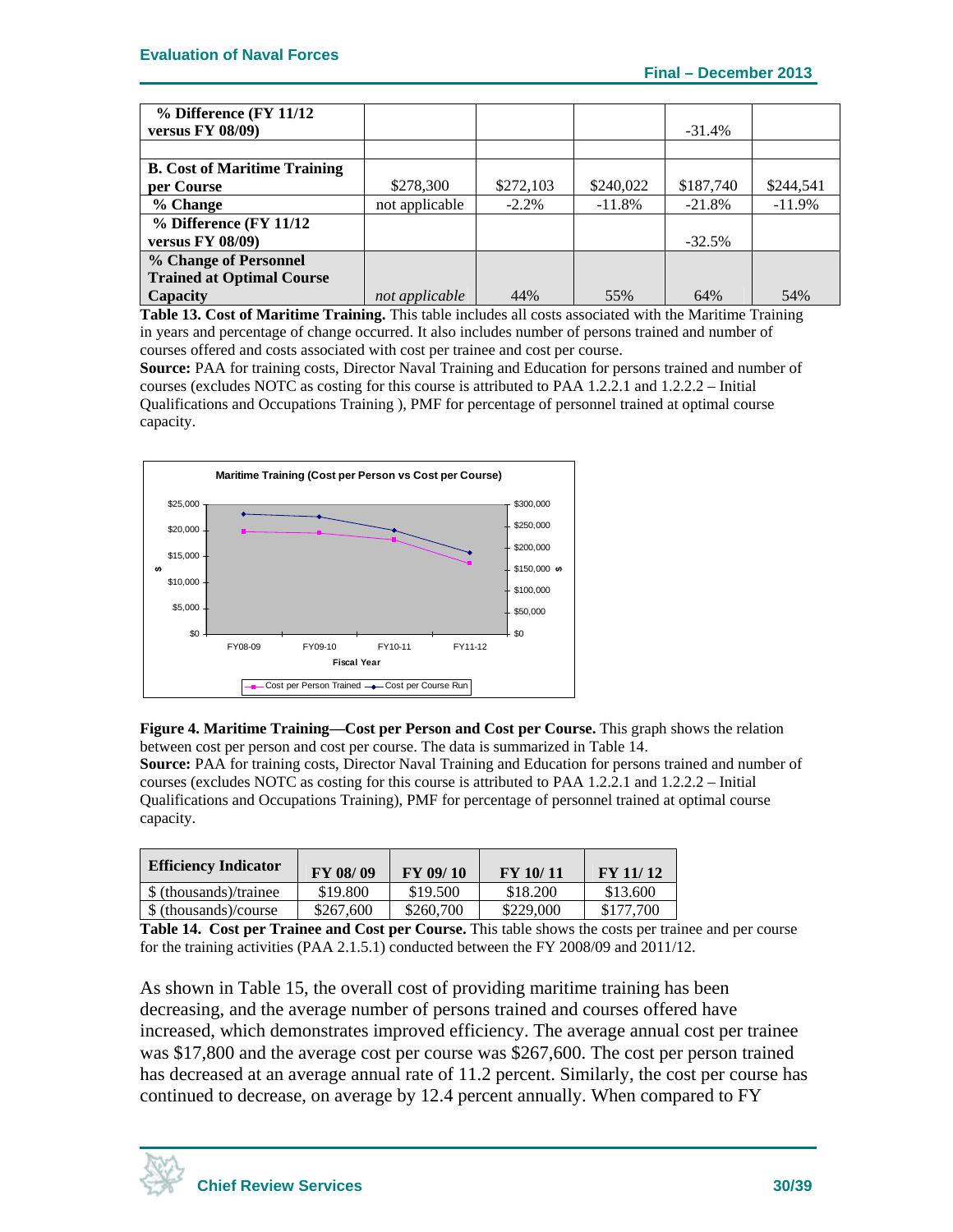2008/09 levels, by FY 2011/12, both the cost per person trained and the cost per course had decreased by 31 percent and 34 percent, respectively.

| <b>Efficiency Indicator</b> | FY 08/09  | FY 09/10  | FY 10/11  | FY 11/12  | Average<br><b>Annual</b> |
|-----------------------------|-----------|-----------|-----------|-----------|--------------------------|
| \$ (thousands)/trainee      | \$19,800  | \$19,500  | \$18,200  | \$13,600  | \$17,800                 |
| <b>Annual Change (%)</b>    | n/a       | $-1.6\%$  | $-6.5\%$  | $-25.4%$  | $-11.2%$                 |
| \$ (thousands)/course       | \$267,600 | \$260,700 | \$229,000 | \$177,700 | \$233,800                |
| Annual Change (%)           | n/a       | $-2.6\%$  | $-12.2%$  | $-22.4%$  | $-12.4%$                 |

**Table 15. Training Costs per Personnel in Years.** This table includes costs and annual changes in years attributed to maritime training between FY 2008/09 and FY 2011/12.

**Source:** Expenses reported according to PAA structure for costs; Director Naval Training and Education for persons trained and number of courses (excludes NOTC as costing for this attributed to PAA 1.2.2.1 and 1.2.2.2 – Initial Qualifications and Occupations Training).

**Key Finding 16:** On average, the percentage of personnel trained at optimal course capacity was 54 percent. The RCN PMF sets a target for the percentage of personnel trained at optimal course capacity at 90 percent. $40$ 

However, one area for improvement is with respect to course loading. On average, the percentage of personnel trained at optimum course capacity was 54 percent .There has been an upward trend over the evaluation period (44 percent in 09/10, 55 percent in FY 2010/11 and 64 percent in FY 2011/12); however, this suggests that more work is required to further optimize training loads. Furthermore, the RCN's current PMF sets a target for the percentage of personnel trained at optimal course capacity at 90 percent. Optimizing course loading and reducing frequency of course offerings may help further reduce training costs, including the cost of operating trainers, further increasing efficiency.

#### **Recommendation**

3. Further optimize training by more fully loading courses and/or by reducing frequency of course offerings. This will reduce training costs associated with travel and cost of operating trainers, such as NCOT, Operations Room Team Trainer, Navigation Trainer, and Submarine Control Trainer. **OPI:** RCN

<sup>&</sup>lt;sup>40</sup> Performance Management Framework (PMF) (2010) Strategic Outcome 2.1 sets performance target of 90 percent for Maritime Training indicator "% personnel trained at optimal course capacity."



1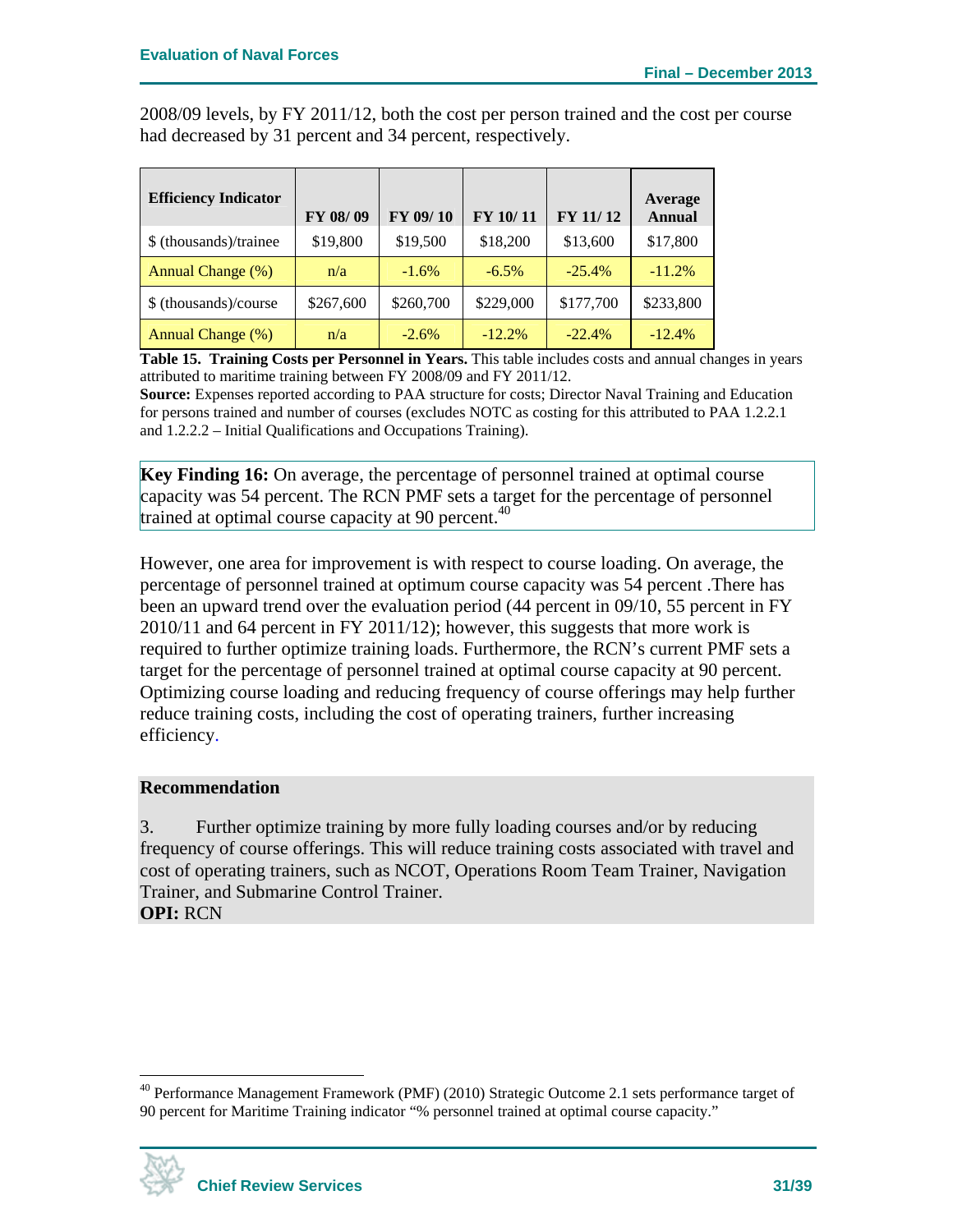Document review and interviews have indicated that the RCN focused on identifying innovative ways to be more efficient in what they do, and to privilege readiness and operational output. For example, the harnessing of technology in the creation of virtual classrooms will allow linking west and east coast naval training, creating synergies that should reduce annual training costs.<sup>41</sup>

In addition, it was reported by many interviewees that thanks to the RCN's transformation initiatives such as the Naval Strategic Analysis Team's<sup>42</sup> work particularly the realignment of naval training organizations under a single authority—the Naval Training System has gone a long way to clarifying roles and responsibilities within the RCN, reducing duplication between the two coasts, and streamlining processes. It was noted by some interviewees that as these transformations are still under way, there are still areas which need to be delved into further.

Other significant transformation initiatives $43$  of the RCN have been in the areas of establishment of Personnel Coordination Centers and coordination of fleet scheduling, a "Single Fleet Scheme of Manoeuver."44 Documentation reviews and interviews with RCN staff have also highlighted that the Navy has increased the use of more economical purpose-built e-training to support Maritime Surface and Sub-Surface officer training. Furthermore, the Navy aims to increase availability of on-line military occupation and operational training, and use of operational simulation/trainers to complement and augment more expensive ships' training currently being conducted.

### **2.5.1.5 Maritime Command and Control Costs**

**Key Finding 17:** As a percentage of total readiness, Maritime Command and Control represents 7 percent of total costs on average. Over the evaluation period, the costs attributed to the Maritime Command and Control have increased significantly (40 percent) due to a large influx of personnel as a result of reductions or elimination of other coastal formation establishments and the transition of the Navy's coastal maritime Headquarters to Regional Joint Headquarters.

 $44$  (1) Readiness Management/Fleet Scheduling – Built upon the premise of a single pan-Navy Fleet Scheduling Authority, this initiative will increase coordination of the scheduling functions through the creation and management of a single (national) fleet scheduling mechanism. (2) Personnel Coordination Centres – the creation of four Personnel Coordination Centres, in Ottawa, Quebec City, Halifax and Esquimalt (controlled by a single national authority) has occurred to better manage the employment and training of naval personnel. (3) Naval Training System – consolidation of the five naval schools, through the creation of a more efficient and effective integrated Naval Training System, under a single command, will continue.



 $41$  Vice-Admiral Paul Maddison, previous commander RCN responding to questions during the Standing Senate Committee on National Security and Defence (February 2013).

 $42$  The Naval Strategic Analysis Team report concluded with a series of recommendations and follow-on actions that led to the implementation of a functional model to a) balance efficiency and effectiveness; b) enhance force development; c) identify personnel efficiencies; d) improve governance across Maritime Command; and e) minimize complexity and redundancy, bearing in mind the realities of geography where there is a need for parallel structures when it makes sense to do so.<br> $43$  Naval Transformation Board II Transformation Initiatives Planning for 2012/13.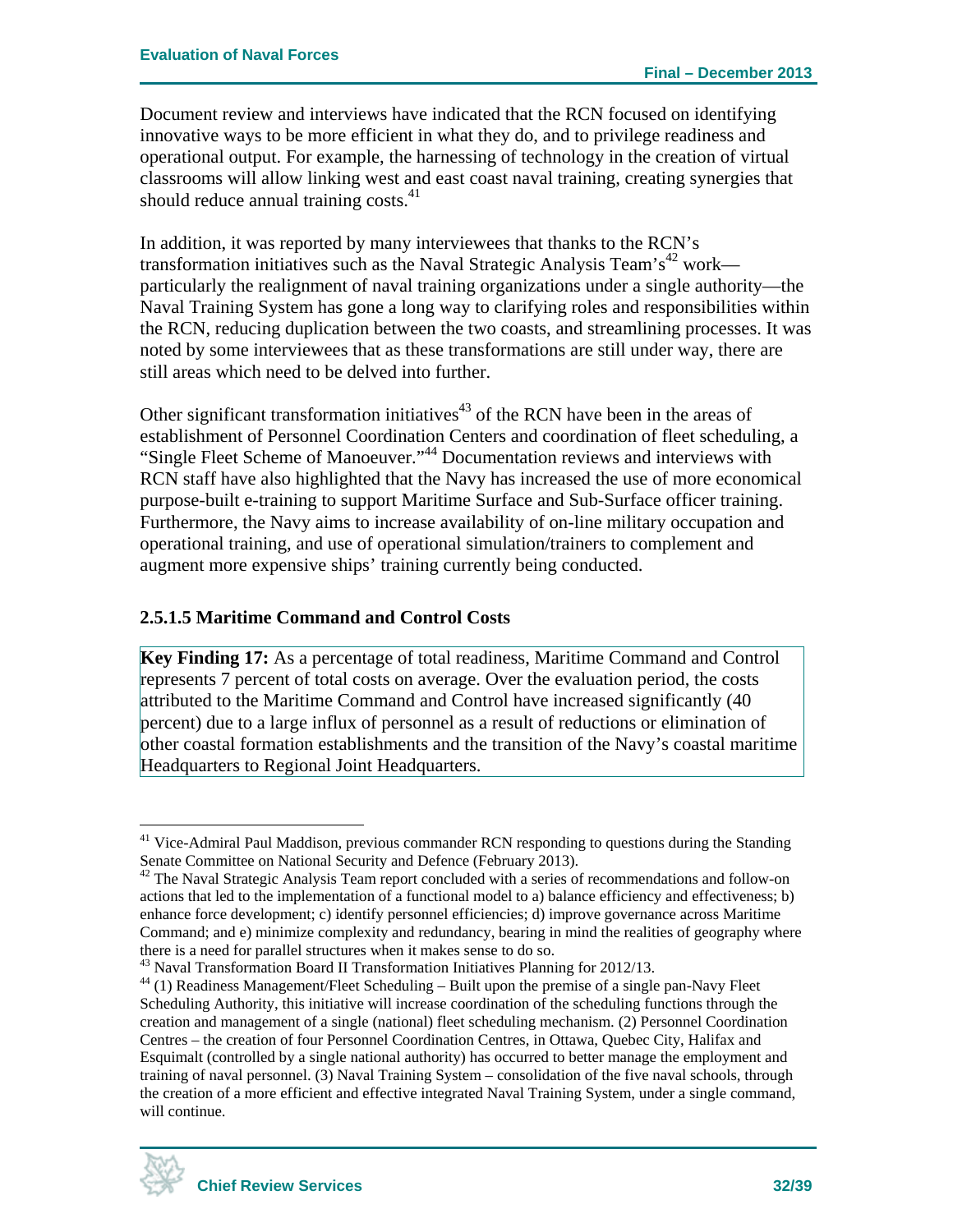The following criteria were used for the assessment of maritime Command and Control costs:

- overall cost of Command and Control;
- percentage change in dollar expenditures; and
- percentage share of cost of maritime readiness.

As shown in Table 16, between FY 2008/09 and 2011/12, spending on RCN command and control has averaged \$144.2 million per year. Over this period, the cost of command and control increased overall by \$107 million, an average annual increase of 33 percent. The increase in the total cost of command and control was principally driven by increases in personnel costs. Reg F Pay (which represented on average almost 70 percent of the total command and control costs) increased overall by \$73 million, an average annual increase of 42 percent. The most significant increases were observed in FY 2009/10 and FY 2011/12, where Reg F Pay increased by 67 percent and 31 percent, respectively.

|            |                                       |                          |                          |                           |                                                                | FY 08/09 to FY 11/12                                                          |                                                                |
|------------|---------------------------------------|--------------------------|--------------------------|---------------------------|----------------------------------------------------------------|-------------------------------------------------------------------------------|----------------------------------------------------------------|
| L1         | <b>Fund Category</b>                  | <b>FY 08/09</b><br>\$M\$ | <b>FY 11/12</b><br>\$M\$ | Average<br>Annual<br>(SM) | Average<br>Annual<br><b>Share of</b><br><b>Total</b><br>$($ %) | Average<br><b>Annual</b><br><b>Year to</b><br>Year<br><b>Change</b><br>$($ %) | <b>Total</b><br><b>Change</b><br>over<br><b>Period</b><br>\$M) |
|            | Reg F Pay (including                  |                          |                          |                           |                                                                |                                                                               |                                                                |
| <b>CMP</b> | benefits)                             | \$51.8                   | \$124.7                  | \$100.1                   | 69.4%                                                          | 42.0%                                                                         | \$73                                                           |
|            | Civilian Pay (including               |                          |                          |                           |                                                                |                                                                               |                                                                |
|            | benefits)                             | \$21.8                   | \$29.5                   | \$28.8                    | 20.0%                                                          | 12.7%                                                                         | \$8                                                            |
| <b>CMS</b> | Reserve Pay (including                |                          |                          |                           |                                                                |                                                                               |                                                                |
|            | benefits)                             | \$2.5                    | \$34.4                   | \$11.5                    | 7.9%                                                           | 250.3%                                                                        | \$32                                                           |
|            | <b>Sub-Total</b>                      | \$24.3                   | \$63.9                   | \$40.2\$                  | 27.9%                                                          | 41.2%                                                                         | \$40                                                           |
|            | <b>Other Miscellaneous (including</b> |                          |                          |                           |                                                                |                                                                               |                                                                |
|            | revenues)                             |                          |                          |                           | 2.7%                                                           |                                                                               |                                                                |
|            | <b>Total Maritime Command and</b>     |                          |                          |                           |                                                                |                                                                               |                                                                |
|            | <b>Control</b> (PAA 2.1.5.4)          | \$87.5                   | \$194.5                  | \$144.2                   | 100%                                                           | $33.1\%$                                                                      | \$107                                                          |

**Table 16. Cost of Output—Command and Control.** This table shows total funds spent for the Maritime Command and Control Activity, including CMP and CMS shares between FY 2008/09 and FY 2011/12. **Source:** Expenses reported according to PAA structure

**Note:** O&M and Capital allocations removed and applied towards Operations

On average, command and control represented only 6.7 percent of the total cost of Maritime Readiness, and its share of the total Maritime Readiness cost has continued to increase over the period of the evaluation, as shown at Table 17. This is also reflected in the fluctuations in dollar expenditures. A notable increase is observed in FY 2009/10; which as indicated above, was largely driven by increases in personnel costs.

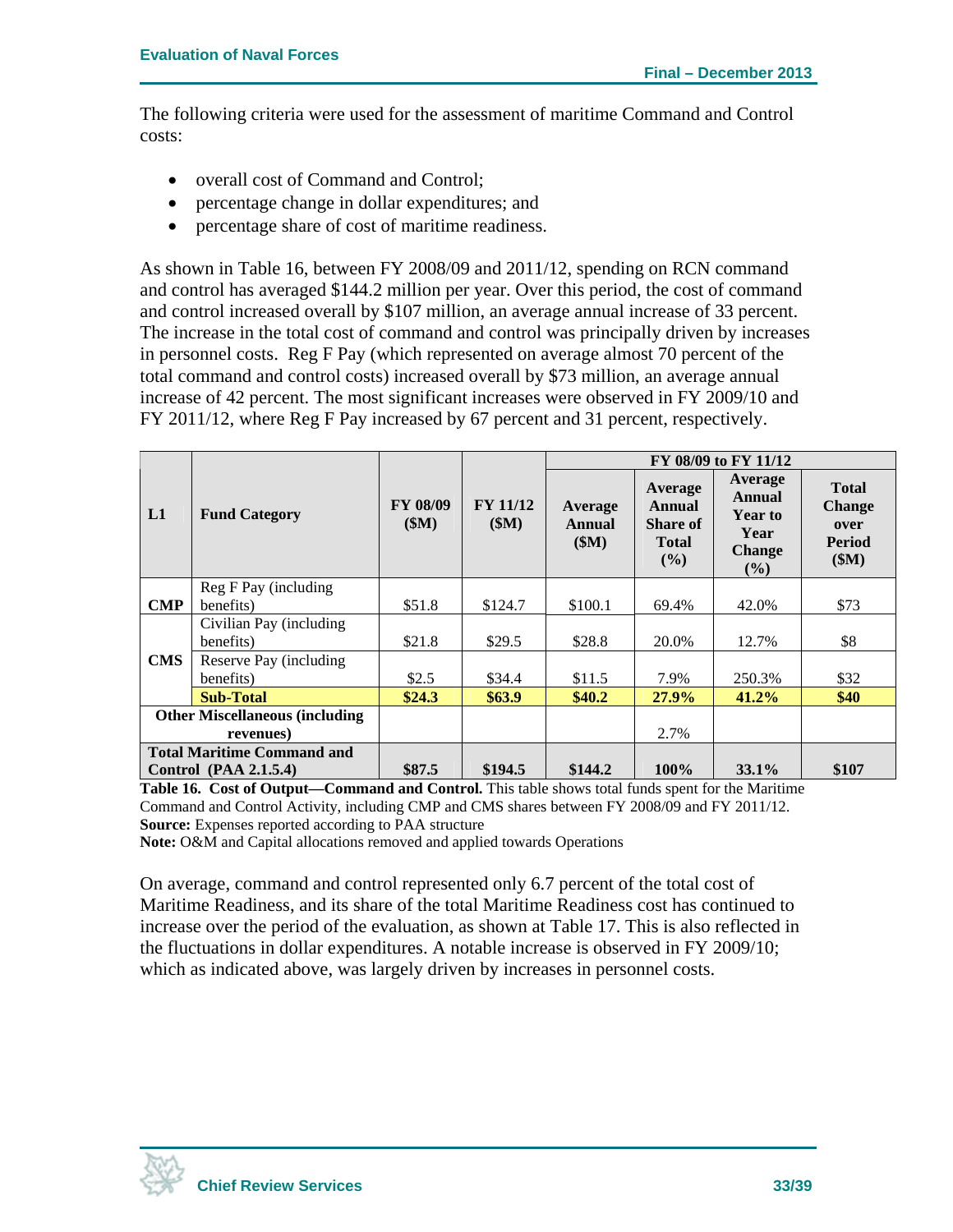| <b>Efficiency Indicator</b>                 | FY 08/09 | <b>FY 09/10</b> | <b>FY 10/11</b> | <b>FY 11/12</b> | Average<br><b>Annual</b><br>change |
|---------------------------------------------|----------|-----------------|-----------------|-----------------|------------------------------------|
| % share of total cost<br>of Naval Readiness | 4.5%     | 7.0%            | 6.9%            | 8.5%            | 6.7%                               |
| % change in dollar<br>expenditures          | n/a      | 66.9%           | 1.9%            | 30.6%           | 33.1%                              |

**Table 17. Share of Total Cost of Maritime Readiness—Command and Control (PAA 2.1.5.4).** This table summarizes shares of the percentage of total cost of Naval Readiness and percentage of change in dollar expenditures.

**Source:** Expenses reported according to PAA structure

To support the PAA financial information, the RCN Reg F personnel numbers associated with the command and control establishments were further analyzed. The data indicated that the number of military personnel (Reg Force and PRes) attributed to command and control has increased considerably, largely as a result of significant increases in Reg F personnel assigned to MARPAC HQ and MARLANT HQ.<sup>45</sup> The person years for these increases were drawn from other MARPAC and MARLANT units to meet post-2006 CAF C2 changes and emerging Navy C2 and FG issues as the RCN transitions to the future fleet. The main C2 increases were as follows:

- MARPAC HQ
	- o FY 2008/09, creation of an integrated Regional Joint Operations Centre organization to address MARPAC's new "dual-hatted" role following MARPAC HQ's additional tasking in February 2006 as the Regional Joint Task Force (Pacific) HQ.
	- o FY 2011/12, Director Canadian Submarine Force/Commander Submarine Force organization was established in MARPAC HQ as the pan-Navy submarine authority and to ensure smooth introduction of the Victoriaclass submarines. Submarine technical support was also augmented.
	- o FY 2011/12, MARPAC N36 (Operations and Intelligence) staff was further augmented.
- MARLANT HQ
	- o FY 2009/10, MARLANT HQ N6 (Formation Communications and Information Systems) organization, which had not previously existed, was created with person years acquired from closure of the Canadian Forces Station Mill Cove radio station, when its control was remoted to MARLANT HQ, as well as person years from closure of the Canadian Forces Base Halifax information services and message centre.
	- o FY 2011/12, Submarine Support Cell was established in the HQ to address MARLANT submarine support requirements.

<sup>&</sup>lt;sup>45</sup> Reg F manning in Maritime Command and Control (i.e., HQs including Fleet Commanders' staffs and the Maritime Operational Groups) increased from 668 to 947 between 2008 and 2013, with most significant increases in 2009 and 2010, with all the major increases occurring in the MARLANT and MARPAC HQs.

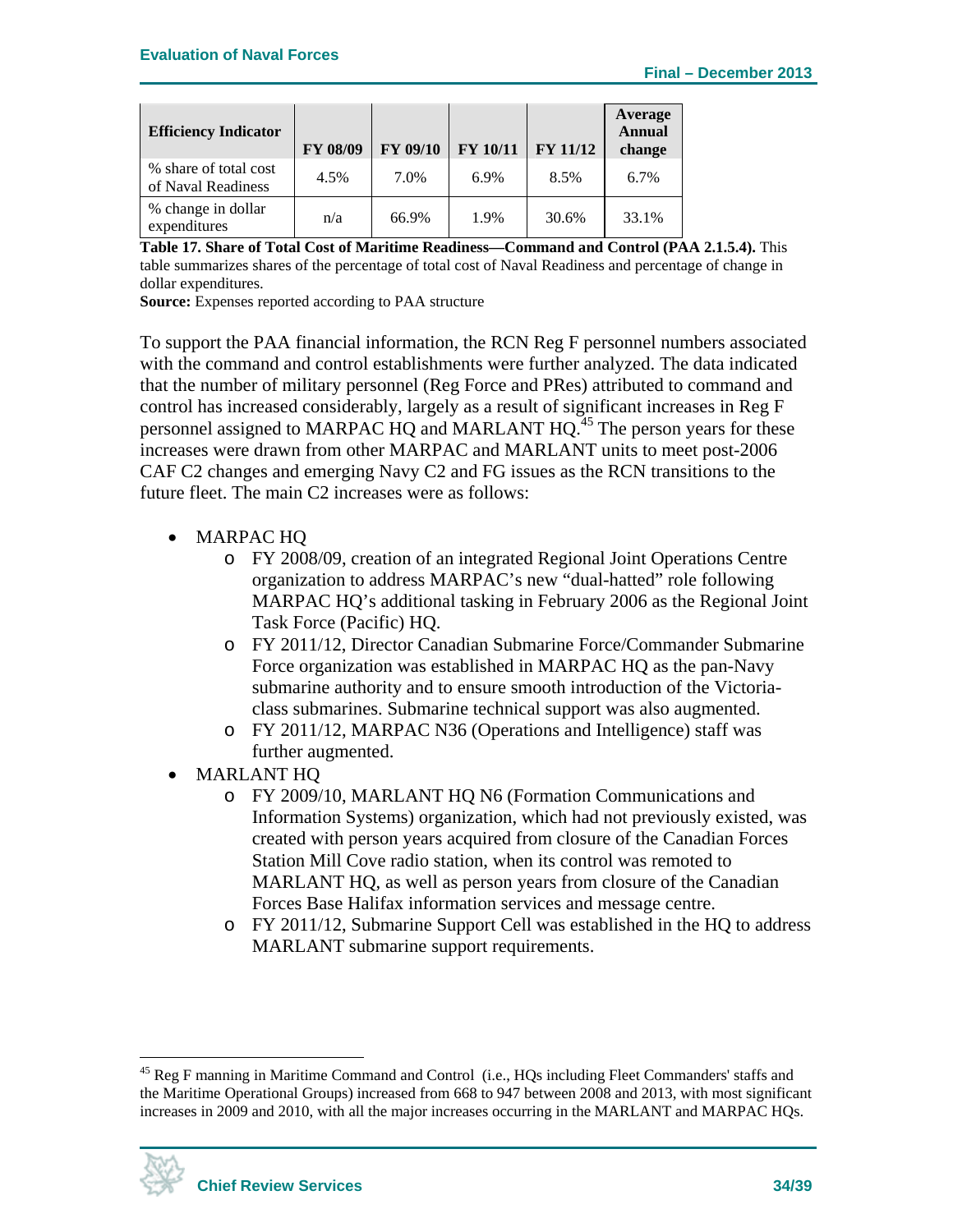- MARLANT and MARPAC HOs
	- o FY 2011/12, both Formation HQs established Personnel Coordination Centres to "manage the limited skill-sets available [in certain sea trades] against a prioritized list of demands,"46 as well as personnel training requirements.

The increases in formation HQ staffs, when considered against other current and future manning requirements, suggests that there may be a need for the Navy to rationalize its Headquarters' manning and consider measures to reduce its command and control costs.

#### **Recommendation**

4. During the evaluation period, the RCN's command and control function experienced significant personnel increases and associated costs. It is recommended that the RCN review these increases and identify efficiencies where possible to address emerging future manning priorities. **OPI:** RCN

#### **2.5.2 Economy of Naval Forces Program**

#### *Is the level of funding for the program appropriate, sustainable, and affordable?*

To assess the ongoing economy of the Naval Forces Program, the evaluation examined trends in expenditures over the period of the evaluation, and analyzed the trends based on information provided by key stakeholder interviews and external benchmarks where possible.

**Key Finding 18:** The program expenditures for Maritime Readiness have increased during the evaluation period. However, they have not exceeded reasonable amounts for a fleet of the size and composition of the RCN.

Between FY 2008/09 and 2011/12, DND/CAF spending on generating and delivering combat-ready naval forces (PAA 2.1 Maritime Readiness) has averaged \$2.2 billion per year. Average annual increase in this activity spending has been 6 percent (more than the annual DND budget increase of approximately 2.1 percent per year). In comparison, the average annual percentage change has decreased for both Land (-2.5 percent) and Aerospace Readiness (-3.2 percent), respectively (Table 18).

<sup>&</sup>lt;sup>46</sup> Item X Force Generation Lines of Operation, Naval Board Record of Discussion, 1/10, April 22, 2010.



1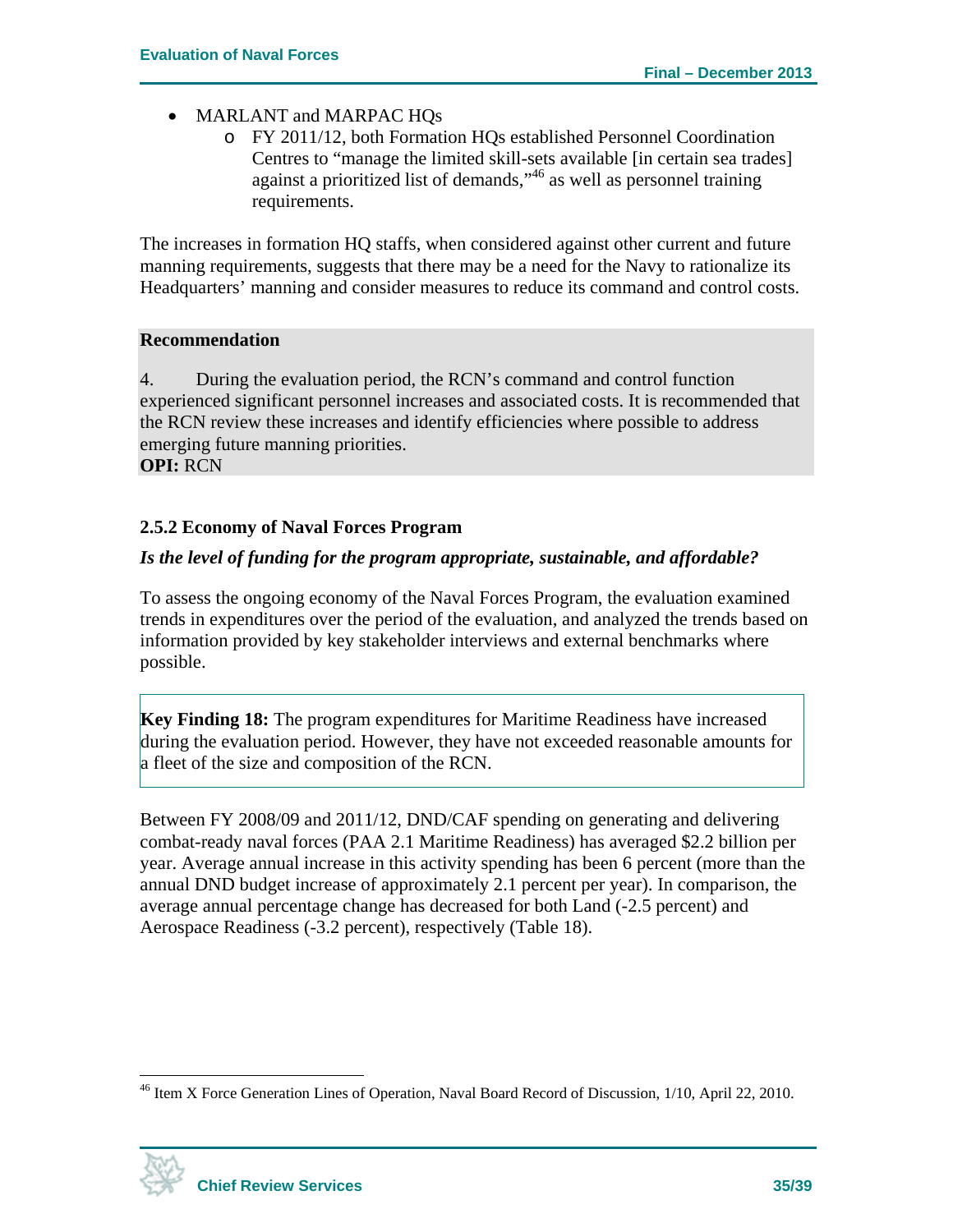| <b>Activity</b>               | <b>FY 08/09</b> | <b>FY 09/10</b> | <b>FY 10/11</b> | <b>FY 11/12</b> | <b>Average</b><br><b>Annual</b> |
|-------------------------------|-----------------|-----------------|-----------------|-----------------|---------------------------------|
|                               | <b>Not</b>      |                 |                 |                 |                                 |
| PAA 2.1 – Maritime Readiness  | applicable      | 7.9%            | 3.6%            | 6.2%            | 5.9%                            |
|                               | <b>Not</b>      |                 |                 |                 |                                 |
| PAA 2.2 – Land Readiness      | applicable      | $-15.4%$        | $-0.4\%$        | 8.2%            | $-2.5\%$                        |
|                               | <b>Not</b>      |                 |                 |                 |                                 |
| PAA 2.3 – Aerospace Readiness | applicable      | $-16.8\%$       | 0.1%            | 7.1%            | $-3.2\%$                        |

**Table 18. Annual Change (%) in Total Readiness Cost.** This table illustrates the overall annual percentage changes for the three environments (Maritime, Land, Aerospace). **Source**: PAA

Table 19 demonstrates the changes in overall costs for the program over the evaluation period, as well as corresponding sea days and commissioned ships.

| <b>Maritime Readiness</b>   |            |            |            |                 |            | Average    |
|-----------------------------|------------|------------|------------|-----------------|------------|------------|
| <b>Program Costs</b>        | FY 08/09   | FY 09/10   | FY 10/11   | <b>FY 11/12</b> | FY 12/13   | Annual     |
| 1. Maritime Readiness -     |            |            |            |                 |            |            |
| PAA 2.1 (\$ Millions)       | \$1,936    | \$2,089    | \$2,164    | \$2,298         | \$2,381    | \$2,173    |
|                             | <b>Not</b> |            |            |                 |            |            |
| % Change                    | applicable | 7.9%       | 3.6%       | 6.2%            | 3.6%       | 5.3%       |
| 2. Number of                |            |            |            |                 |            |            |
| <b>Commissioned Ships</b>   | 33         | 33         | 33         | 33              | 33         | 33         |
|                             | <b>Not</b> | <b>Not</b> | <b>Not</b> | <b>Not</b>      | <b>Not</b> | <b>Not</b> |
| % Change                    | applicable | applicable | applicable | applicable      | applicable | applicable |
| 3. Number of FG Sea         |            |            |            |                 |            |            |
| <b>Days</b>                 | 2,240      | 1,739      | 1,829      | 2,251           | 2,517      | 2,115      |
|                             | <b>Not</b> |            |            |                 |            |            |
| % Change                    | applicable | $-22.4%$   | 5.2%       | 23.1%           | 11.8%      | 4.4%       |
| <b>A. Cost of Maritime</b>  |            |            |            |                 |            |            |
| <b>Readiness per</b>        |            |            |            |                 |            |            |
| <b>Commissioned Ship</b>    |            |            |            |                 |            |            |
| (\$ Millions)<br>$[=1/2]$   | \$58.7     | \$63.3     | \$65.6     | \$69.6          | \$72.1     | \$65.9     |
|                             | <b>Not</b> |            |            |                 |            |            |
| % Change                    | applicable | 7.9%       | 3.6%       | $6.2\%$         | $3.6\%$    | 5.3%       |
| <b>B.</b> Cost of Maritime  |            |            |            |                 |            |            |
| <b>Readiness per FG Sea</b> |            |            |            |                 |            |            |
| Day (\$ Thousands)          |            |            |            |                 |            |            |
| $[-1/3]$                    | \$864      | \$1,201    | \$1,183    | \$1,021         | \$946      | \$1,043    |
|                             | <b>Not</b> |            |            |                 |            |            |
| % Change                    | applicable | 39.0%      | $-1.5\%$   | $-13.7%$        | $-7.3\%$   | $4.1\%$    |

**Table 19. Maritime Readiness Program Costs.** This table illustrates the Maritime Readiness Program costs versus number of FG sea days and cost of Maritime Readiness per FG sea day. **Source:** PAA (for financials) and Director Naval Strategic Operations (for sea days). CRS estimated force employment (the operation portion) of sea days through review of data logs.

Overall, the largest share of expenditures were on personnel (52 percent), followed by NP (31 percent) and O&M (13 percent) and Infrastructure (7 percent). Resources expended were about equally distributed between ADM(Mat), which is responsible for NP and  $3<sup>rd</sup>$ line maintenance/refit activities, CMP, which is responsible for Reg F Pay, and the CRCN who is responsible for navy readiness and sustainment activities.

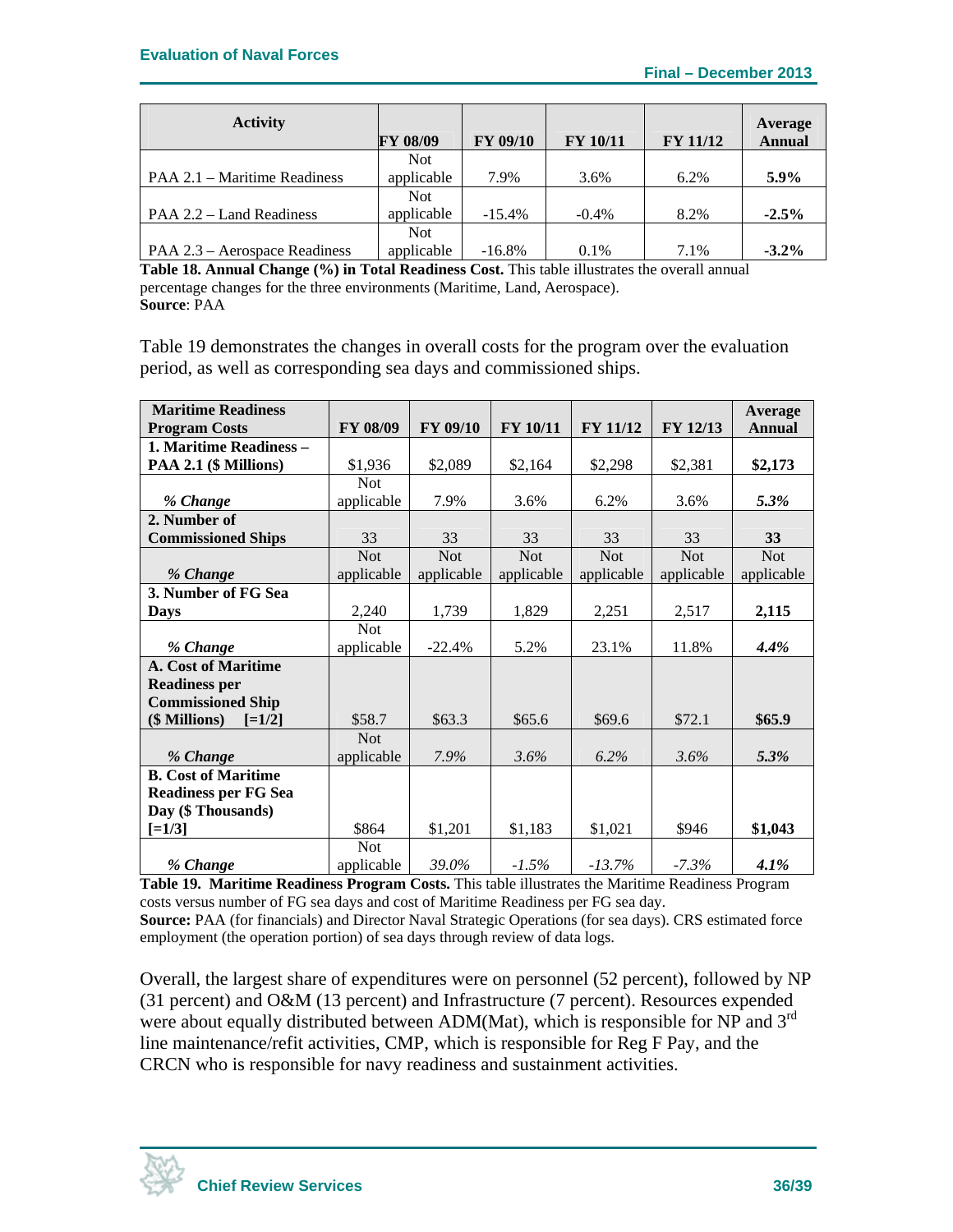

### **Naval Forces Expenditures FY 2011/12 (Personnel Cost Separated)**

**Figure 5. Naval Forces Personnel Costs for FY 2011/12.** This figure demonstrates RCN personnel costs associated with different program activities. The data shown in Figure 5 is summarized in Table 20. **Source:** PAA

| <b>Expenditure Category</b>  | <b>Naval Forces Expenditures</b><br><b>FY 11/12</b> | Percentage |
|------------------------------|-----------------------------------------------------|------------|
| Maintenance (\$ Millions)    | \$701                                               | 30%        |
| Infrastructure (\$ Millions) | \$164                                               | 7%         |
| Readiness (\$ Millions)      | \$304                                               | 13%        |
| Personnel (\$ Billions)      | \$1.169                                             | 50%        |
| Total (\$ Billions)          | \$2.339                                             | 100%       |

**Table 20. Naval Forces Expenditures for FY 2011/12.** 

Preliminary total program costs for FY 2012/13 are \$2.38 billion, an increase of 3.6 percent (\$83 million) from FY 2011/12. This growth is less than the average increase in costs over the period analyzed (5.9 percent), indicating that the rate of increase in expenditures on generating and delivering Maritime Readiness is starting to slow.<sup>47</sup>

To assess the overall economy of these expenditures, the costs of generating and delivering Canadian Naval Forces were compared to those of other allied/similar countries' navies, taking into consideration two factors that could significantly affect

<sup>&</sup>lt;sup>47</sup> More specifically, in FY 2012/13, RCN expenditures declined by 5.6 percent (or -\$36 million) due to reductions in O&M of 8 percent (-\$25 million) and capital of 22.3 percent (-\$6 million), and decreases in civilian pay of 3.7 percent (-\$10 million) and Reserve pay of 4.8 percent (-\$4 million). ADM(Mat) expenditures increased by 13.2 percent due to equipment maintenance activities (\$101 million).



<u>.</u>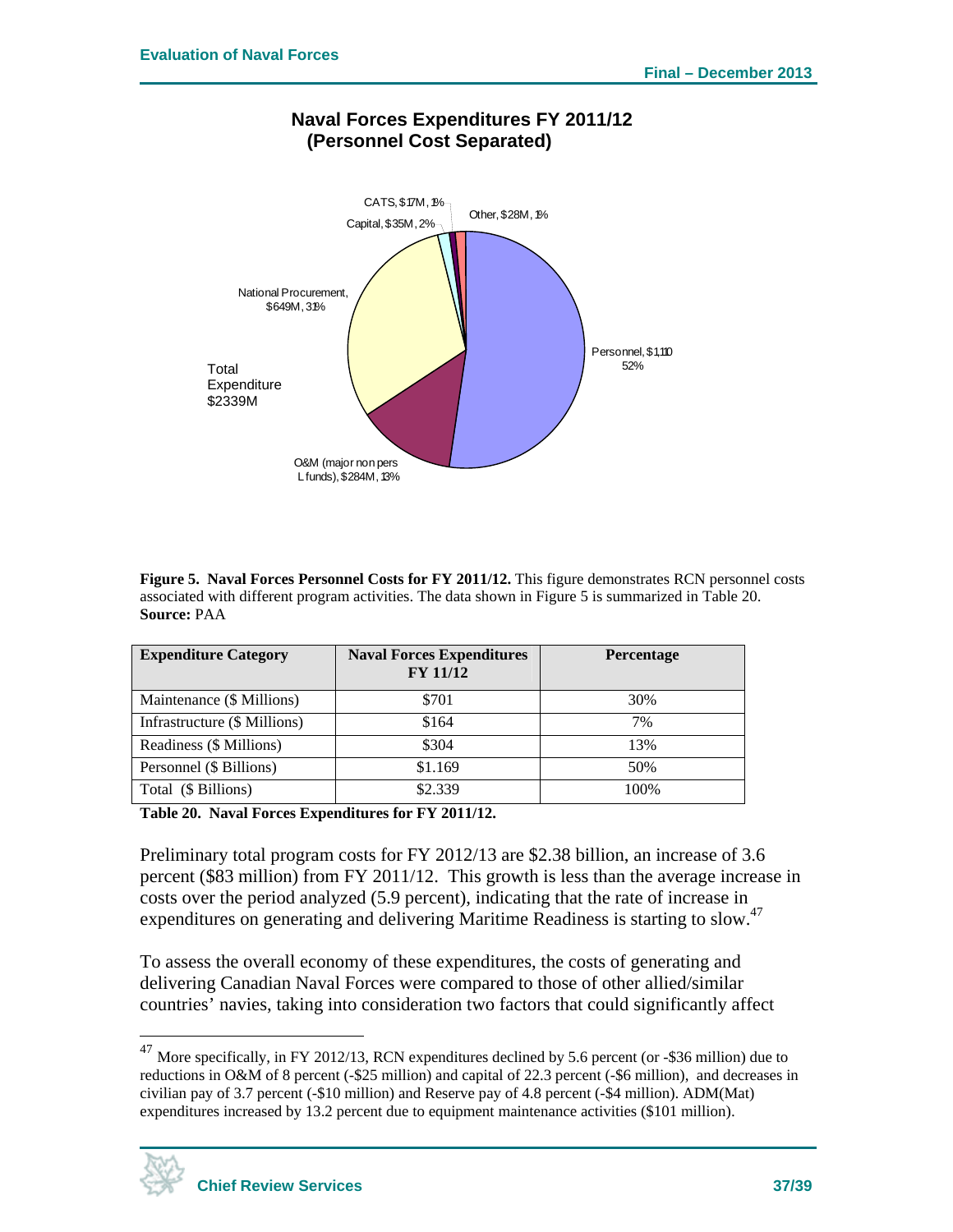differences in outcomes (i.e., naval readiness): the number of in-service commissioned ships and the number of Reg F personnel in the Navy.

As Table 21 illustrates, the costs were also calculated using Navy O&M expenditures, and total expenditures supporting navy readiness. While these benchmarks are very general and high-level, they were found to give a good overall sense of value delivered as well as support to observations made by program managers and other key stakeholders. The evaluation team found the calculations with the O&M expenditures to be more relevant, as the support costs categories (i.e., military personnel, procurement, research and development, training and equipment O&M) likely differ for each country.

|                                    |          | <b>United</b>  |                    |                  |
|------------------------------------|----------|----------------|--------------------|------------------|
| <b>Naval Expenditures</b>          | Canada   | <b>Kingdom</b> | <b>Netherlands</b> | <b>Australia</b> |
| Total O&M (\$ Millions)            | \$884    | \$6,810        | \$841              | \$2,437          |
| Cost per ship $(\$$ Millions)      | \$26.8   | \$86.2         | \$29.0             | \$51.9           |
| Cost per ton (\$ Thousands)        | \$5,491  | \$21,281       | \$6,976            | \$15,099         |
| Overall expenditures (\$ Millions) | \$3,900  | \$17,900       | \$2,500            | \$8,400          |
| Cost per ship (\$ Millions)        | \$118.2  | \$226.6        | \$86.2             | \$178.7          |
| Cost per ton (\$ Thousands)        | \$24,224 | \$55,938       | \$20,738           | \$52,045         |

**Table 21. Canada's Naval Expenditures versus Allied Nations.** This table compares RCN's expenditures to deliver Naval Forces to allied nations. Reference year: 2012. **Source:** IHS Jane's (February 2013) for expenditures and IHS Jane's (June 2013) for numbers of Reg F and in-service commissioned ships (greater than 500 tons).

Note: All values in constant 2013 United States dollars with the exception of Australia and New Zealand which are in constant 2012 United States dollars. Total expenditures supporting the Navy include cost of military personnel, procurement, research and development, training and equipment, O&M, plus all other attributable indirect costs.

The data demonstrates that as of 2012, Canada falls on the lower end of the range of other countries on funds spent per ship or per Reg F member, based upon both Navy O&M and overall expenditures. Benchmark countries that spent more than Canada are Australia and United Kingdom, while the Netherlands, which has a similar budget and fleet composition (although newer), spent relatively the same amounts. It should be noted, however, that Canada spends a significant amount of its sea days and operations far from its home ports, which increases operating costs and maintenance. Part of the higher costs for the United Kingdom can be attributed to differences in fleet composition, which includes large amphibious assault vessels and nuclear submarines.

While the Naval Forces Program expenditures have grown during the evaluation period, they have not exceeded reasonable amounts for a fleet of the size and composition of the RCN. Going forward, despite various initiatives under way, the program will continue to face resource allocation pressures.

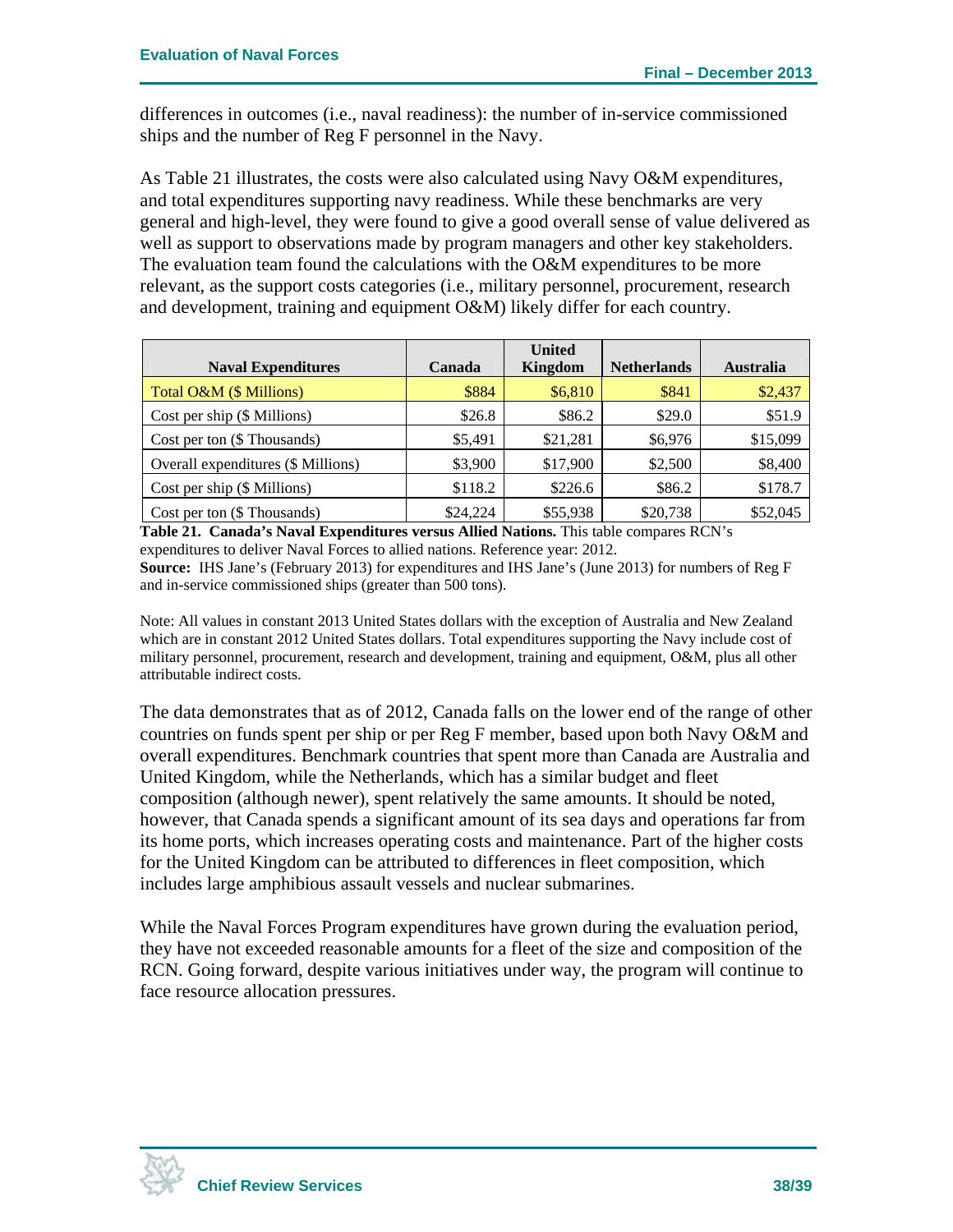**Key Finding 19:** Overall costing data for RCN should include several L1 accounts, for example the PAA 2.1 includes CMP, RCN and ADM(Mat). It was noted that the RCN did not assess all its program expenditures (nor use performance indicators) that include all costs such as labour and material. Therefore, a true indication of costs and performance is not available, which may impact the RCN's ability to assess overall performance.

One key area of concern appears to be the current program structure, which divides resource allocations among three organizations: CMP, CMS and ADM(Mat). This model restricts the ability to prioritize funding over key areas and, as a result, can severely impact the overall effectiveness of the program. As overall costs of generating and delivering Naval Forces by the RCN are spread among these "L1" (separate organizational) accounts, the program does not collectively assess its program expenditures in a manner that includes labour, materiel and overhead costs. Therefore, a true indication of costs and performance is not provided, which may impact the ability to assess overall performance and prioritize decisions.

For example, although the combined budget is \$2.3 billion, the stove-piped program structure is extremely hard pressed to find less than \$20 million annual funding to procure critical components to keep the destroyers and AOR vessels in service beyond FY 2014/15. Similarly, the demand to increase infrastructure and base support by \$30 million annually severely impacts the RCN's ability to fund readiness training. As a result, a support infrastructure may exist for a non-functional fleet.

Another concern related to the program structure is with performance measurement. The Navy collects a vast amount of program data using such systems as Application for the Reporting and Measurement of Operational Readiness and the Defence Resource Management Information System. These are used to capture and monitor the RCN performance by some organizations, such as NSHQ and DGMEPM. However, measurements on financial data, in areas such as unit costs (cost per ship, cost per training day) are not currently being tracked and there are no established benchmarks to determine whether the costs reported are reasonable, fall within projected targets, or whether differences in the costs of delivery fall within acceptable limits.

The 2011 Report of the Office of the Auditor General on Maintaining and Repairing Military Equipment had recommended development and implementation of performance measures on maintenance and repair activities, their effectiveness, and their efficiency using common performance measures where possible. DGMEPM has followed through on these recommendations and has started the development process for improve performance measures. However, this is still in its early stages.

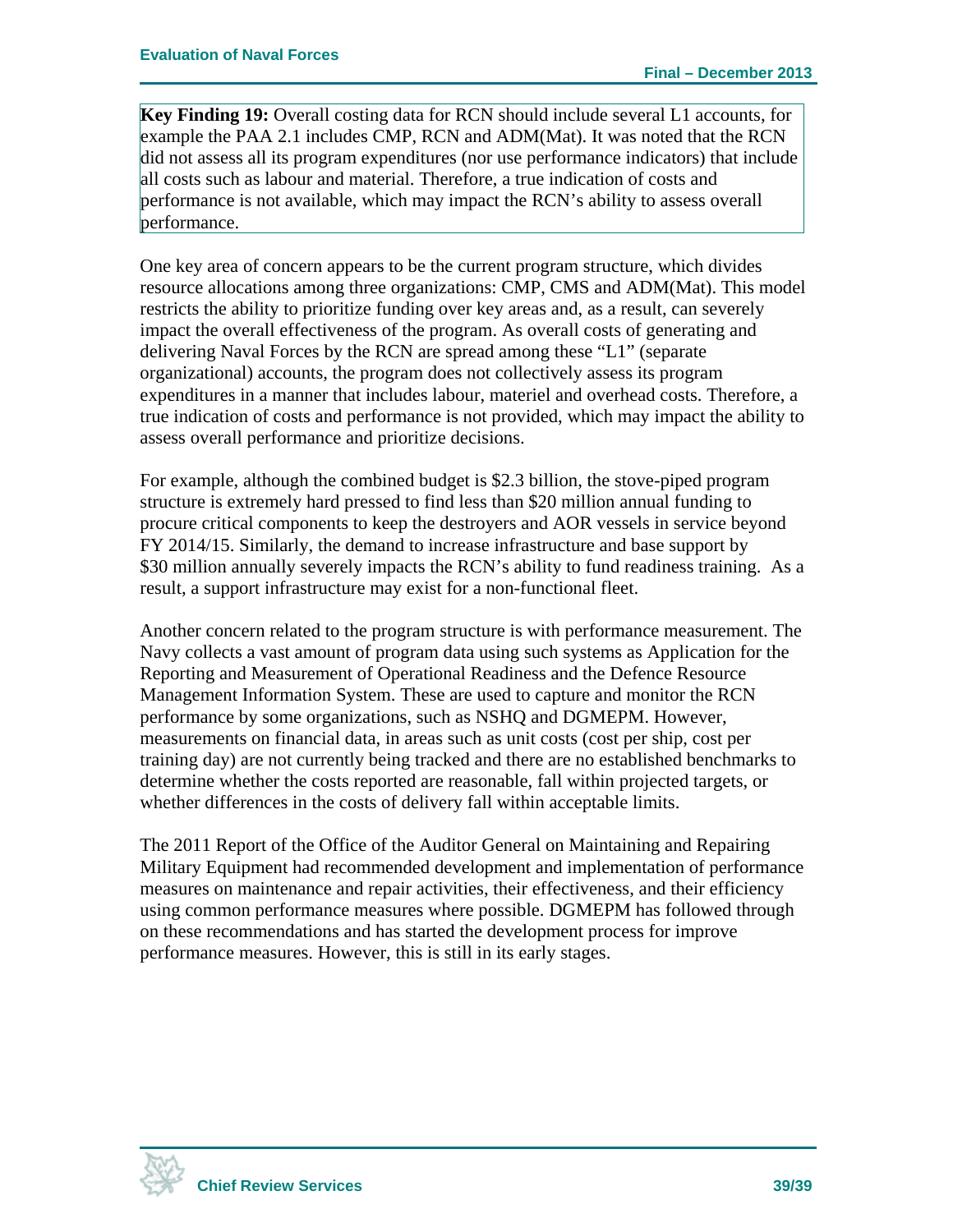## **Annex A—Management Action Plan**

The RCN is extremely pleased to have worked closely with CRS on the development of this Evaluation of Naval Forces Report, as a component of the DND/CAF Five-Year Evaluation Plan (2012-2017). We welcome the report and its timeliness as we embark on a series of internal initiatives that will improve the way we manage the "business of our business." While there were some predictable findings that are already being addressed, the report also highlighted some additional observations which have garnered our focused attention. We were particularly pleased to note the enterprise perspective that CRS has articulated, which anchors the point that L1s cannot be looked at individually when discussing management of an L1 program. For the RCN, the importance of understanding these interdependencies, in particular with CMP, ADM(Mat) and RCAF, is critical to the successful delivery of the Naval Forces Program.

The RCN is in the midst of the most comprehensive period of fleet renewal ever in peacetime. Limited resources, financial and human, and competing priorities continue to test our ability to most effectively and efficiently deliver the Naval Forces Program. In acting decisively, the RCN has developed a comprehensive plan to address these challenges—one that is fully aligned with the intent, principles and initiatives associated with Defence Renewal and other key departmental/corporate initiatives including, but not limited to, the new PAA and the Force Posture and Readiness Directive. Launched in December 2013, the RCN Executive Plan details Navy priorities over a four- year planning period and seeks to do things smarter in order to privilege maritime operational capability today and into the future. We are evolving our strategic, operational and business planning approach to the Force Management, Force Development, FG, Force Support and Force Employment of Naval Forces to incorporate a comprehensive multiyear, integrated "One Navy" perspective.

### **CRS Recommendation**

1. It is recommended that the RCN review its current readiness program, enshrined in documents such as Readiness and Sustainment Direction (CFCD 129) and Maritime Command Combat Readiness and Training Requirements (CFCD 102), to rationalize unit readiness requirements.

### **Management Action**

There are many aspects of the Naval readiness program not within the control of the RCN, directly involving Level 0s and various L1s. We are working closely with external staff to improve our collective understanding of these interdependencies and their implications. Within our own lines of responsibility, and in support of evolving our approach to managing our business, the RCN readiness policy and requirements key documents are undergoing review with an expected re-promulgation in the spring of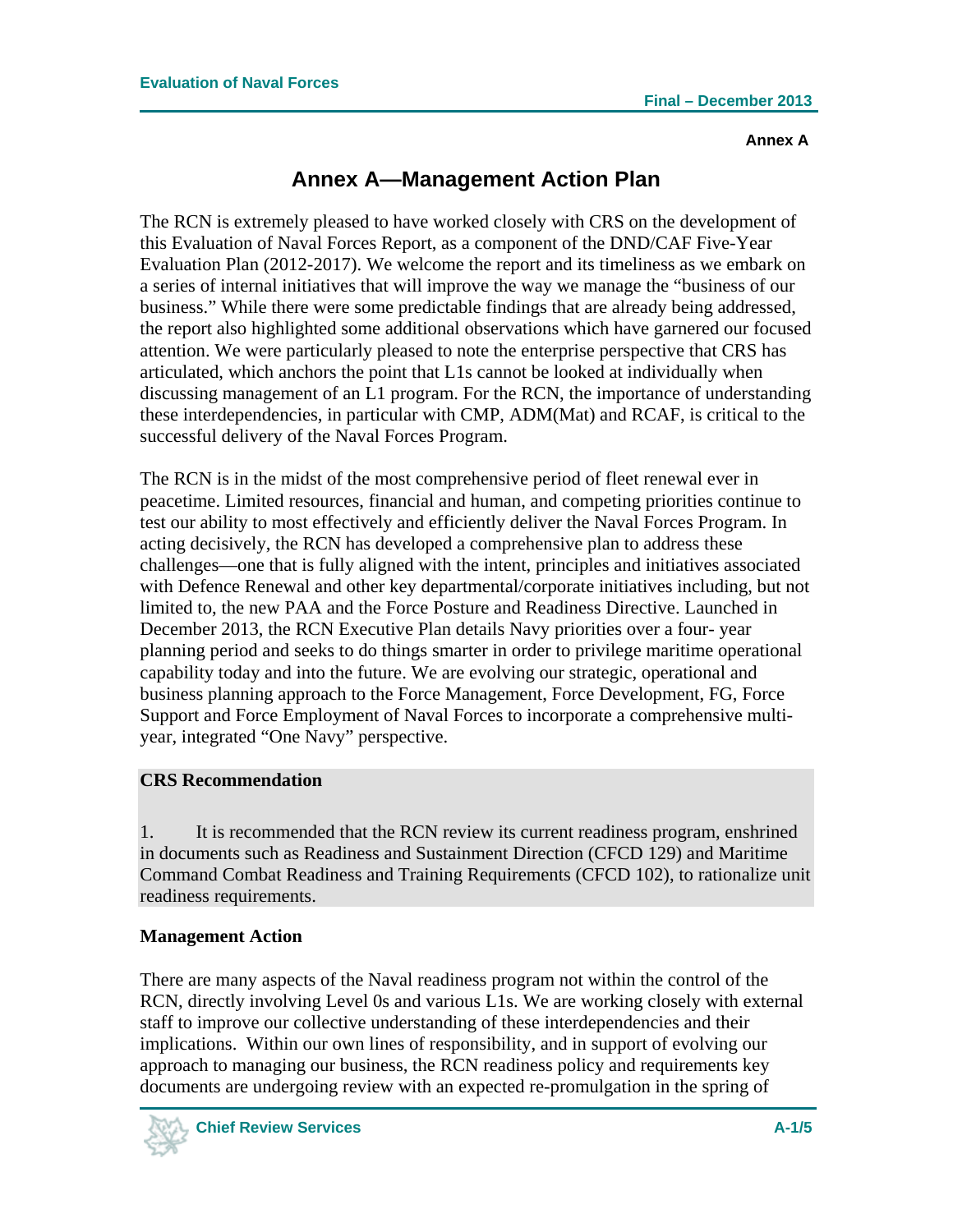2014. Each document will include updates to keep pace with the evolving nature of naval readiness, warfare and platforms, as well as reflect the latest Force Posture and Readiness policy for the CAF. In parallel with this comprehensive review, the RCN continues to manage and assess the short- to medium-term readiness impacts of HCM on fleet availability and experience levels of sailors, as well as implications for the transition to the future fleet (Arctic Offshore Patrol Ship, Joint Support Ship and Canadian Surface Combatant) and the divestment plan of the Iroquois and Protecteur classes.

**OPI:** RCN **Target Date**: May 2014

#### **CRS Recommendation**

2. The RCN should review and identify budget savings in its IM&R portfolio. In addition, it is recommended that the RCN review the expected IM&R targets for the RCN with ADM(IE) to prevent any possible future reduction in ship readiness.

#### **Management Action**

The overall departmental level of IM&R investment has been well below established targets as indicated in Chapter 5 of the Office of the Auditor General Fall 2012 Report. IM&R funding (L119) has been fenced to restrict funding from being removed for other purposes. However, funds can—and have been—added from RCN baseline levels on an as-available basis to help attain the departmental target levels. Unfortunately, the resource reductions associated with SR and the Deficit Reduction Action Plan have severely limited the RCN's ability to add to the L119 envelope, without an unacceptable impact to operations and training. Accordingly, the RCN will continue to risk-manage O&M budget apportionments between operations/training and IM&Rrelated life-safety, health and regulatory compliance requirements.

RCN staff is participating in several initiatives (Defence Renewal Team initiatives 4.2 and 4.3) to reduce IM&R requirements including divestments of real property, consolidation of facilities and real property service delivery optimization based on the Departmental Real Property Centralization currently under way. Due to the breadth of the RCN Real Property Portfolio (approx \$3.7 billion of the \$25 billion DND Portfolio) significant and meaningful changes must be measured over an extended period to reduce annual fluctuation errors.

**OPI:** RCN, ADM(IE) **Target Date:** January 2019

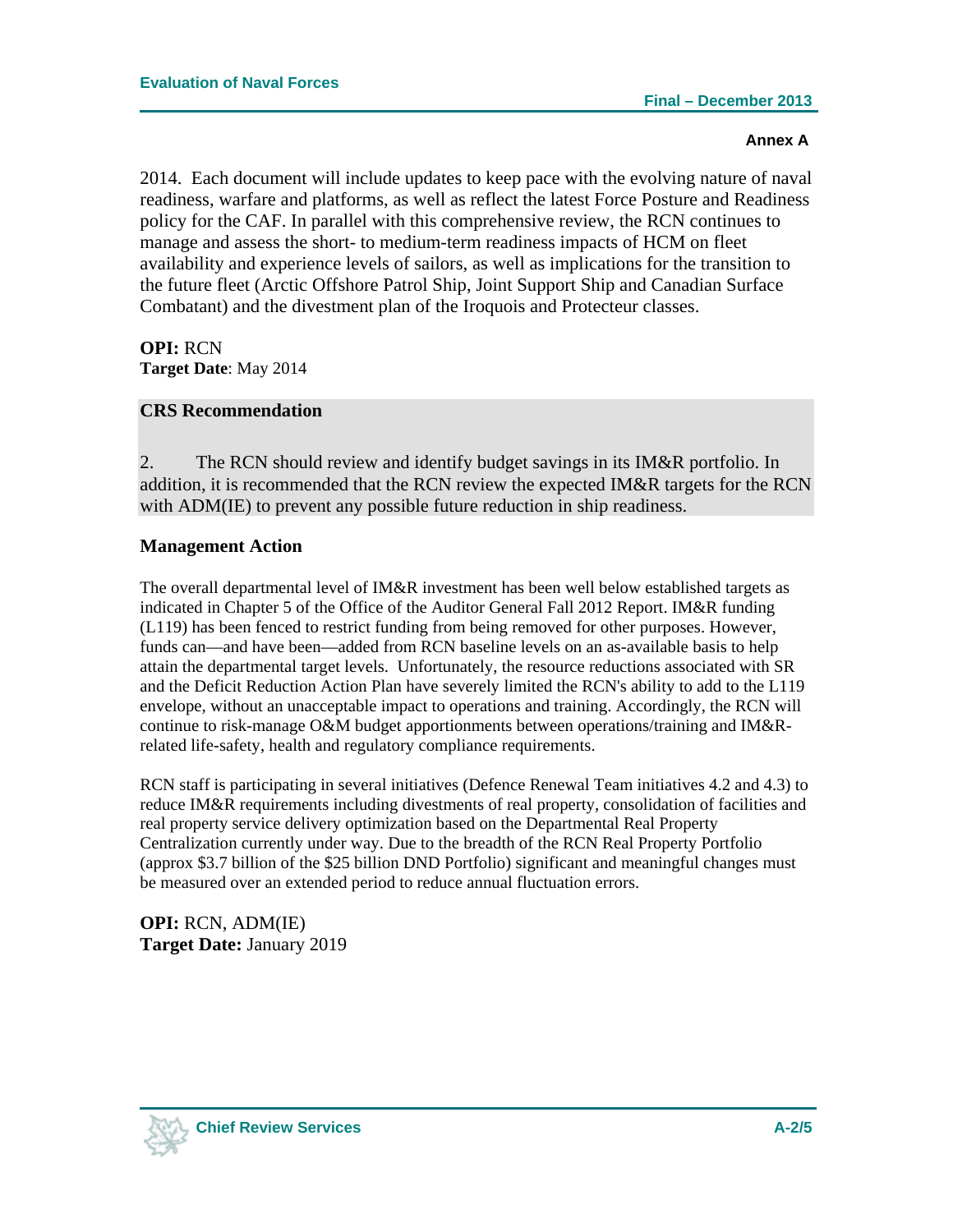#### **CRS Recommendation**

3. Further optimize training by more fully loading courses and/or by reducing frequency of course offerings. This will reduce training costs associated with travel and cost of operating trainers (such as NCOT), Operations Room Team Trainer, Navigation Trainer, and Submarine Control Trainer).

#### **Management Action**

Enable synchronized aggregation of data for planning and forecasting of individual training and collective training through the following initiatives:

3.a) Conduct research on industry and defence best practice to determine which training management solutions and training technologies are best suited to optimize Navy training delivery through the Navy Training System Transformation Project.

**Target Date:** July 2014 **OPI:** RCN

3.b) Acquire and enable a corporate training resource management system, including a scheduling system, compliant with the Defence Learning Network (DLN) and Naval Information Management System, to control Regular and Reserve personnel training progression at the five Naval Training System training points:

- a) recruit—Strategic Intake Plan, b) occupational training, c) collective training, and
- d) refresher and readiness training.

**Target Date:** December 2014 **OPI:** RCN

3.c) Enable training technology like the Universal Classroom, and DLN to deliver this training on both coasts in the most efficient manner using synchronous (in class) or asynchronous (at time of need) delivery in home port locations;

**Target Date:** December 2018 **OPI:** RCN

3.d) Update training management policy including Gold, Silver and Blue training demand books to reflect how training management systems and training technology and should be used to optimize training throughput efficiency.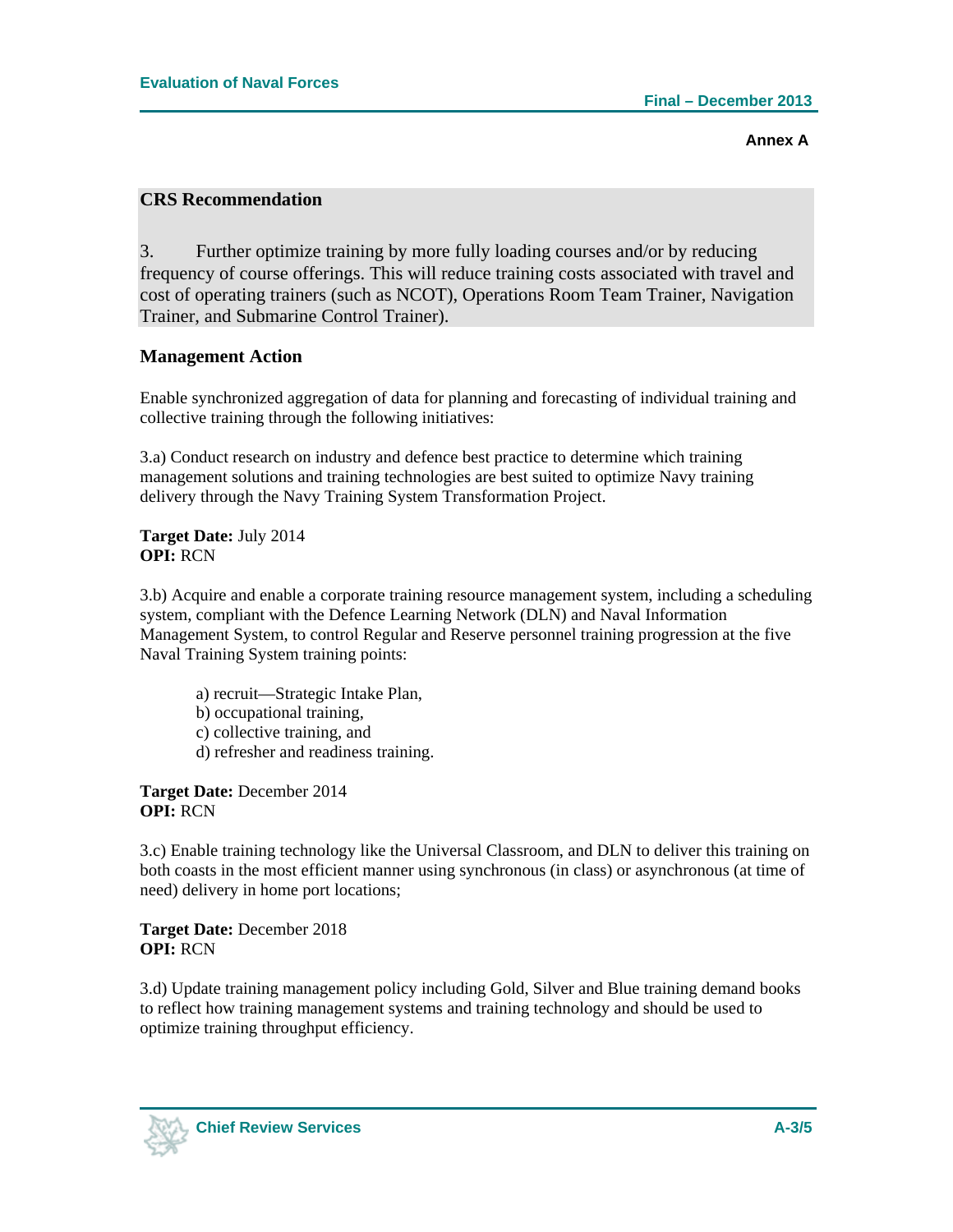**Target Date:** December 2014 **OPI:** RCN **Aggregate Target Date:** 2019

To note, all initiatives related to optimizing RCN training will be aligned with Defence Renewal – DRT initiative 5.1: Modernize CAF Individual Training and Education.

#### **CRS Recommendation**

4. During the evaluation period, the RCN's command and control function experienced significant personnel increases and associated costs. It is recommended that the RCN review these increases and identify efficiencies where possible to address emerging future manning priorities.

#### **Management Action**

The RCN continues to examine the root causes of the identified personnel and cost increases to the Maritime Command and Control function. While part of the increase can be explained by organizational misattribution, analysis to date indicates that the majority is related to two specific instances: 1) 2010/11 – amalgamation of the Formation N6 organization in MARLANT HQ, parts of which had previously been attributed to the base organization and Mill Cove Detachment and 2) 2012/2013 – the stand-up of the Director Canadian Submarine Force in MARPAC HQ and the submarine support staffs located on both coasts, which have been attributed to the Formation HQs.

As part of the RCN Executive Plan, a series of strategic objectives have been established to seek efficiencies in Maritime Command and Control in the areas of Force Management and Force Support at the HQ and Base level, in order to support FG and Force Employment activities as a priority. The review examines issues of organizational construct, attribution, taxonomy, and activities alignment. In addition, the RCN is in the process of developing an integrated regular, reserve and civilian HR model to determine the most effective and efficient personnel balance to deliver the Naval Forces Program. Sensitive to the current and projected fiscal environment, it aims to identify the right amount people, with the right skill sets, to do the right jobs – in the right place. The following key initiatives support the RCN plan to identify in this regard:

4.a) Map and prioritize all RCN positions against the 5F model. Ensure associated costs are properly attributed to the new PAA structure.

**Target Date:** June 2014 **OPI:** RCN

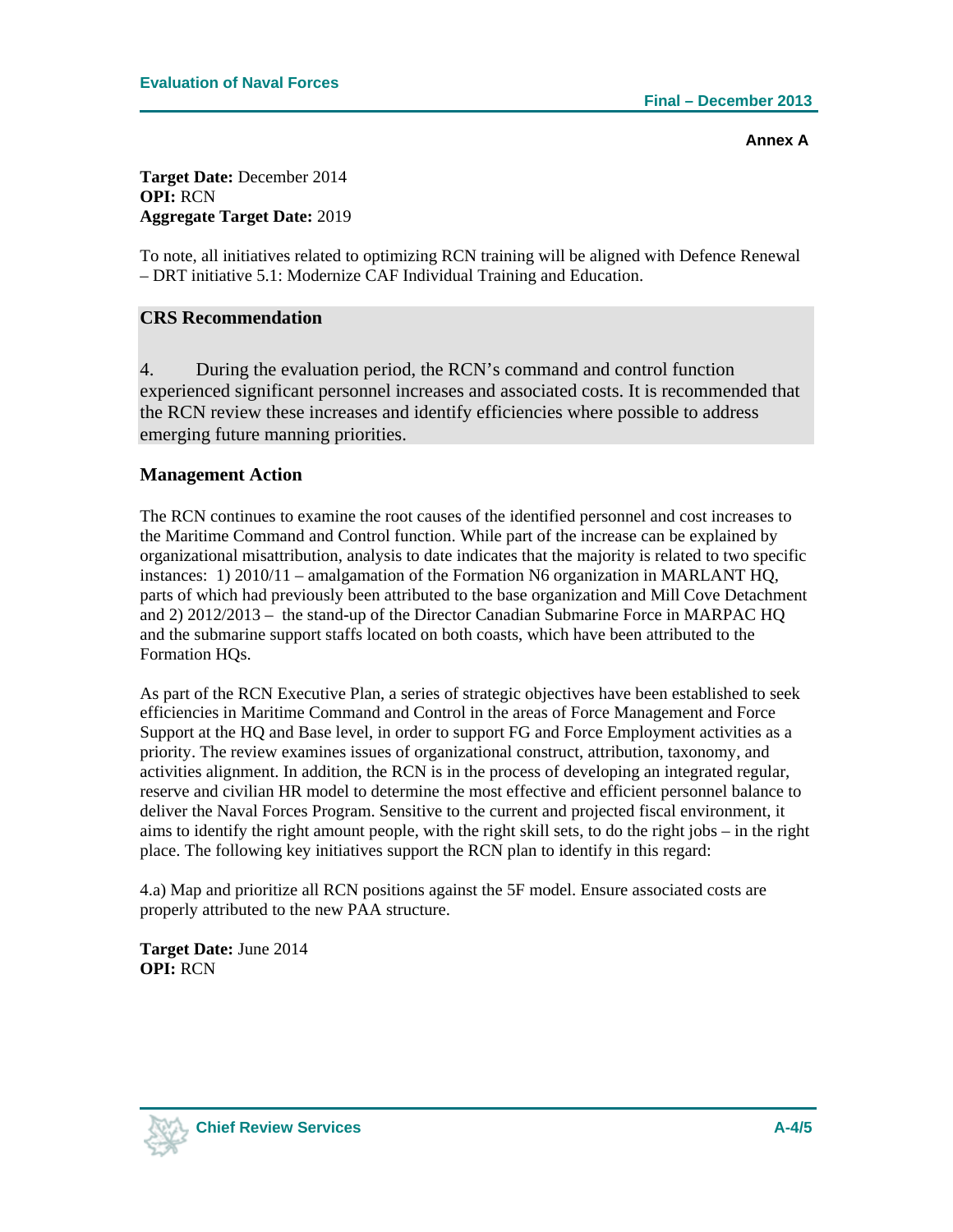4.b) Conduct a functional review to ensure that positions and roles are properly aligned. Clearly identify roles for strategic, operational and tactical levels and develop supporting terms of reference. Ensure associated costs are properly attributed to the new PAA structure.

**Target Date:** June 2015 **OPI:** RCN

4.c) Adjust RCN Organization and Establishment (O&E) based on analysis. Ensure associated costs are properly attributed to new PAA structure. **OPI:** RCN

**Target Date:** October 2015 **Aggregate Target Date:** December 2015

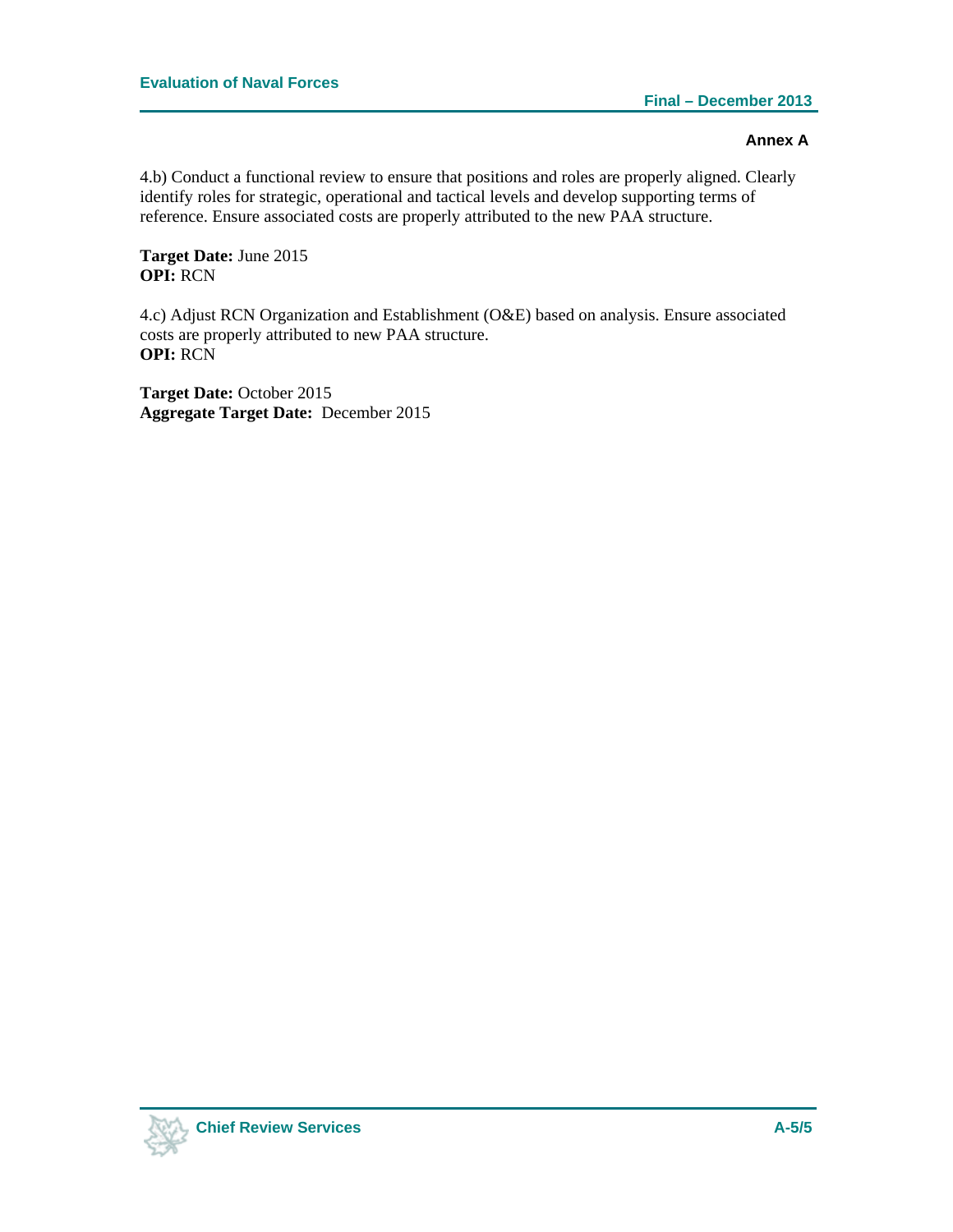## **Annex B—Evaluation Methodology and Limitations**

#### **1.0 Methodology**

#### **1.1 Overview of Data Collection Methods**

The evaluation scope and methodology were established in an evaluation work plan developed during the planning phase (November 2012 to January 2013).

A program logic model (Annex C) and an Evaluation Matrix (Annex D) were developed based on information gathered through initial, select stakeholder meetings. An advisory group of key stakeholders was formed to review and provide feedback on various evaluation planning documents. The committee was initially requested to provide feedback on the draft logic model and evaluation matrix.

The evaluation included the use of multiple lines of evidence and complementary research methods as a means to help ensure the reliability of information and data collected. The following methods were used to gather qualitative and quantitative data:

- interviews,
- document review.
- analysis of administrative and financial data,
- benchmarking, and
- questionnaire.

Each of these methods is described in more detail in the following sections.

### **1.1.1 Key Informant Interviews**

To help scope the evaluation, initial consultations were conducted with CRS auditors and evaluators to discuss past audits and evaluations, and with financial analysts from Assistant Deputy Minister (Finance and Corporate Services (ADM(Fin CS)), Chief of Programme, RCN and CRS, to clarify attributions to the PAA elements.

Stakeholder interviews were an important source of information for gathering in depth, qualitative data. Preliminary consultations were conducted with program OPIs, and evaluation stakeholders from the Director Maritime Infrastructure, the Naval Staff Headquarters, including the Director Naval Personnel and the Director Civilian Personnel. A total of 41 interviews were conducted.

Further interviews were conducted with the RCN senior leadership and NSHQ staff, ADM(Mat)/DGMEPM, RCN force generators (East/West Coast staffs: MARLANT, MARPAC) and force employers (CJOC staff).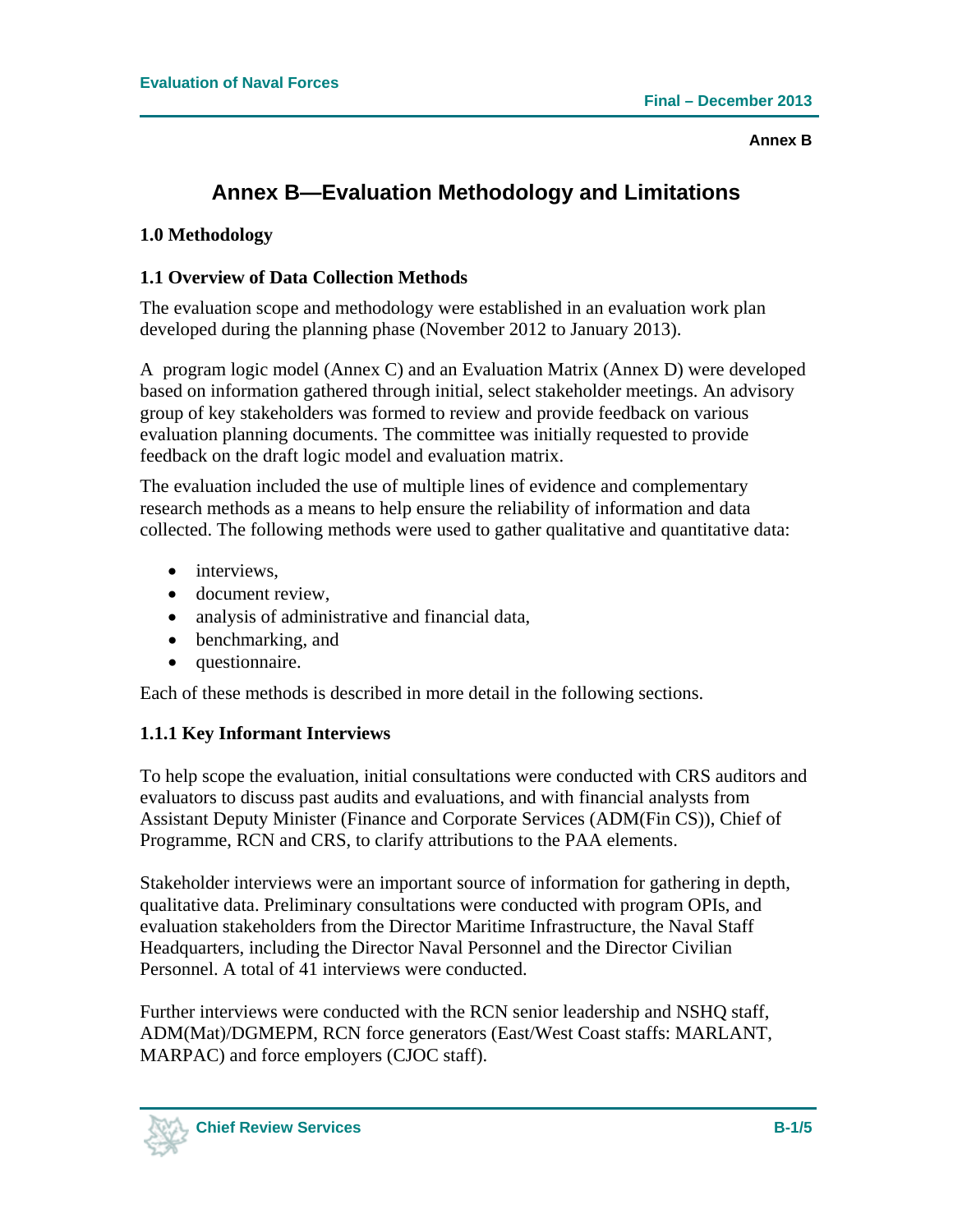Almost all interviews were conducted in person. Most interviews lasted 45 to 60 minutes. Separate interview guides were developed for each of the interview groups and the interview questions were aligned with the evaluation questions identified in the evaluation matrix. While the interviewers took separate notes, all interviews were also recorded for verification and then summarized by evaluation question and indicator.

#### **1.1.2 Document Review**

A preliminary document review was conducted as part of the planning phase of the evaluation to help gain an understanding of how the RCN-generated Naval Forces. A more comprehensive document review was later conducted as part of the conduct phase of the evaluation with focus on the relevance and performance of the program, including benchmarking with similar programs delivered in comparable ally militaries. The following types of documentation and literature were reviewed during the evaluation:

**Program Documents.** Operational reports, capability-based planning, RCN strategic objectives, CFCD 129 Readiness and Sustainment, Leadmark: The Navy's Strategy for 2020.

**Accountability Documents.** *National Defence Act,* Report on Plans and Priorities, CFDS, Speech from the Throne 2008, etc.

The document review was conducted using a customized spreadsheet that was organized according to evaluation questions and indicators.

#### **1.1.3 Analysis of Administrative and Financial Data**

The main source of program administrative data was from operational records, postoperational records, minutes of Naval Board Meetings, Maritime Readiness Quarterly Reports (2007/08-2011/12) and MEPM program records.

Financial data was analyzed based on attributed allocations to PAA 2.1 (Maritime Readiness). It was limited to a four-year period (2008/09-2011/12).

#### **1.1.4 Benchmarking**

A comparative analysis of costs with similar, allied countries' navies was performed. The source for the data was IHS Jane's (2013). This analysis assisted in determining whether or not resources used were reasonable in the achievement of outcomes.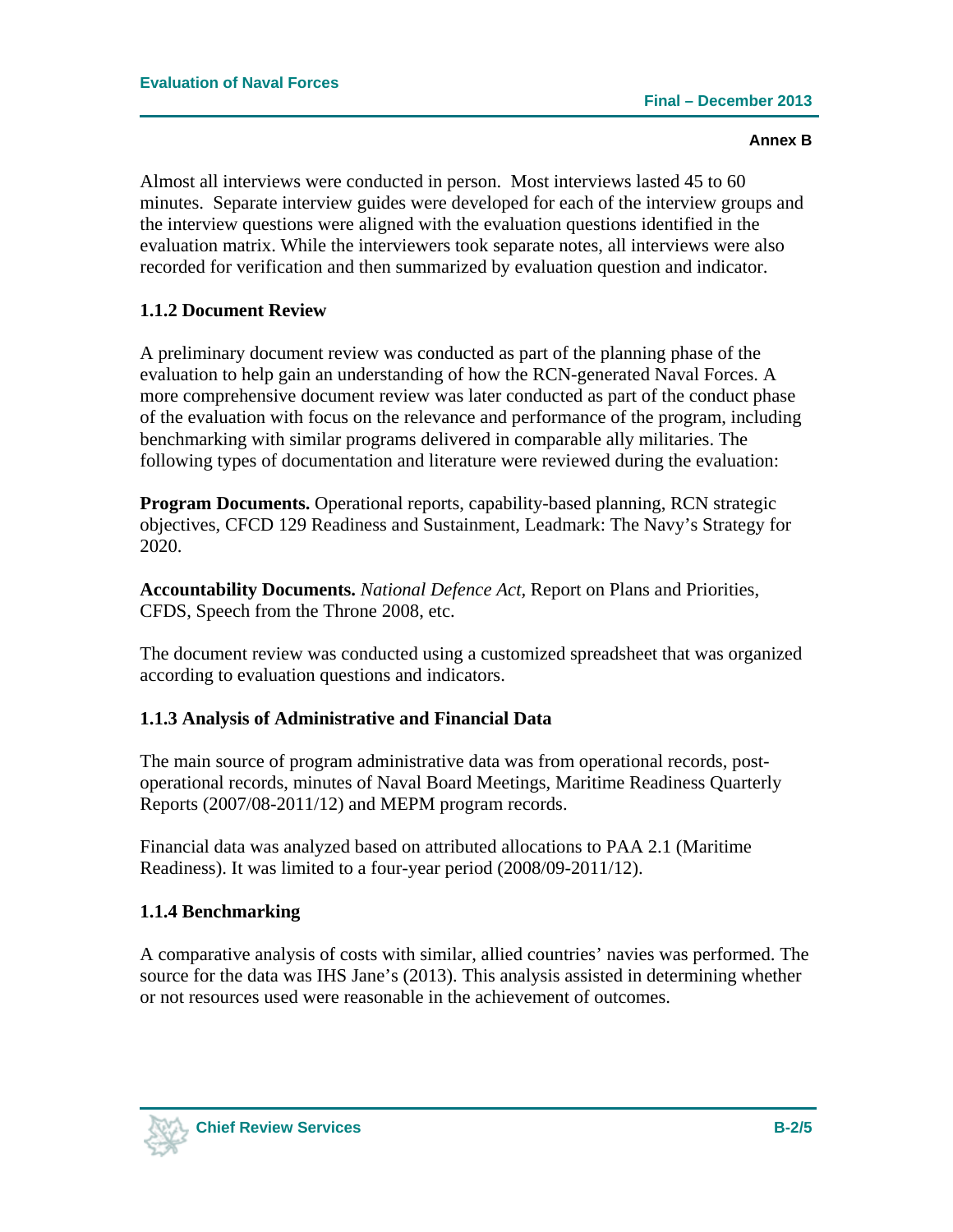#### **1.1.5 Questionnaire**

Electronic questionnaires were administered to address the effectiveness issue (i.e., whether the RCN has been able to meet expectations when assigned to operations and if sufficient readiness levels were achieved). The questionnaire population was relatively small (number  $= 106$ ), since only the COs of ships, who were deployed in operations within the last 10 years were targeted. The questionnaire was administered in both official languages.

The questionnaire contained mostly close-ended, with a small number of open-ended questions. The response rate to the questionnaire was high (just over 60 percent). The questionnaire was completed within a three-week period.

The questionnaire findings supported the results of other lines of evidence (i.e., stakeholder interviews).

#### **2.0 Limitations**

Table B-1 shows the limitations related to this evaluation and the mitigation strategies applied to them. l

| <b>Limitation</b>                                                                                                                                                                                                                                                                                                                                                                                                                                          | <b>Mitigation Strategy</b>                                                                                                                                       |
|------------------------------------------------------------------------------------------------------------------------------------------------------------------------------------------------------------------------------------------------------------------------------------------------------------------------------------------------------------------------------------------------------------------------------------------------------------|------------------------------------------------------------------------------------------------------------------------------------------------------------------|
| <b>Methodology</b><br>Program is highly complex, involving<br>many players. Many of the initiatives<br>have just been put in place; therefore,<br>their impacts have not been measured.<br>In addition, the Maritime Equipment<br>Maintenance and Base Support<br>portfolio is highly complex, with many<br>ongoing initiatives currently being<br>implemented.<br>The number of interviews was<br>somewhat reduced due to time and<br>resource pressures. | To provide a further line of evidence,<br>questionnaires were sent to selected ship<br>CO <sub>s</sub> and follow-up correspondence was<br>used through e-mails. |
| <b>Financial Systems</b><br>The financial analysis was based on<br>attributed allocations to PAA 2.1                                                                                                                                                                                                                                                                                                                                                       | The financial data was compared to other<br>lines of evidence, such as interviews, and                                                                           |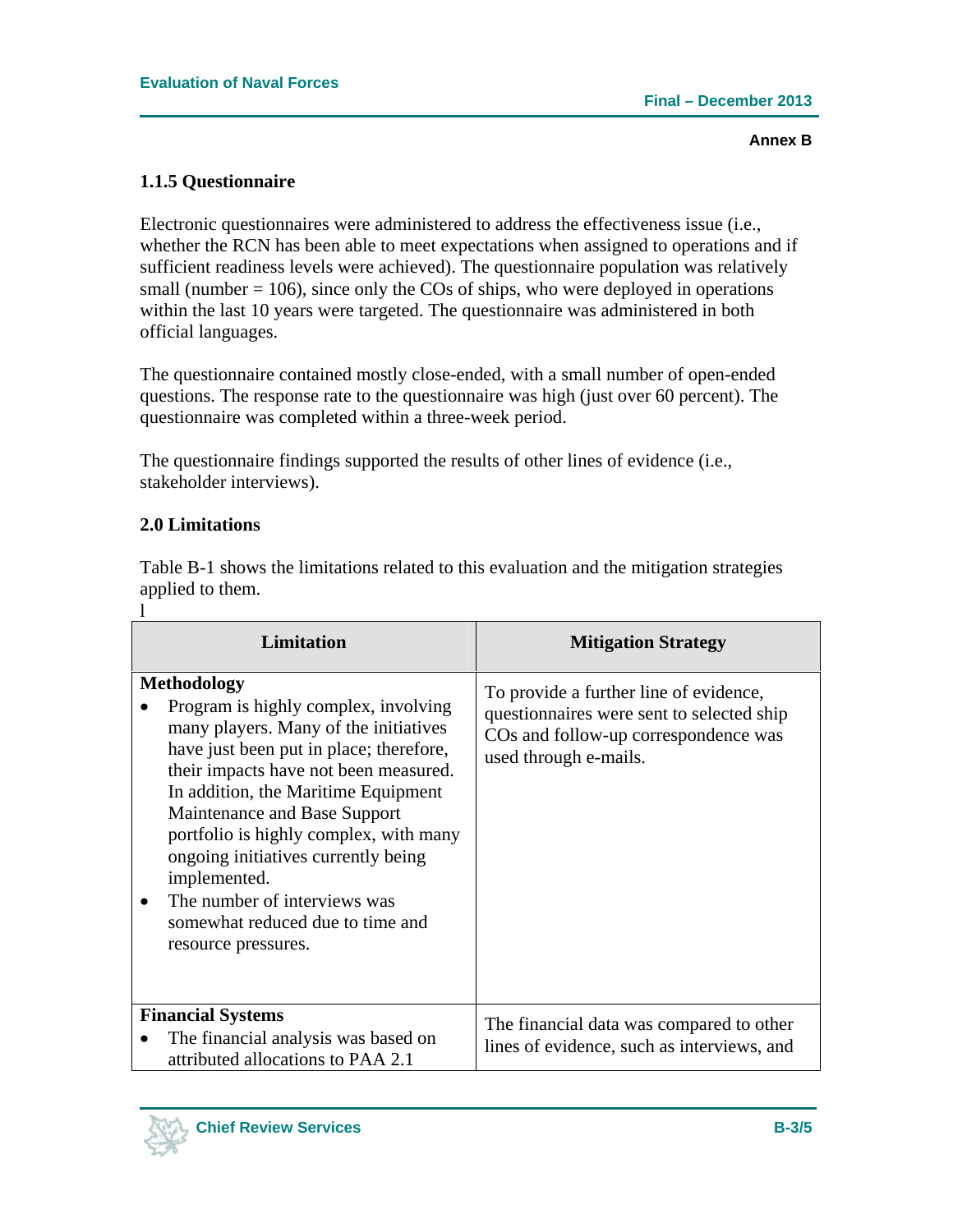| (Maritime Readiness). This version of<br>the PAA was introduced in 2009;<br>however, it became effective in April,<br>2010. Total expenditures were then<br>mapped to the new PAA going back to<br>the FY 2008/09 to 2010/11. This<br>changeability in the systems might have<br>caused some variations in the data.<br>The financial analysis excluded the<br>RCN expenditures attributed to other<br>PAA activities (i.e., Cadets, Internal<br>Services, etc.) It also excluded the RCN<br>expenditures to Basic Initial Individual<br>Occupation Training (1.2.2.2) since a<br>2012 evaluation study has already<br>covered this activity. Also, it excluded<br>the Initial Individual Reserve Training<br>$(1.2.2.3)$ activity.<br>The analysis included expenditures that<br>were outside the scope of this<br>evaluation (i.e., RCAF and ADM(Mat)<br>(Director General Aerospace<br>Equipment Program Management /<br>Director Aerospace Equipment<br>Program Management) expenditures<br>related to Maritime Air ). <sup>48</sup> | further consultations with stakeholders.                                                                                                                                                                                                                                                            |
|------------------------------------------------------------------------------------------------------------------------------------------------------------------------------------------------------------------------------------------------------------------------------------------------------------------------------------------------------------------------------------------------------------------------------------------------------------------------------------------------------------------------------------------------------------------------------------------------------------------------------------------------------------------------------------------------------------------------------------------------------------------------------------------------------------------------------------------------------------------------------------------------------------------------------------------------------------------------------------------------------------------------------------------|-----------------------------------------------------------------------------------------------------------------------------------------------------------------------------------------------------------------------------------------------------------------------------------------------------|
| <b>Attribution to Outcomes</b><br>Attribution of activities and outputs of<br>the program (generating Naval Forces)<br>to intermediate and ultimate outcomes<br>was difficult due to the high level of<br>influence of external factors and lack of                                                                                                                                                                                                                                                                                                                                                                                                                                                                                                                                                                                                                                                                                                                                                                                      | More focus was placed on measuring the<br>immediate outcome and from these<br>findings deductions was made to assess the<br>achievement of the intermediate outcomes.<br>Stakeholder interviews with force<br>employers (CJOC) helped in mitigating<br>attribution to the intermediate and ultimate |
|                                                                                                                                                                                                                                                                                                                                                                                                                                                                                                                                                                                                                                                                                                                                                                                                                                                                                                                                                                                                                                          | data.                                                                                                                                                                                                                                                                                               |

 $\overline{a}$ <sup>48</sup> Total costs for Maritime Air were estimated to be small  $\langle$  7 percent of total costs for PAA 2.1 in FY 2010/11) (source: ADM(Fin CS)). Attributed allocations from Director General Aerospace Equipment Program Management / Director Aerospace Equipment Program Management and RCAF were insignificant (each < 1 percent of total costs for PAA 2.1 in FY 2010/11).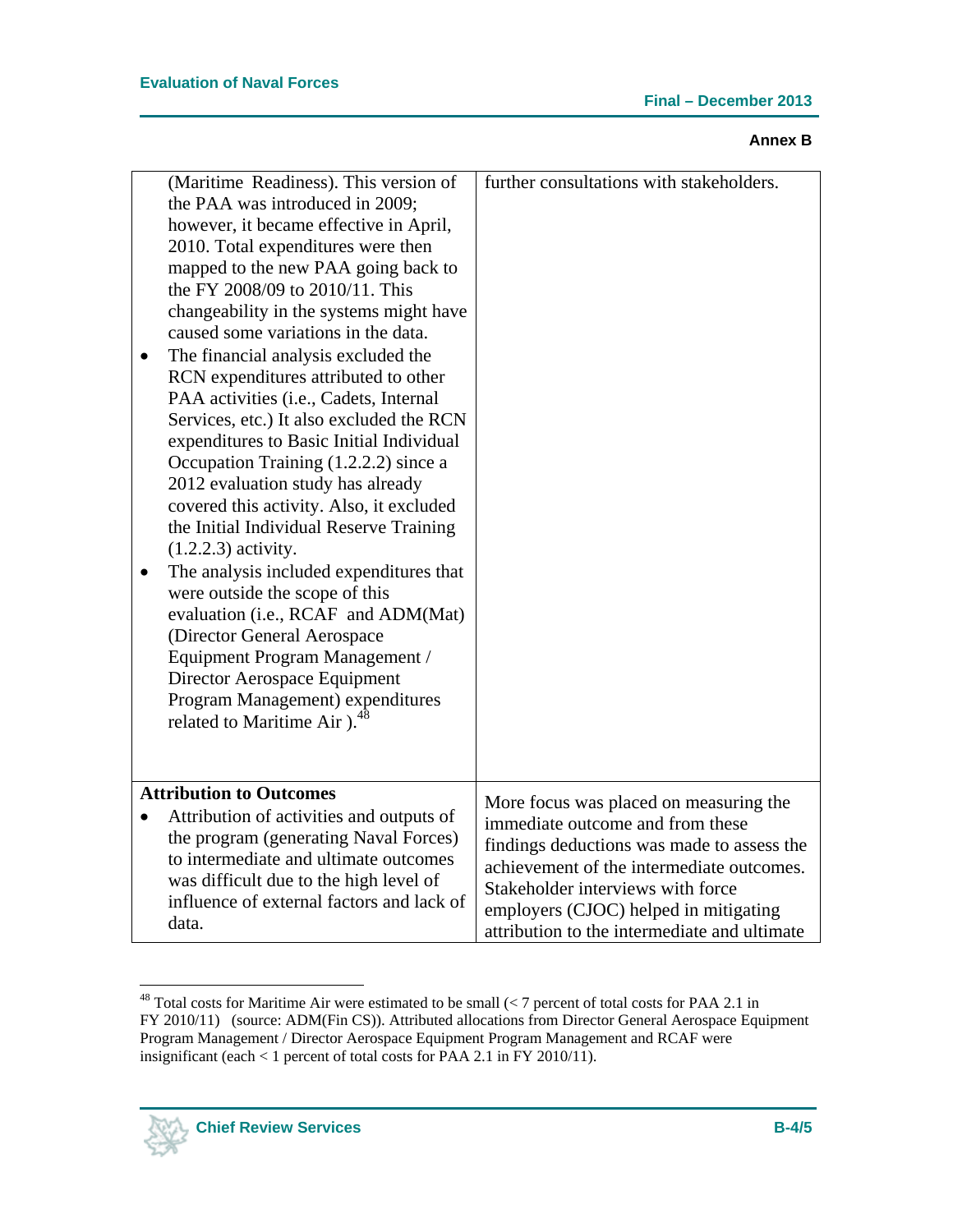**Table B-1. Evaluation Limitations and Mitigation Strategies.** This table lists the limitations of the evaluation in terms of the methodology, the financial systems and the attribution to outcomes.

 <sup>49</sup> Source: Leeuw, Frans and Jos Vaessen. ''Impact Evaluations and Development – NONIE Guidance on Impact Evaluation 2009.'' NONIE Network of Networks on Impact Evaluation. (2009): 31. http://www.worldbank.org/ieg/nonie/index.html (July 16, 2012).

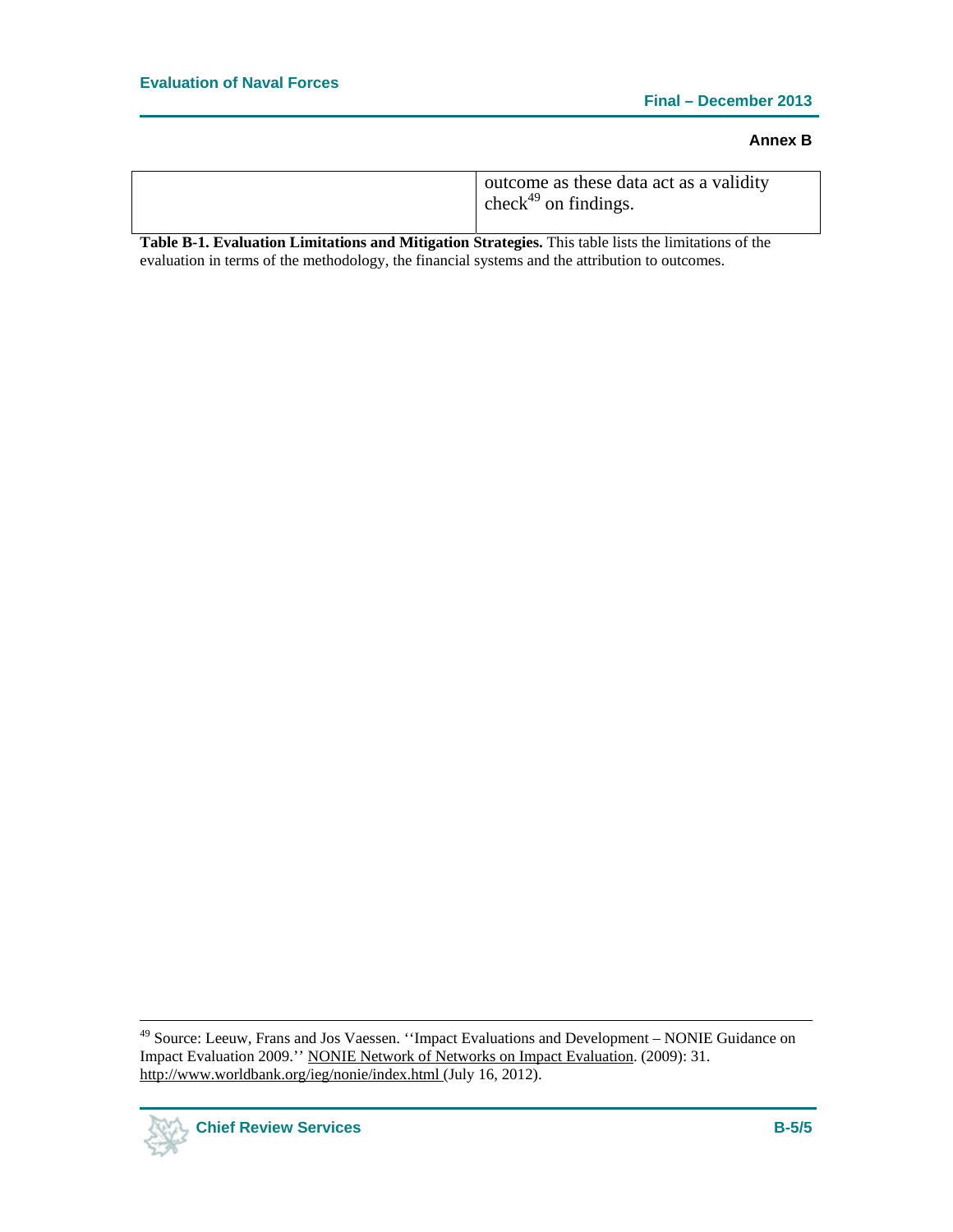

**Figure C-1. Naval Forces Logic Model.** The logic model shows the four main activities, leading to outputs, immediate and intermediate outcomes, and to the strategic outcomes of: (1) contribute to the defence of Canada and Canadians (2) contribute to the defence of North America through strong and reliable partnership (3) contribute to international peace and security through protecting leadership abroad.

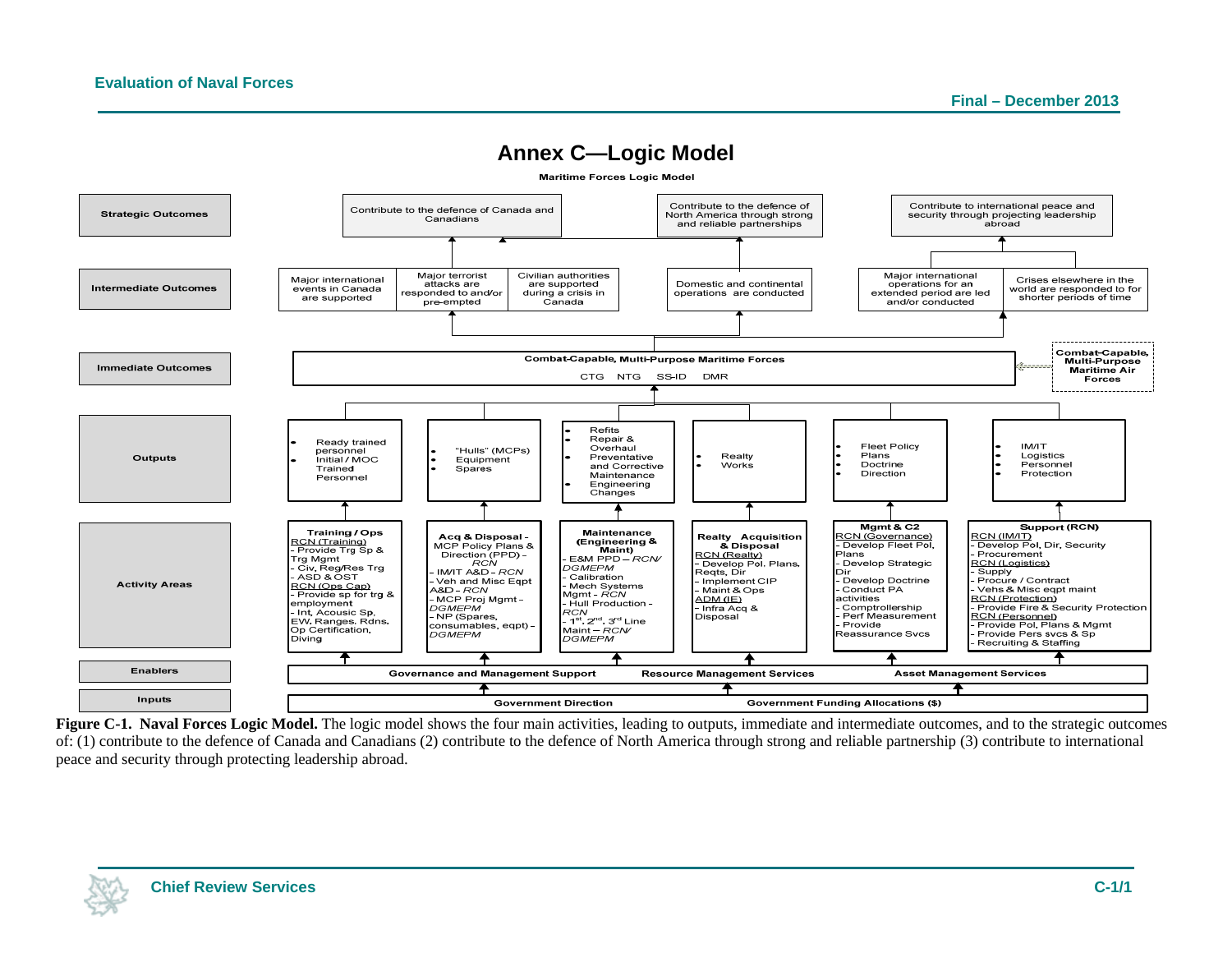#### **Annex D**

## **Annex D—Evaluation Matrix**

| <b>Evaluation Matrix-Relevance</b>                                                                                                                                                              |                                                                                                                                                                                              |                 |                        |                                                             |  |
|-------------------------------------------------------------------------------------------------------------------------------------------------------------------------------------------------|----------------------------------------------------------------------------------------------------------------------------------------------------------------------------------------------|-----------------|------------------------|-------------------------------------------------------------|--|
| <b>Evaluation Issues/Questions</b>                                                                                                                                                              | <b>Indicators</b>                                                                                                                                                                            | Program<br>Data | <b>Document Review</b> | <b>Key Informant Interviews</b>                             |  |
| 1.1 Continued Need for the Program<br>Do generation and delivery of<br>$\bullet$<br>combat-ready naval forces address<br>an actual and ongoing need?                                            | 1.1.1 Likelihood of future<br>need (threats)<br>Number and type of actual<br>operational employments<br>of Canada's Naval Forces<br>over the last five years                                 | No              | Yes                    | Yes<br>• Group A: NSHQ, naval formations<br>• Group B: CJOC |  |
|                                                                                                                                                                                                 | 1.1.2 Number and type of<br>actual operational<br>employments of Canada's<br>Naval Forces over the last<br>five years                                                                        | N <sub>o</sub>  | Yes                    | Yes<br>• Group A: NSHQ, naval formations<br>• Group B: CJOC |  |
| 1.2 Alignment with Federal<br><b>Government Priorities</b><br>$\bullet$ Are the priorities of this<br>program consistent with DND<br>strategic objectives and federal<br>government priorities? | 1.2.1 Alignment with<br>Government acts,<br>legislation and policies                                                                                                                         | No              | Yes                    | N <sub>o</sub>                                              |  |
|                                                                                                                                                                                                 | 1.2.2 Extent to which<br>Canada's Naval Forces<br>conduct activities that are<br>the responsibilities of other<br>government departments,<br>other levels of government<br>or private sector | N <sub>o</sub>  |                        | N <sub>o</sub>                                              |  |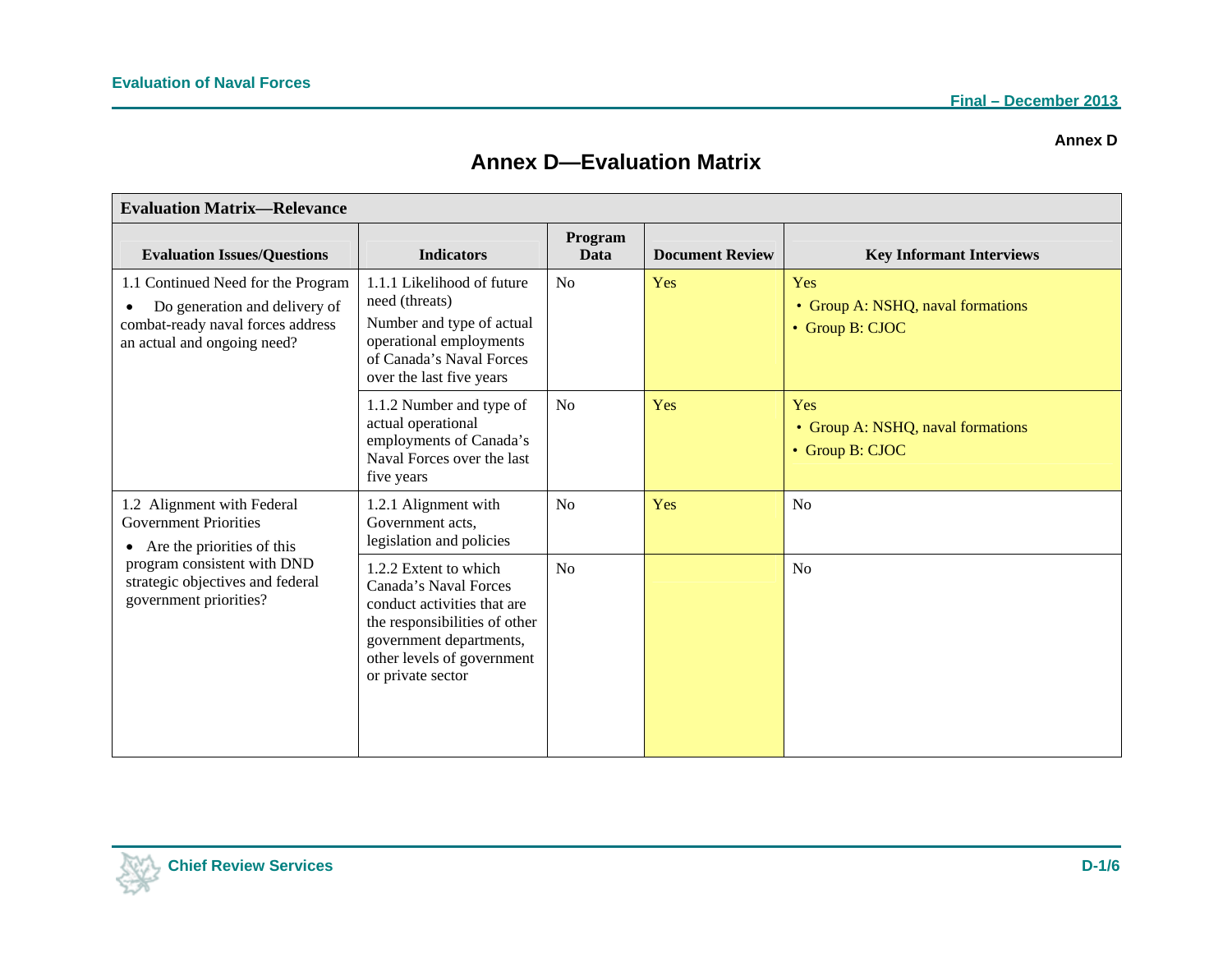|                                                                                                                                                                  |                                                                                       |                |            | <b>Annex D</b> |
|------------------------------------------------------------------------------------------------------------------------------------------------------------------|---------------------------------------------------------------------------------------|----------------|------------|----------------|
| 1.3 Alignment with Federal Roles<br>and Responsibilities<br>Are the generation and<br>delivery of combat-ready naval                                             | 1.3.1 Alignment between<br>program priorities and<br>federal government<br>priorities | N <sub>0</sub> | <b>Yes</b> | N <sub>0</sub> |
| forces consistent with the roles and<br>responsibilities of the federal<br>government and more specifically<br>the roles and responsibilities of the<br>DND/CAF? | 1.3.2 Alignment between<br>program priorities and<br><b>DND/CAF</b> priorities        | N <sub>o</sub> | Yes        | N <sub>o</sub> |

**Table D-1. Evaluation Matrix—Relevance.** This table indicates the data collection methods used to assess the evaluation issues/questions for determining the relevance of the program.

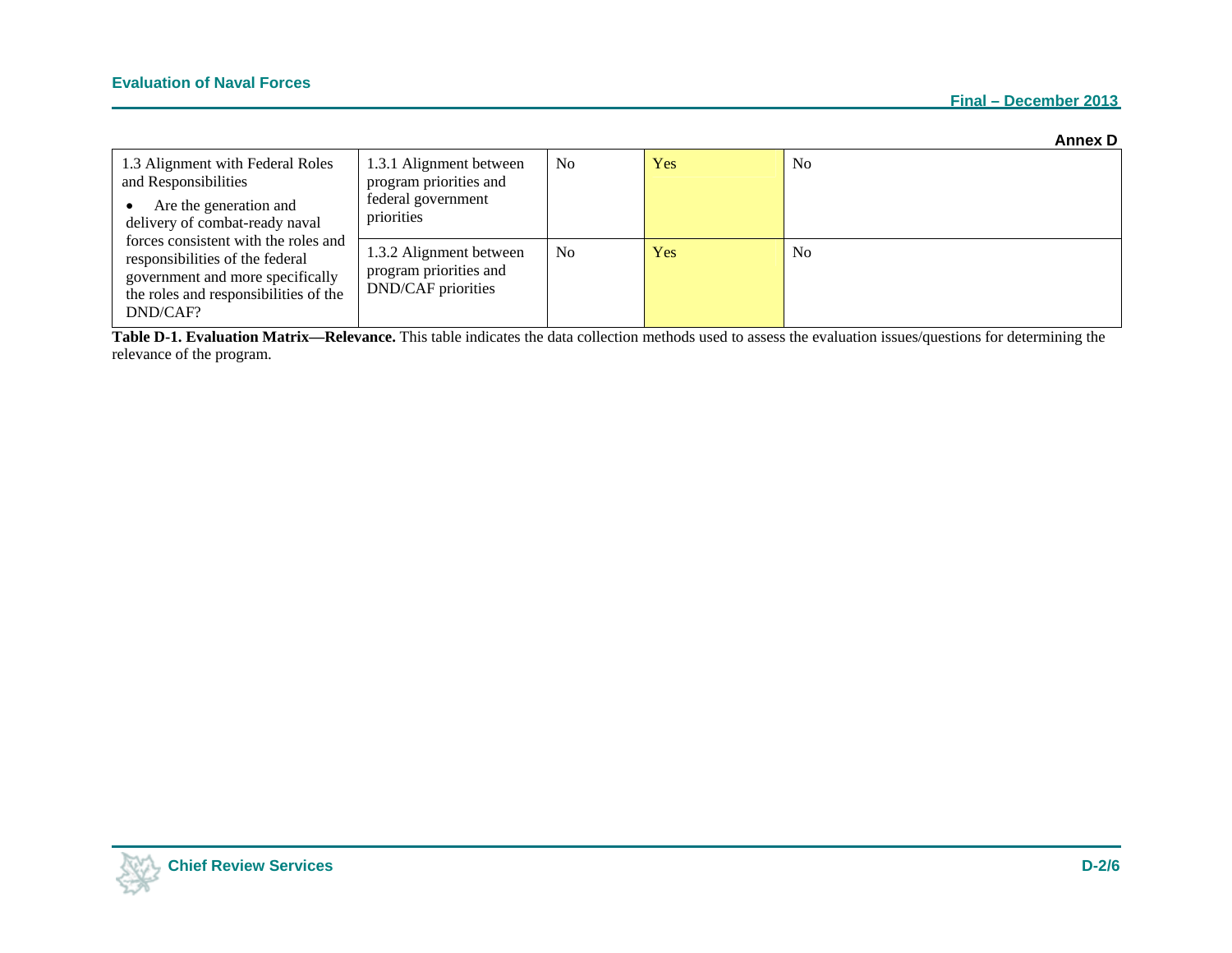#### **Annex D**

| <b>Evaluation Matrix—Performance: Achievement of Expected Outcomes (Effectiveness)</b>                                       |                                                                                                                                              |                                                           |                      |                                  |                                                                |
|------------------------------------------------------------------------------------------------------------------------------|----------------------------------------------------------------------------------------------------------------------------------------------|-----------------------------------------------------------|----------------------|----------------------------------|----------------------------------------------------------------|
| <b>Evaluation Issues/Questions</b>                                                                                           | <b>Indicators</b>                                                                                                                            | Program<br><b>Administrative</b><br>and Financial<br>Data | <b>Questionnaire</b> | <b>Document</b><br><b>Review</b> | <b>Key Informant</b><br><b>Interviews</b>                      |
| 2.1 To what extent have Canada's<br>Naval Forces been able to meet<br>expectations when assigned to<br>operational missions? | 2.1.1 The ability of naval<br>forces to arrive in area of<br>responsibility on time in<br>accordance with an<br><b>Operational Directive</b> | Yes                                                       | Yes (ship COs)       | Yes                              | Yes<br>• Group A: NSHQ,<br>naval formations<br>• Group B: CJOC |
|                                                                                                                              | 2.1.2 The ability of naval<br>forces to be deployed for a<br>duration in accordance<br>with operational directives                           | Yes                                                       | Yes (ship COs)       | Yes                              | Yes<br>• Group A: NSHQ,<br>naval formations<br>• Group B: CJOC |
|                                                                                                                              | 2.1.3 Stakeholder opinion<br>that assigned<br>responsibilities, tasks, and<br>other duties are completed<br>on operations                    | Yes                                                       | Yes (ship COs)       | Yes                              | Yes<br>• Group A: NSHQ,<br>naval formations<br>• Group B: CJOC |
|                                                                                                                              | 2.1.4 Demonstration of<br>flexibility of naval forces<br>to be re-tasked when<br>required                                                    | Yes                                                       | Yes (ship COs)       | Yes                              | Yes<br>• Group A: NSHQ,<br>naval formations<br>• Group B: CJOC |
|                                                                                                                              | 2.1.5 Demonstration that<br>Canada's Naval Forces are<br>interoperable with allied<br>and coalition forces                                   | Yes                                                       | Yes (ship COs)       | Yes                              | Yes<br>• Group A: NSHQ,<br>naval formations<br>• Group B: CJOC |

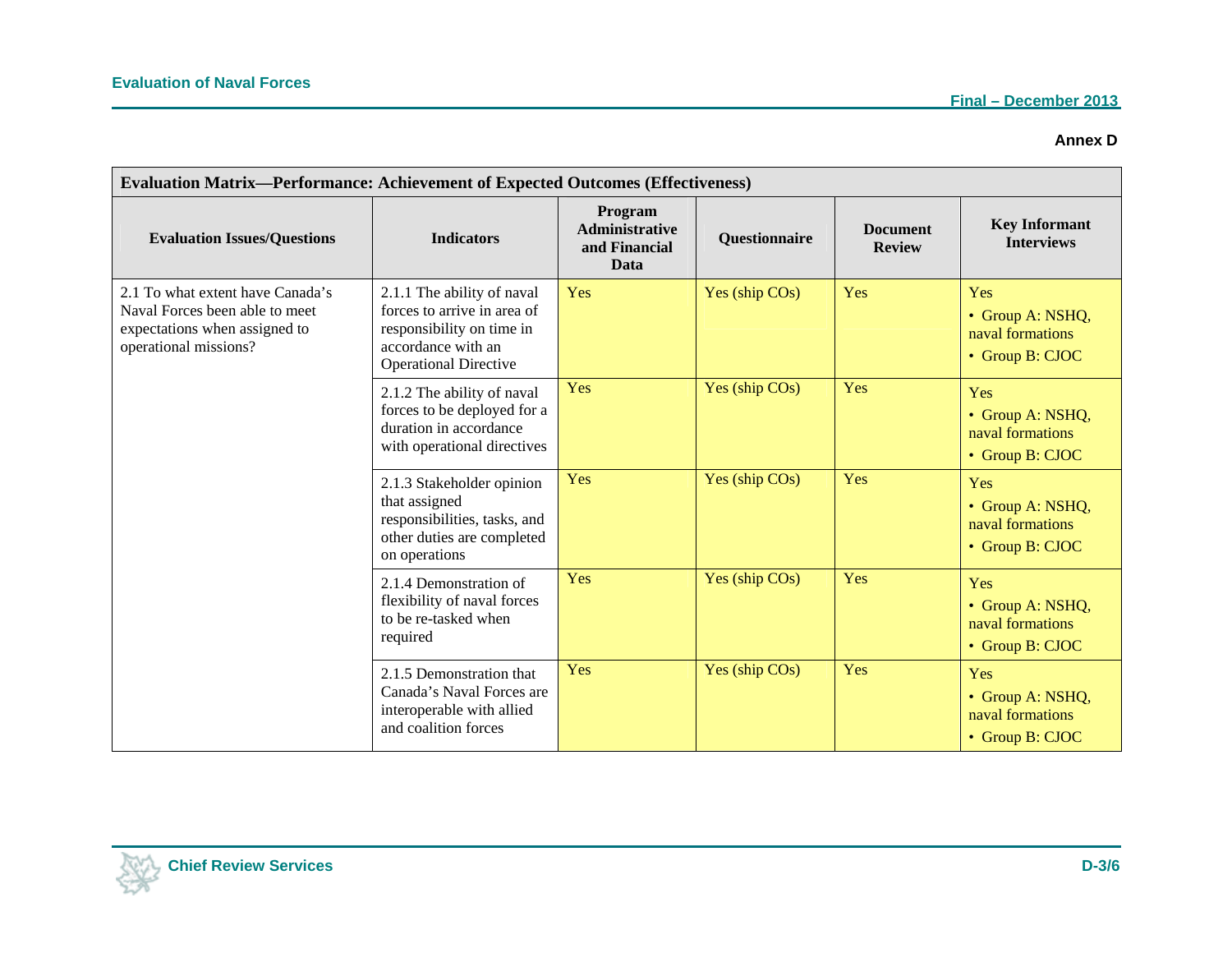|                                                                                                                              |                                                                                                                                                                                |                                                                  |                |                                  | <b>Annex D</b>                            |
|------------------------------------------------------------------------------------------------------------------------------|--------------------------------------------------------------------------------------------------------------------------------------------------------------------------------|------------------------------------------------------------------|----------------|----------------------------------|-------------------------------------------|
| <b>Evaluation Matrix-Performance: Achievement of Expected Outcomes (Effectiveness)</b><br><b>Evaluation Issues/Questions</b> | <b>Indicators</b>                                                                                                                                                              | Program<br><b>Administrative</b><br>and Financial<br><b>Data</b> | Questionnaire  | <b>Document</b><br><b>Review</b> | <b>Key Informant</b><br><b>Interviews</b> |
| 2.2 To what extent have Naval Forces<br>achieved required levels of readiness?                                               | 2.2.1 Capacity – the<br>number of units which<br>have achieved prescribed<br>personnel, materiel,<br>equipment, and training<br>readiness levels for HR<br>and SR              | N <sub>0</sub>                                                   | Yes            | Yes                              | Yes                                       |
|                                                                                                                              | 2.2.2 Responsiveness -<br>$NTM$ capacity – number<br>of units available at<br>prescribed NTM in<br>accordance with strategic<br>direction                                      | N <sub>o</sub>                                                   | Yes            | Yes                              | Yes                                       |
|                                                                                                                              | 2.2.3 Capability -<br>Alignment between what<br>naval forces are trained<br>and equipped to do and<br>what tasks and missions<br>they are required to<br>perform on operations | N <sub>o</sub>                                                   | Yes            | Yes                              | Yes                                       |
| 2.3 Have there been any unintended<br>outcomes?                                                                              | 2.3.1 Evidence of<br>unintended outcomes                                                                                                                                       | N <sub>o</sub>                                                   | N <sub>o</sub> | N <sub>o</sub>                   | Yes                                       |
| 2.4 Other evidence and information                                                                                           | 2.4.1 Other effectiveness<br>evidence                                                                                                                                          | N <sub>o</sub>                                                   | N <sub>o</sub> | Yes                              | N <sub>o</sub>                            |

**Table D-2. Evaluation Matrix—Performance (Effectiveness).** This table indicates the data collection methods used to assess the evaluation issues/questions for determining the performance in terms of achievement of outcomes (effectiveness) of the program.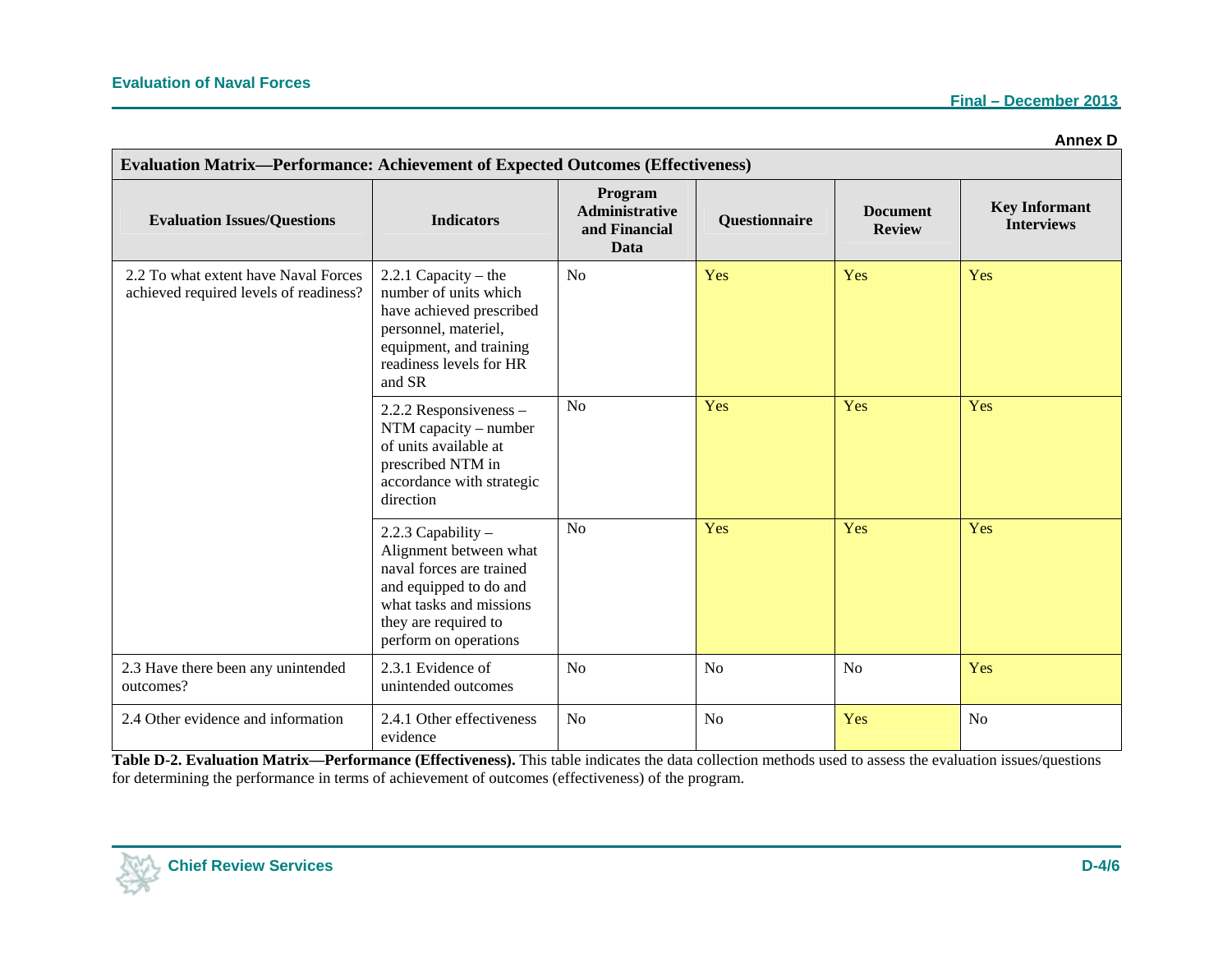| <b>Evaluation Matrix-Performance: Demonstration of Efficiency and Economy</b> |                                                                                                                                   |                                                             |                                               |                                                             |
|-------------------------------------------------------------------------------|-----------------------------------------------------------------------------------------------------------------------------------|-------------------------------------------------------------|-----------------------------------------------|-------------------------------------------------------------|
| <b>Evaluation Issues/Questions</b>                                            | <b>Indicators</b>                                                                                                                 | Program<br><b>Administrative and</b><br><b>Finance Data</b> | <b>Document</b><br><b>Review/Benchmarking</b> | <b>Key Informant</b><br>Interviews/<br><b>Questionnaire</b> |
| 3.1 Are resources allocated and                                               | 3.1.1 Personnel Costs                                                                                                             | Yes                                                         | Yes                                           | Yes                                                         |
| utilized efficiently in the generation<br>and delivery of naval forces?       | -Overall personnel costs<br>-Benchmarking to similar allied countries                                                             |                                                             |                                               |                                                             |
|                                                                               | 3.1.2 Maritime Equipment Maintenance<br>Costs                                                                                     | Yes                                                         | Yes                                           | Yes                                                         |
|                                                                               | -Total cost of equipment maintenance<br>$-NP$                                                                                     |                                                             |                                               |                                                             |
|                                                                               | 3.1.3 Training Costs                                                                                                              | Yes                                                         | Yes                                           | Yes                                                         |
|                                                                               | -Trends in the total cost of delivering<br>maritime training<br>-Trends in the cost per trainee<br>-Trends in the cost per course |                                                             |                                               |                                                             |
|                                                                               | 3.1.4 Maritime Infrastructure and Base<br><b>Support Costs</b>                                                                    | Yes                                                         | Yes                                           | Yes                                                         |
|                                                                               | -Total cost of providing infrastructure<br>maintenance and base support<br>- Cost per navy military personnel                     |                                                             |                                               |                                                             |
|                                                                               | 3.1.5 Maritime Command and Control<br>Costs                                                                                       | Yes                                                         | Yes                                           | Yes                                                         |
|                                                                               | -Total cost of command and control<br>-Percentage change in dollar expenditures                                                   |                                                             |                                               |                                                             |
|                                                                               | -Percentage share of naval readiness                                                                                              |                                                             |                                               |                                                             |
|                                                                               | 3.1.6 Operations (Forces Generation)<br>Costs<br>-Total Cost of FG operations<br>-Cost per FG sea day                             | Yes                                                         | Yes                                           | Yes                                                         |
|                                                                               |                                                                                                                                   |                                                             |                                               |                                                             |